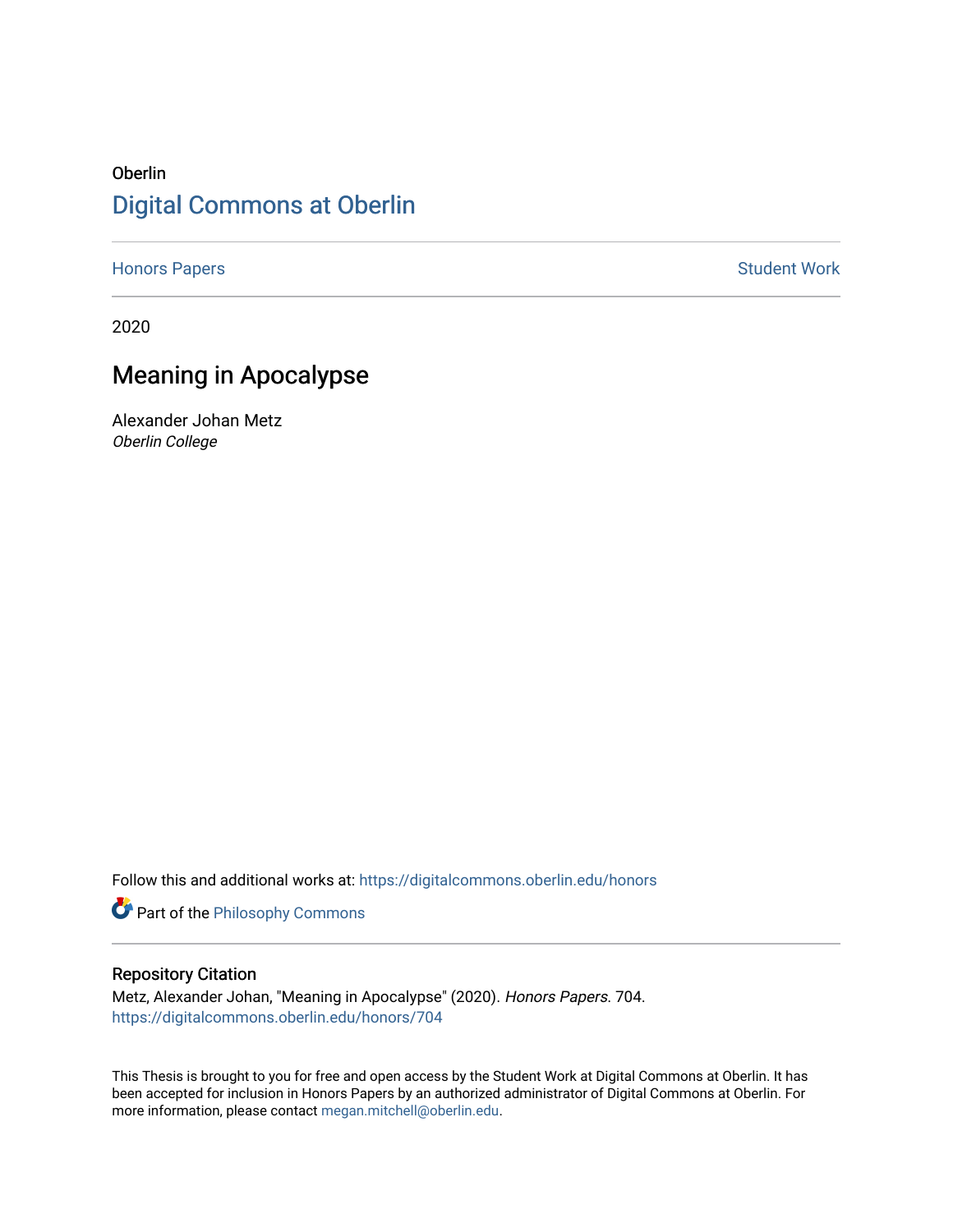Senior Honors Thesis

Alex Metz

#### Meaning in Apocalypse

#### **Preface Regarding Covid-19:**

What does the COVID-19 crisis have to do with writing about the apocalypse? One would hope, fairly little. However, there is an undeniable fear hovering over the question. It is a fear of the unknown; a fear that our way of life may change, irreversibly, into something unrecognizable. This is quintessentially the same fear we have about the apocalypse. It is the irreversibility and the scale of the change that cause these issues to hold such weight both philosophically and in the minds of everyday people. This paper originally intended to be about a counterfactual analysis of the apocalypse, but the scenarios I had envisioned were never meant to be real "endgame theories" or predictions about the future. Rather, the evocation of the apocalypse, and the analysis of its various manifestations in modern discourse were supposed to expose certain elements of modern society. The hope of this paper was that by drawing conclusions about ethics in the apocalypse, we might also draw similar conclusions about the moral imperatives in our everyday lives. However, the sudden onset of the COVID-19 crisis has forced me to reevaluate, both the purpose of, and conclusions that this paper draws. The metaphors have become literal. No longer is the question how the apocalypse affects our ethics; the question must now be: How will our ethics endure the apocalypse?

This is probably not an answerable question. It assumes too narrow an understanding of human ethics, and suggests a false dichotomy both between civility and barbarism, and between the human species on one hand, and some external, corrupting destroyer on the other. These divisions are obviously false for the simple reason that individuals come from a variety of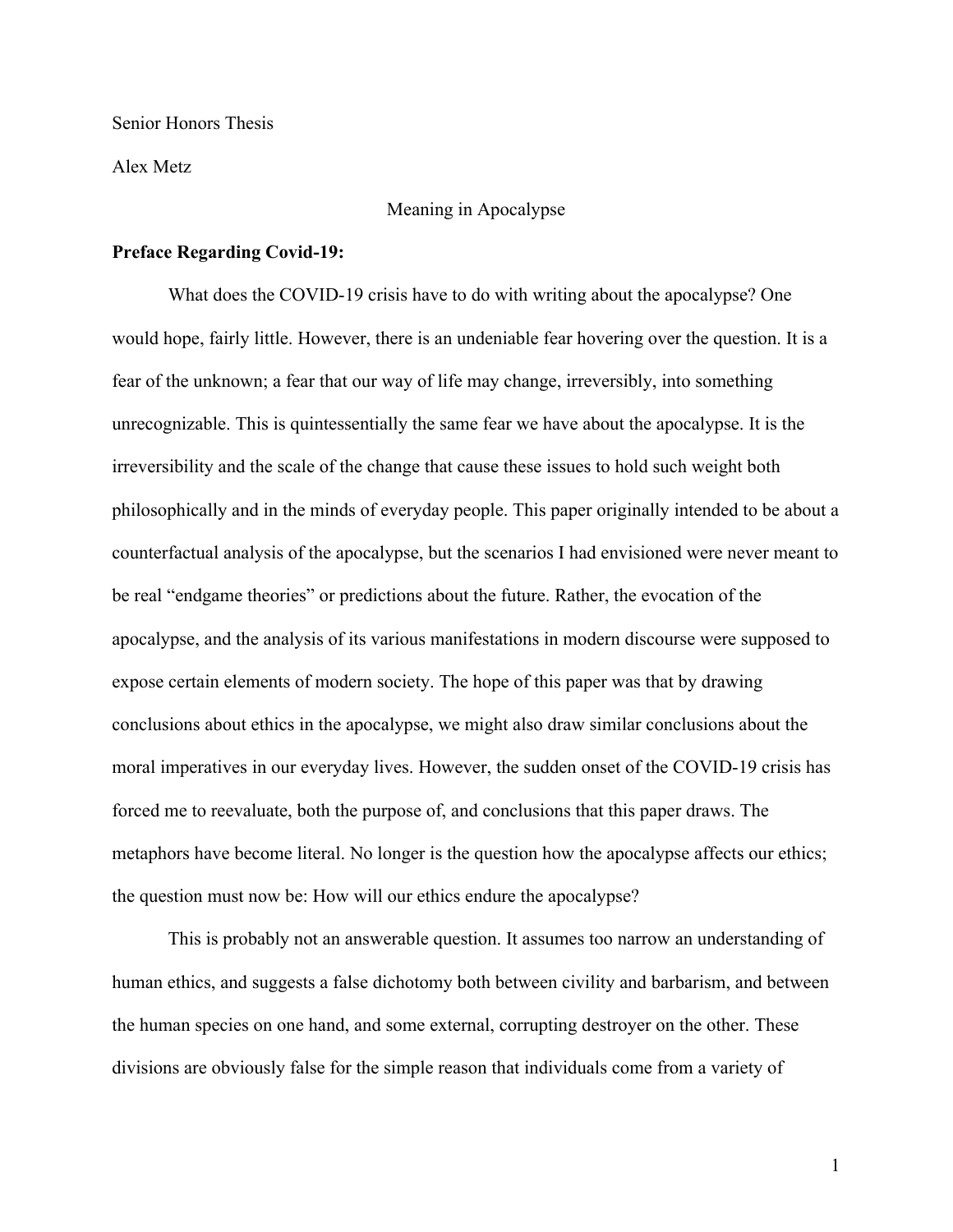backgrounds, each with a different notion of "right" and "wrong," and each with a different understanding of morality's place in day to day life. That being said, there does seem to be some sense in which "the core" of humanity's western democratic values now faces off against a kind of "mass survival instinct." Throughout human history during times of crisis, people have been willing to sacrifice personal liberty, as well as their ideals regarding the treatment of others, in the name of safety. One clear example of this is the rise in xenophobia, and the rollbacks in personal privacy, that the United States saw after the 9/11 terror attacks. Another instance is the way in which the Jewish people were scapegoated in Europe during the economic depression that followed the first World War. At this very moment, we see echoes of this sentiment in the mislabeling of COVID-19 as the "Chinese Virus" or "Wuhan Virus."

This, of course, raises the question of whether or not the current pandemic could be labeled as an apocalyptic event. Initially, this paper devoted relatively little attention to the problem of defining what actually constitutes an apocalypse. There were several reasons for this. For one, the imagery of apocalypse is so pervasive in our culture, from political advertisements to mass media. Visions of apocalypse, especially atomic apocalypse, repeat themselves again and again. In addition, as philosophy students are aware, it is difficult to find necessary and sufficient definitional conditions for anything, let alone an "event" that might take any number of forms including some which we cannot yet imagine. The other reason was that the precise definition of apocalypse seemed secondary to the question of what human beings ought to do if faced with such an event, whatever it may actually end up looking like.

But, seeing how we are all now in the midst of crisis that seems vaguely apocalyptic, the question of whether or not some threshold has been crossed, sending us into the end of days, demands more attention. How do we differentiate apocalypses from mere mass disasters? This is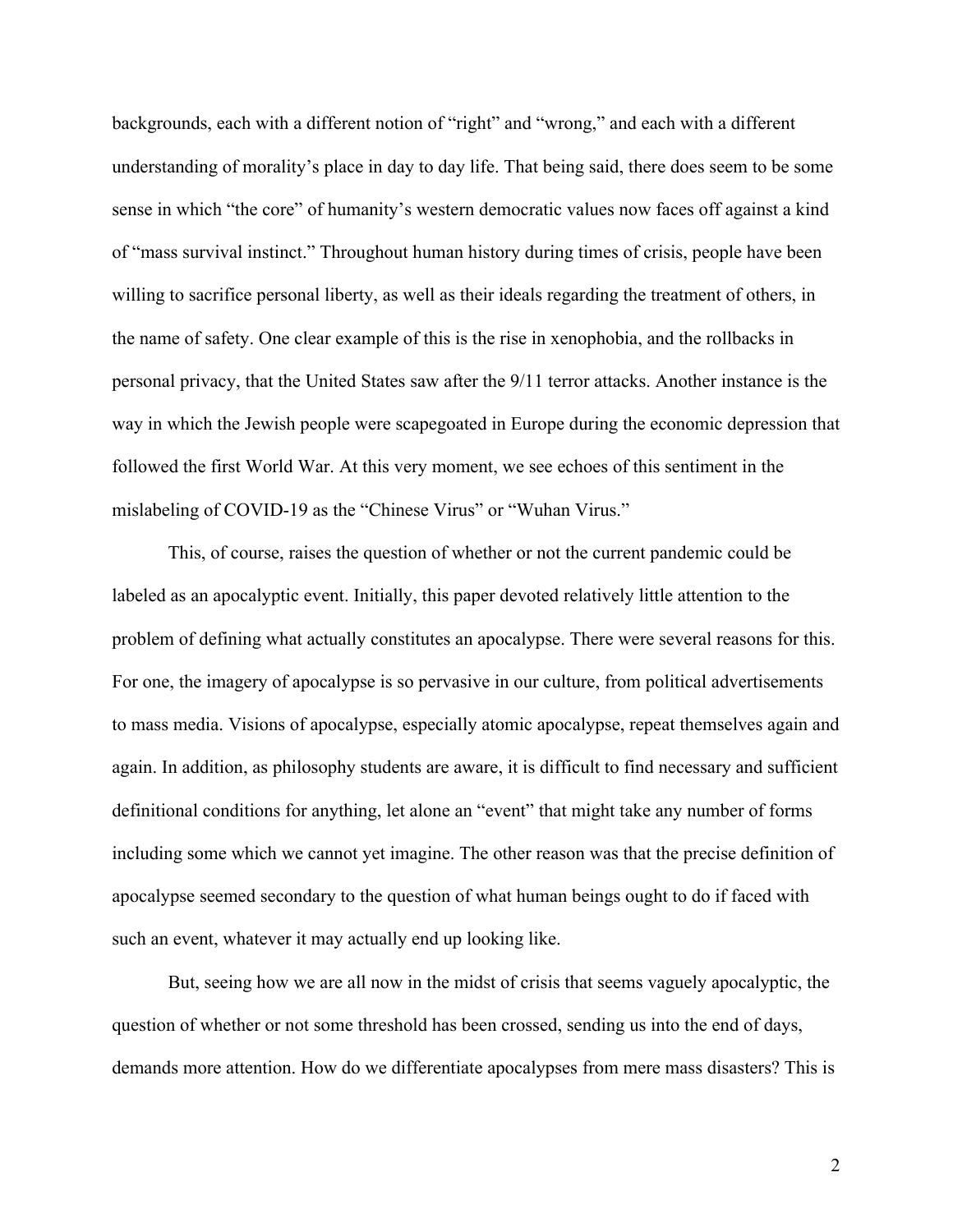not so easy. Take just one recent example of a disaster on a large scale: the tsunami that destroyed the Fukushima nuclear plant. In 2011, an earthquake off the coast of Japan caused a tsunami which knocked out power to the costal plant causing three reactor meltdowns as well as several smaller breaches. This incident had widespread social, environmental, and political effects, and was the worst nuclear disaster since the Chernobyl disaster in 1986. However, to our ordinary understanding, this event is not truly apocalyptic.

On the other hand, a full-scale nuclear exchange, to take the most obvious example, probably would count as apocalyptic. This dichotomy leads us to imagine that the primary feature of the apocalypse is its scope. That is to say that for an event to be apocalyptic, it cannot affect only one nation or one area of the world, but that it must threaten the human species itself. The key word here is threaten as the very notion of "post-apocalyptic" suggest that an apocalypse does not preclude the possibility of some significant portion of the species surviving. We can therefore separate the idea of the apocalypse from the idea of human extinction, though the latter would certainly seem to imply the former.

In this way, we can say that the threat of apocalypse is not so much a threat to human existence as it is a threat to a certain conception of human life. The implicit claim here obviously being that our current mode of being, that is to say, western civilization, has some kind of normative weight. This is what brought me to be interested in this project in the first place. To try and find something out about the nature of what gives human society value by way of an examination of hypothetical societies that have somehow lost this fundamental element. I discuss this in more detail later in the paper.

The reason COVID-19 has been so disruptive to this paper, other than the obvious ways in which it has been disruptive to everyone, is because it allows us to preform a more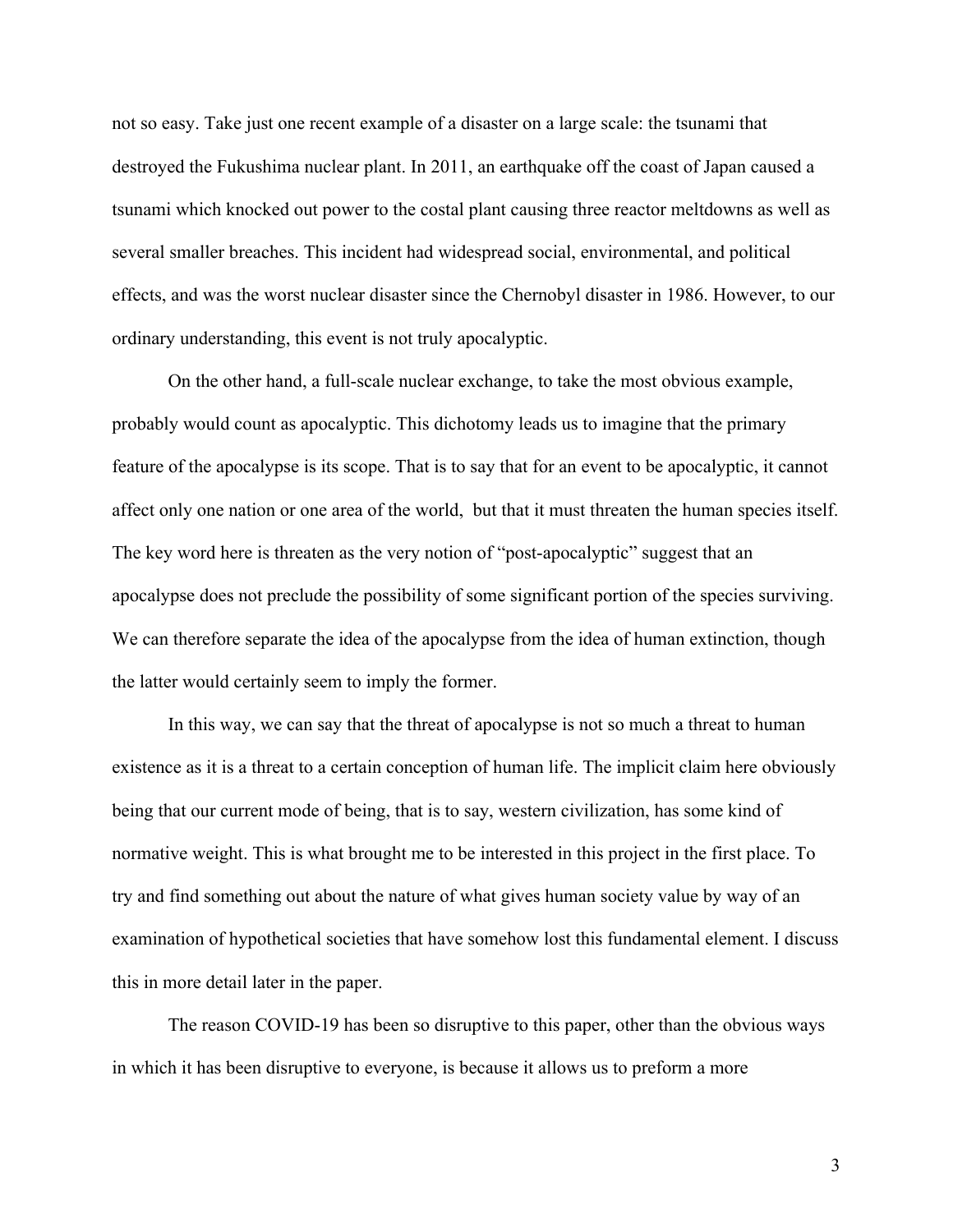observational type of analysis of the important aspects off human civilization and what seems to threaten these things in the context of our current international crisis.

One things, which had previously occurred to me, but that I had not thought pertinent to the discussion of meaning here was that like most ills of society, apocalypse and apocalypse like events affect more vulnerable populations disproportionately. As such, one somewhat unique aspect of COVID 19 is that it threatens to homogenize large populations along socioeconomic lines. A more general sense in which this same issue can be take up is via the discussion of the long term impacts of climate change, and in particular sea level rise which threatens to decimate the worlds costal cities in much the same way that hurricane Katrina devastated New Orleans in 2005.

I'll start by saying that though COVID-19 meets some plausible criteria for apocalypse, namely that it threatens human life on a large scale, it does not fulfill certain other requirements that I take to be essential. The largest of these is what I will call "irreversibility."

When we think about the apocalypse, we think of it as being an event that goes far beyond an ordinary disaster. Often substituted for the word are "Armageddon" or "the end of days." As such, we can understand the apocalypse as being a terminal event, an event which not only causes great destruction but serves as a barrier between one era and the next, or, perhaps more accurately, as a signpost of change marking the extinction of humans, or the destruction of human civilization. What is unique about this barrier is that it can only be crossed in one direction. Whereas we might think of some phenomena as reversable, the apocalypse is not. This helps to explain why, apart from the general fact that destruction and loss of life on a large scale are ills to be avoided, the apocalypse is bad. It threatens something humans collectively protect,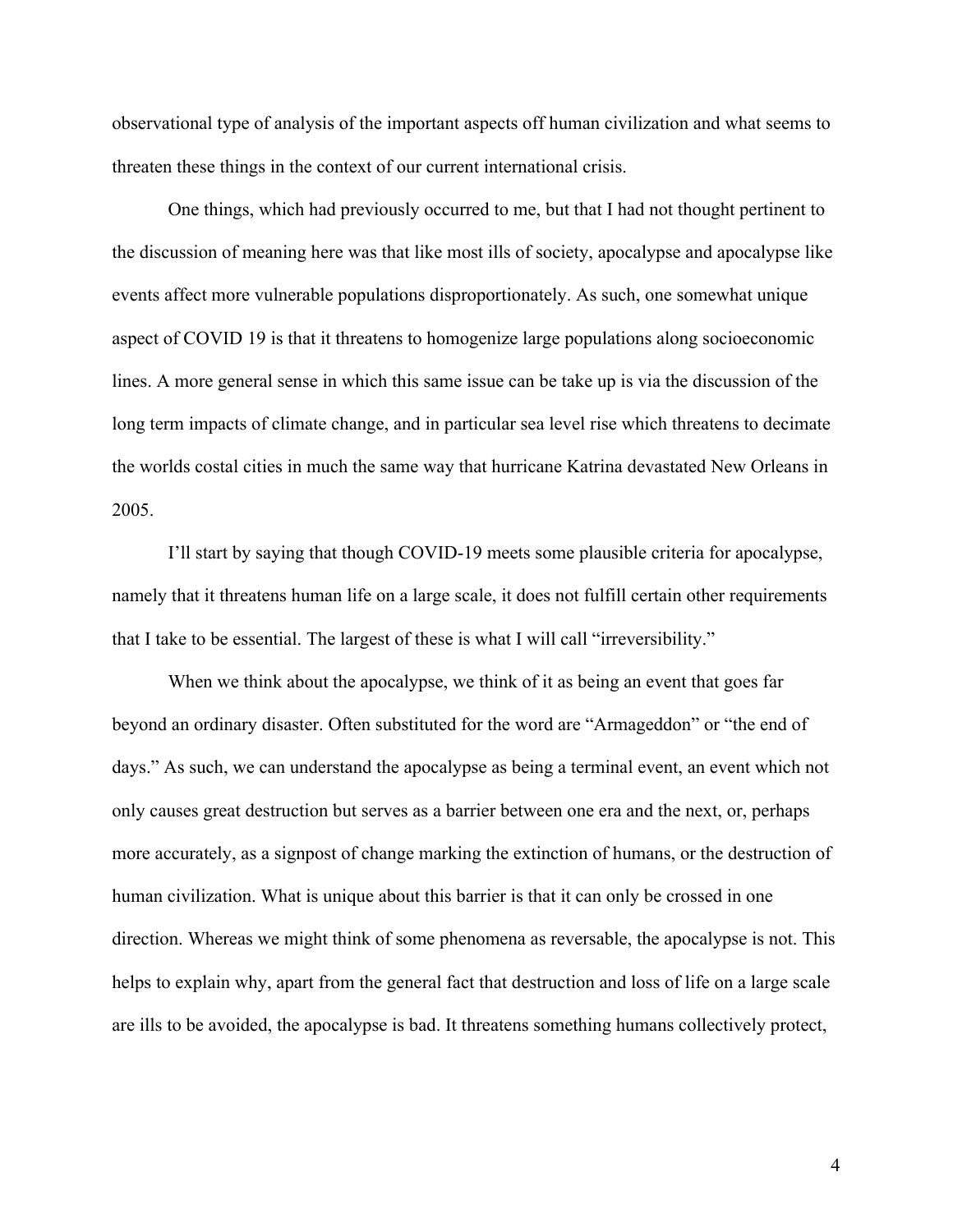and is irreclaimable if lost. Part of the purpose of this paper is to try an articulate what that thing is exactly.

But, in regard to the current COVID-19 crisis, I will say it does not seem to meet this irreplaceability condition. This is not to say that this is not a time of great personal tragedy. The loss of life from this pandemic in the months and years to come will prove to be astonishing, even more so, perhaps, than we are aware of right now. These deaths will prove costly to our culture, not only because losing someone causes immeasurable pain to those left behind, but because of the contributions to science, literature, and the arts that some of these individuals would have made, and now never will. In some ways, of course, this loss is irreplaceable. However, it is the difference between the loss of something yet to come, and the erasure of what has already been.

Again, none of this is to say that we should somehow be thankful the COVID-19 crisis falls short of an apocalypse. The fact that I have really only distinguished it here by use of a subtle differentiation would suggest that people have every right to be afraid, angry, awash, and unable to accept their circumstances. Moreover, the handling of the crisis, both domestically and worldwide has been relatively abysmal. The fear that unsavory agents may attempt to use this as an opportunity to grab or solidify power, I think is legitimate and something that we as both a national and global populous need to be on guard against. But, if we can hang together now, I think it's likely our civilization will endure.

## **Introduction:**

There is a tension that arises from two hugely prevalent themes in modern thought. These are: meaning and the apocalypse. The search for meaning, in our individual lives and in life in general, has interested human beings for thousands of years. For almost as long, people have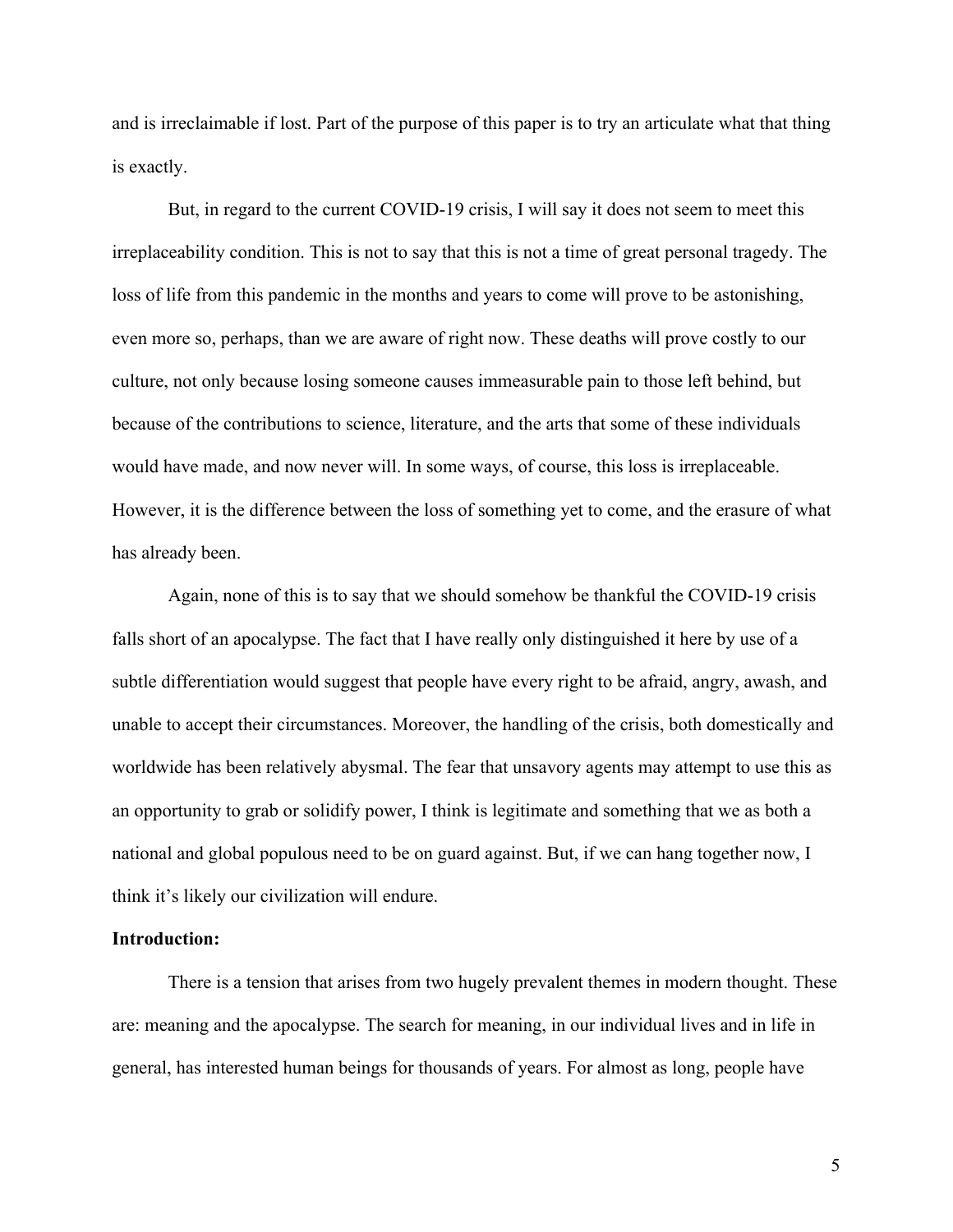been interested in the loss of meaning: their own destruction, the apocalypse. These are clearly two very separate areas of thought. For one's life to be meaningful, plausibly, is the highest good one can achieve. Similarly, to understand the "meaning of life" would be a philosophical achievement unparalleled in the history of the discipline.

However, even as we strive for these goals, we do so within a society and a civilization. One very broad definition of the apocalypse is as an event that destroys human civilization as we know it. If this is the case, then whatever meaning we achieve, and whatever conditions for meaningfulness we put forth, "the apocalypse," whatever that might turn out to be, has the power to make those conceptions of meaning moot. If we think that the possibility of the apocalypse is at all plausible, we must also understand that a radical reworking of meaning under those circumstances is required. Such a reworking, or at least the beginnings of one, is the project of this paper. Furthermore, it is my intent to show that the implications for meaning in the apocalypse might be far more wide reaching than it might at first seem.

At no other time has the human species had the ability to completely exterminate itself. The fear of this extermination can take many forms, the most common ichnographically obviously being the fear of nuclear destruction. However, this is not the only threat facing us; the byproducts of human progress have altered the climate in such a way as to place it on a precarious perch, and measures to address this issue seem to be far too little far too late. Likewise, the outbreak of COVID-19 illustrates starkly just how unprepared the United States, and the world more generally, is for deadly illness on a mass scale. Add to this the innumerable, unforeseeable, natural disasters, and the seemingly constant threat of war and economic collapse, and it is easy to see why the apocalypse has been such an omnipresent fascination.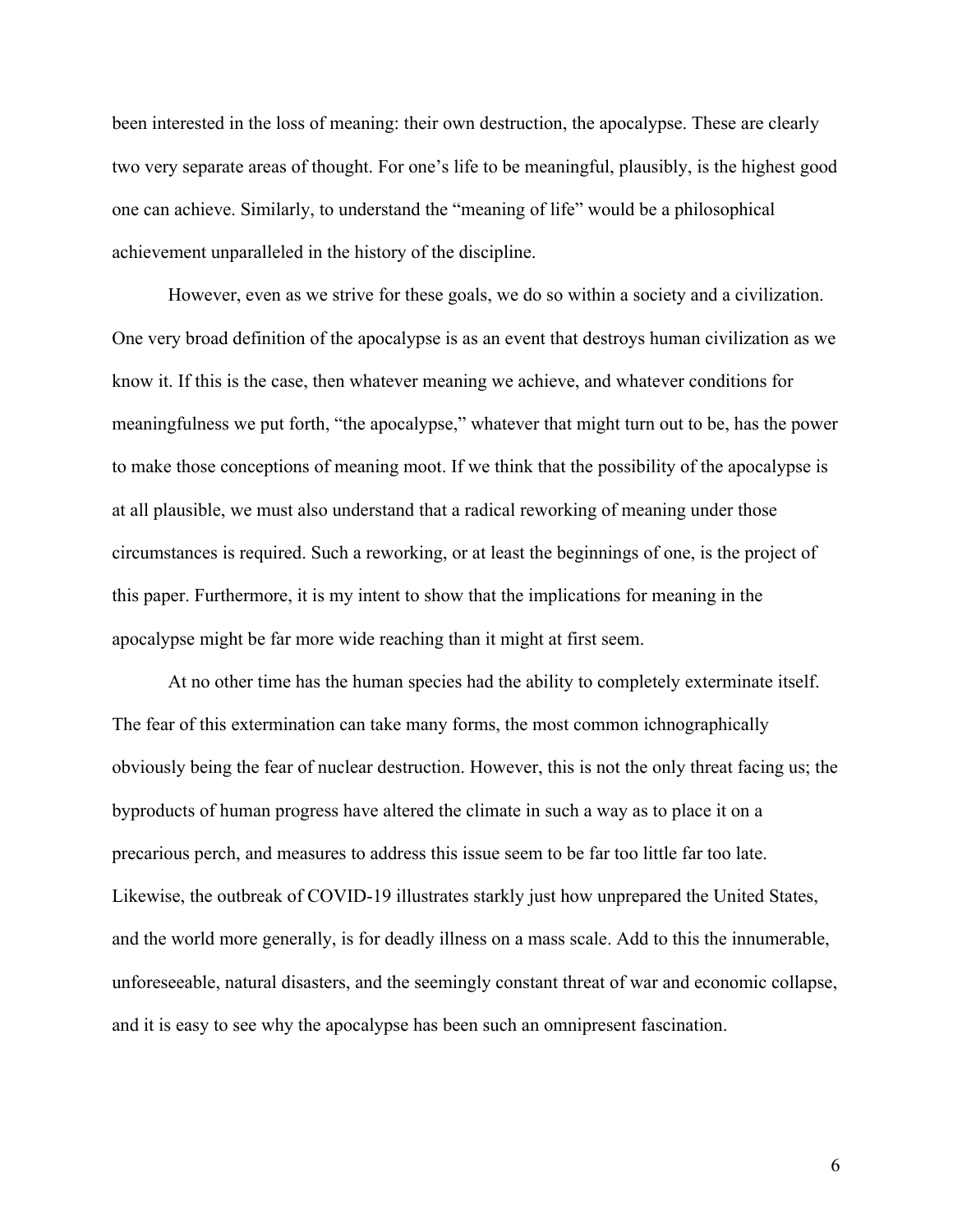What does this mean for our existence as human beings? One possibility, of course, is that it means nothing. Humans, in general, have always sought to destroy one another. And yet, some have always managed to survive and carry our civilization forward. In this way, the "threat" of an apocalypse or the question of what such an event means might seem to fall flat. And indeed, it may be the case that human civilization will endure for hundreds of generations to come. But, if we look at the rate of human expansion and technological development, and understand the fact that these things are not only not slowing down, but in fact accelerating, then we have to take the possibility of apocalypse, on some scale at least, very seriously.

This is perhaps not a controversial point. Everyone, upon hearing the word apocalypse, or apocalyptic, or Armageddon, etc., immediately conjures a vivid picture in their mind, perhaps of the monuments of civilization reduced to a desolate wasteland, or of atomic explosions, or of great natural disasters tearing the very Earth apart. But, there would seem to be a distinction between being familiar with the imagistic rhetoric of the apocalypse, perhaps even fearing the apocalypse, and actually coming to terms with what the causes and repercussions of such an event would actually be.

Of course, the images of apocalypse are one of its most fascinating aspects. For one thing, it is an epistemological conundrum as to how we as a society can have such a vivid, visceral, and imagistic understanding of an event which may not even happen. Take, for example, the infamous "Daisy Girl" advertisement from 1964. It depicts a small girl in a meadow, picking flowers, who is shortly incinerated by an atomic explosion. Though the ad aired only once, and was less than a minute long, the effect it had on the general public was so profound the advertisement is generally cited as a reason Lyndon Johnson eventually won the presidency over Barry Goldwater.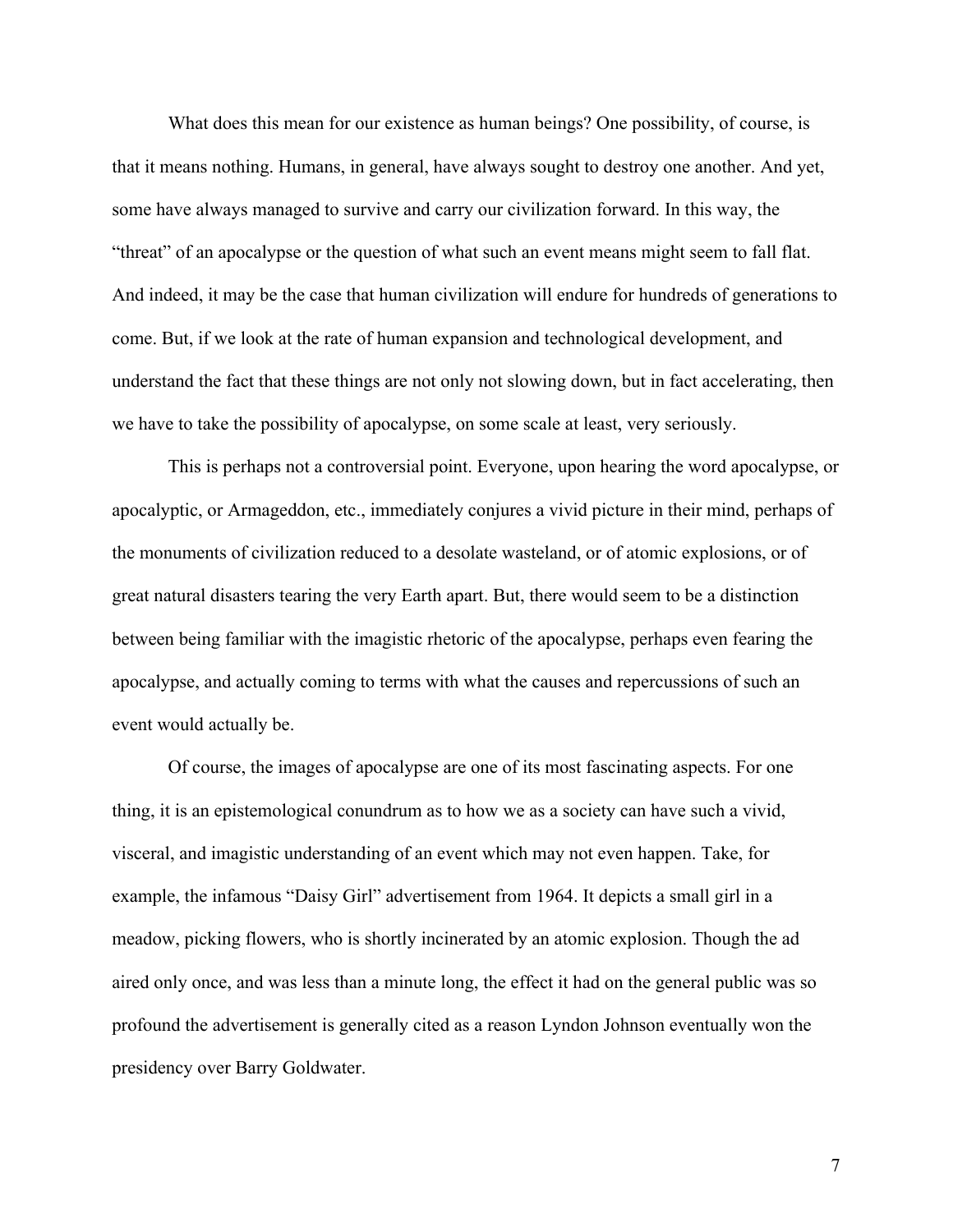One could spend endless time tracing the lineage of these images. In the last century alone, cinema, and mainstream Hollywood in particular, has added a tremendously to our canonical understanding of the images of apocalypse. Films like *Dr. Strangelove*, *Planet of the Apes*, *The Day After Tomorrow,* and *The Terminator,* to name only a few, have given our culture a visual vocabulary to understand and express the threat of destruction that has fascinated/terrified human beings for so long.

Of course, the literary tradition of apocalypse extends as far back as history itself. Mary Shelly's *The Last Man*, as well as H.G. Wells' *The Time Machine* both show visions of a desolate future in which none of the triumphs of civilization have endured. The Book of Revelations is also an important text as, even today, the motivation of much "apocalyptic rhetoric" is an effort to sway the culture back towards a conservative, biblical literalist understanding of not only what makes a life meaningful, but also of what makes a life legitimate.

Though these works and the images provide a wide variety of examples to draw from when we imagine an apocalypse, they do not necessarily bring us any closer to an exhaustive definition. In my view, there are several different ways we might approach defining the apocalypse, each of which stems from a different vein of human thought, and each of which is useful for when we eventually take up the question of what a meaningful apocalyptic/postapocalyptic life might look like. We will discuss these in greater detail later, for now I want to delve deeper into why I think the formation of an apocalyptic ethics is a worthwhile pursuit.

When we consider the theories of meaning philosophers and others have come up with to try and define the conditions under which life seems worth living, they almost invariably rely on the agent's existence in a non-apocalyptic world. As we have seen, there are plausible reasons to worry that that state of existence may not always exist. The natural human response to this is to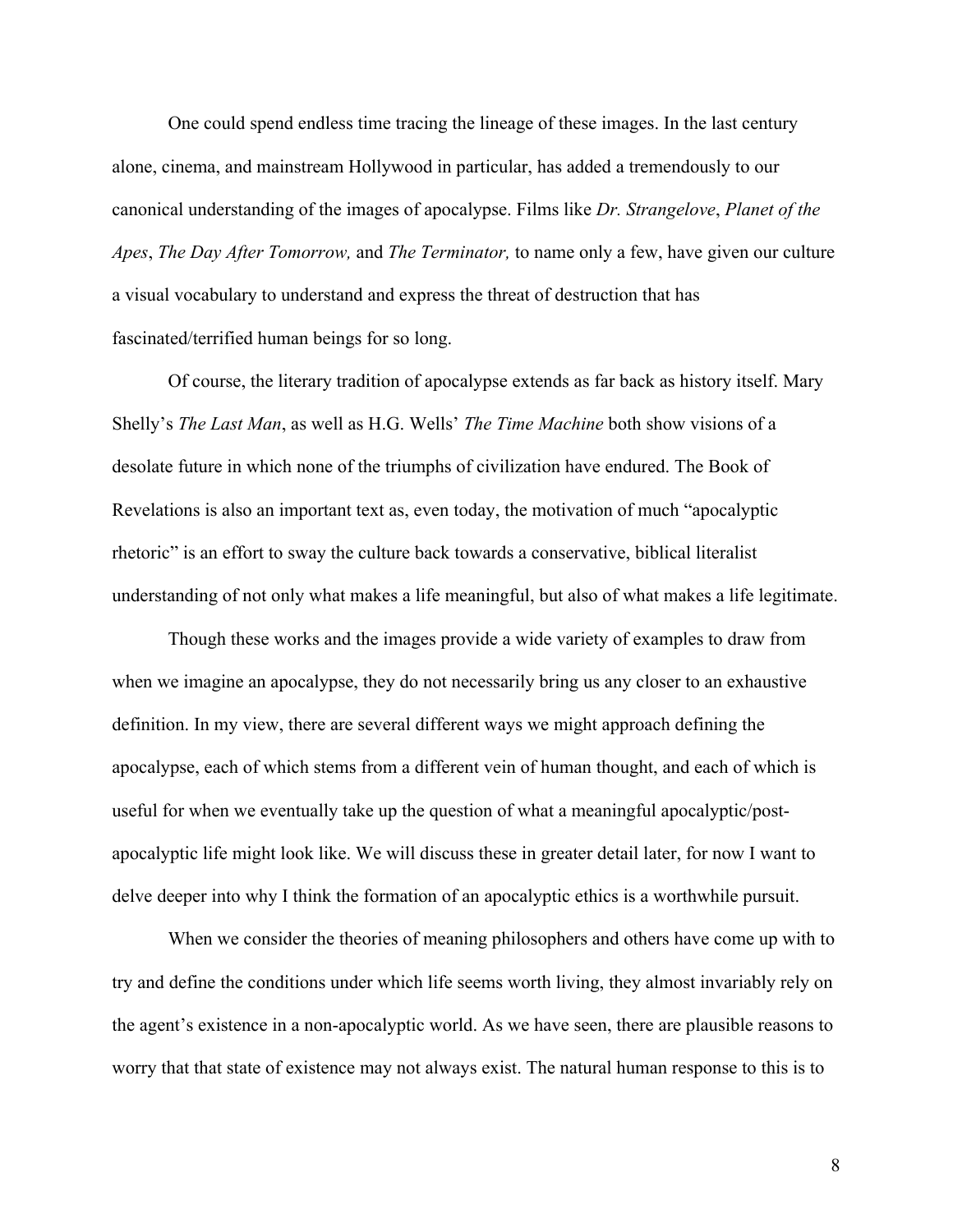try and figure out if the worry of apocalypse is strong enough to merit preparation. This, of course, leads to an inquest into what kinds of events seem "apocalyptic," and what we might do about them.

The first thing that comes to mind is a totally catastrophic event. This is the type of event that, if it didn't eliminate all life on Earth, would at least expunge all human life. The impact of a large asteroid for example, would extinguish life on Earth through sterilization. By the same token, if the sun were to explode, there would be little hope for life on Earth. A full-scale nuclear exchange, the kind the prognosticators of extinction have long feared, would seem to be in that same class of calamity. Although, I think it is important to note that this example has the distinction of being a) man made and b) preventable, so it may be worth discussing with other, less total examples of apocalypse. Short of that though, the idea that all human life will be extinguished in the near future seems remote.

These examples also turn out not to be very interesting for the same reason that Epicurious suggested we should not fear death. That is to say, if all life/human life on Earth is extinguished, there can really be no human ethics, morality, or conceptions of meaning. These events are to be avoided precisely because they preclude the possibility of anything coming after them.

This does not mean the question of apocalypse is moot. I think not. Instead, it is merely a matter of scale. Scale is important both to estimating the probability of an apocalypse, and to our understanding of its scope. It could be the case that what is unlikely to happen in twenty years is very likely to happen in one-hundred or five-hundred. This time frame is particularly illustrative of the disasters that may occur as a result of climate change. At a scale of 10,000 or 100,000 years remote possibilities become almost certain. For example, the Yellowstone "Super" volcano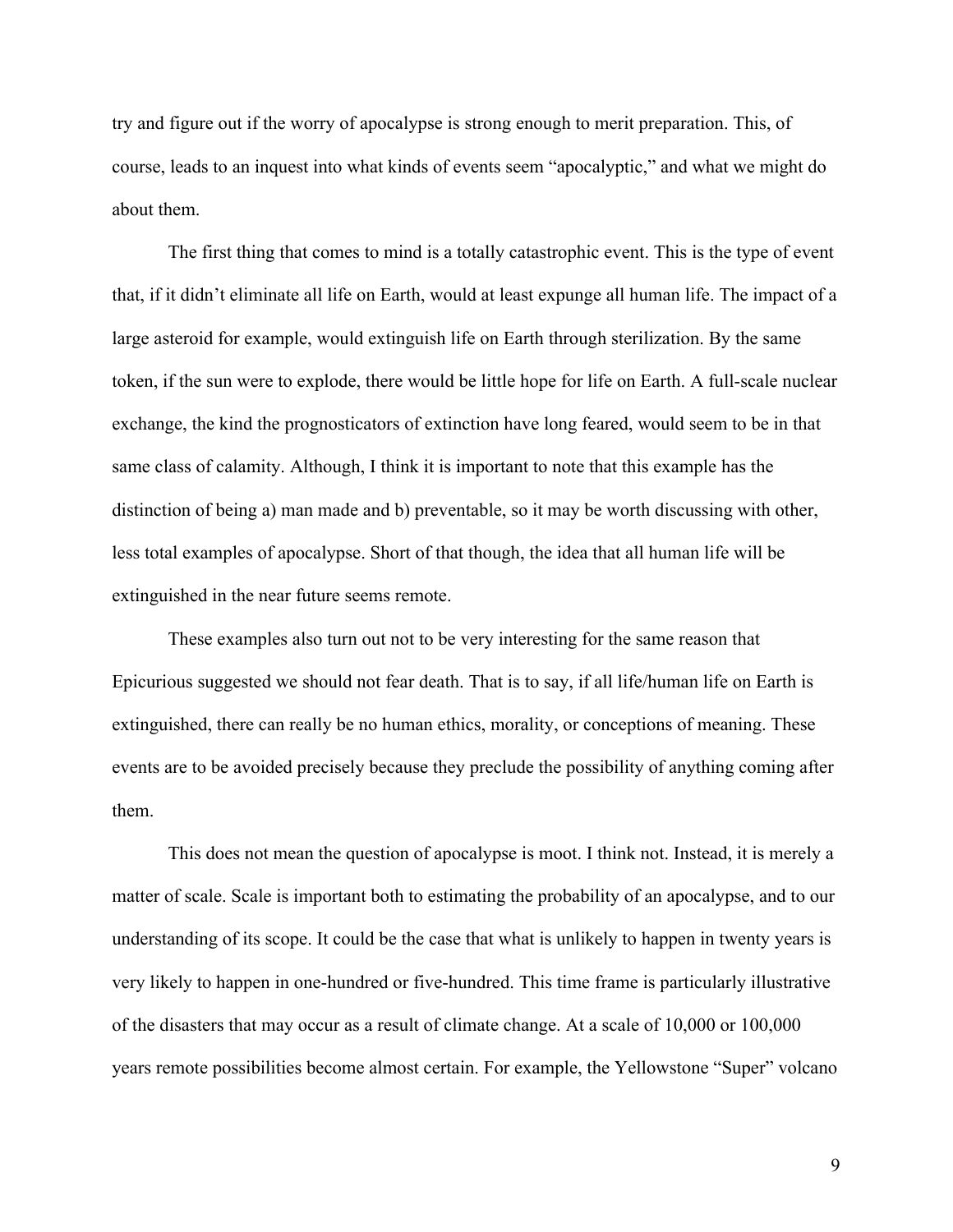is fairly unlikely to erupt in the next decade, but much more likely to erupt in the next 100,000 years.

Scale is also important as a factor of the event itself. Some might argue that some "small scale" apocalypses have already occurred. The holocaust, as well as other mass genocides, are good candidates for the types of events which seem apocalyptic in their means and ends, yet civilization seems to endure. Likewise, the bombing of Hiroshima and Nagasaki at the end of the second world war epitomizes, on a much smaller scale, the fear that nuclear weapons still hold over the world. Categorizing these events as "small scale" apocalypses is not to try and lessen the trauma and importance that they carry, rather it is to say that these are among the most heartbreaking examples of extreme and widespread suffering the human species has ever had to endure, and yet, however we define the apocalypse, it must be something even more widespread and even more terrible. This, again, emphasizes the importance of thinking about the apocalypse. If we are anywhere near an event like this, we must proceed with extreme caution as it must, by its very definition, be a more destructive and more influential event than any other in human history. And, if this is the case, there certainly has not been enough scholarly attention given to how the core of our humanity might endure such an event.

What should we make of this tension between our current theories of meaning and the seeming inevitability of a large-scale destructive event? One important requirement for theories of meaning is that they be universal. Therefore, if any of our current theories of meaning are worth anything at all, there should be at least some small thing we are able to extract from them and apply to a post-apocalyptic world. Of course, the starting point for this paper was to suggest that our current theories of meaning would not apply if the circumstances under which they were formulated changed too drastically. I think this is true, but I also don't take that to be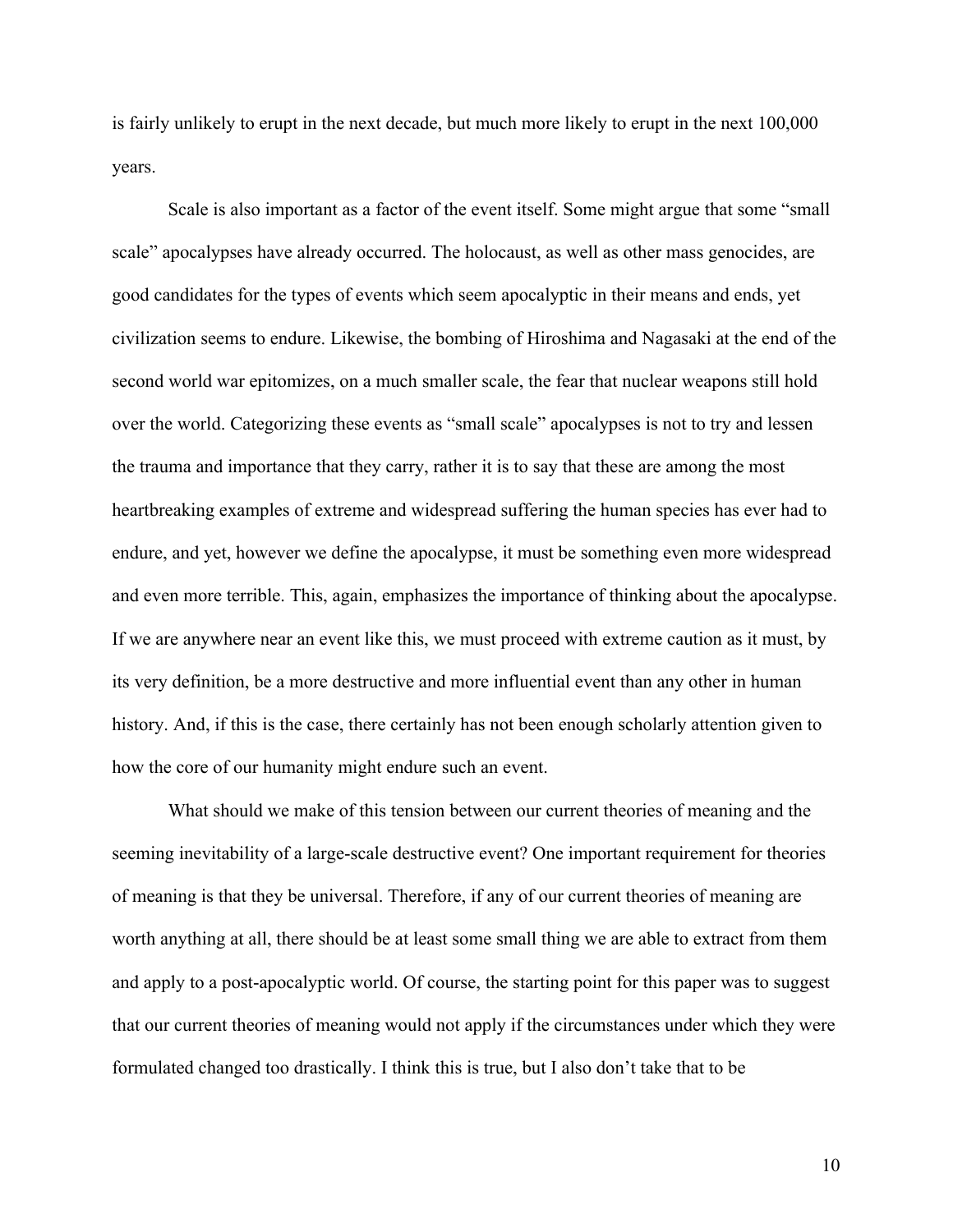incompatible with the idea that the basic direction of these ideas was more or less correct. That is to say that in constructing a theory of meaning for the apocalypse, one essential goal may be to preserve something from the core of what we now consider to be meaningful.

And, for that matter, why think that living in a post-apocalyptic world is a problem for meaning at all? It seems like it is not a problem for other branches of philosophy. Metaphysics, for example, seems to escape the apocalypse relatively unscathed. Likewise, it doesn't seem as if any core tenants of epistemology would be changed in a world where civilization as we know it was eliminated. Why should the philosophy of meaning be any different? Or, to put things another way, why think that the apocalypse would cause any disruption to our understanding of meaningfulness when other catastrophic events have seemingly not caused a comparable imbalance.

For one, I think that it is false to say that other historical events have not made large impacts on our understanding of what is good and what is that makes a life meaningful. I have already suggested that an understanding of the holocaust can help us to imagine what a "full scale" apocalypse might look like. Many survivors of, and people proximal to, the holocaust devoted the remainder of their lives to the remembrance and understanding of that event. At least to individuals involved then, the holocaust caused huge upheavals in people's understanding of what makes life meaningful. Perhaps the reason it might appear to an outsider that no major changes in our understanding of meaning occurred between the late 1930s and the end of World War II is because those individuals were not personally affected. The nature of the apocalypse seems to suggest that no one will experience it as an outsider, and that we must therefore adjust our theories of meaning to accommodate the possibility of a post-apocalyptic world.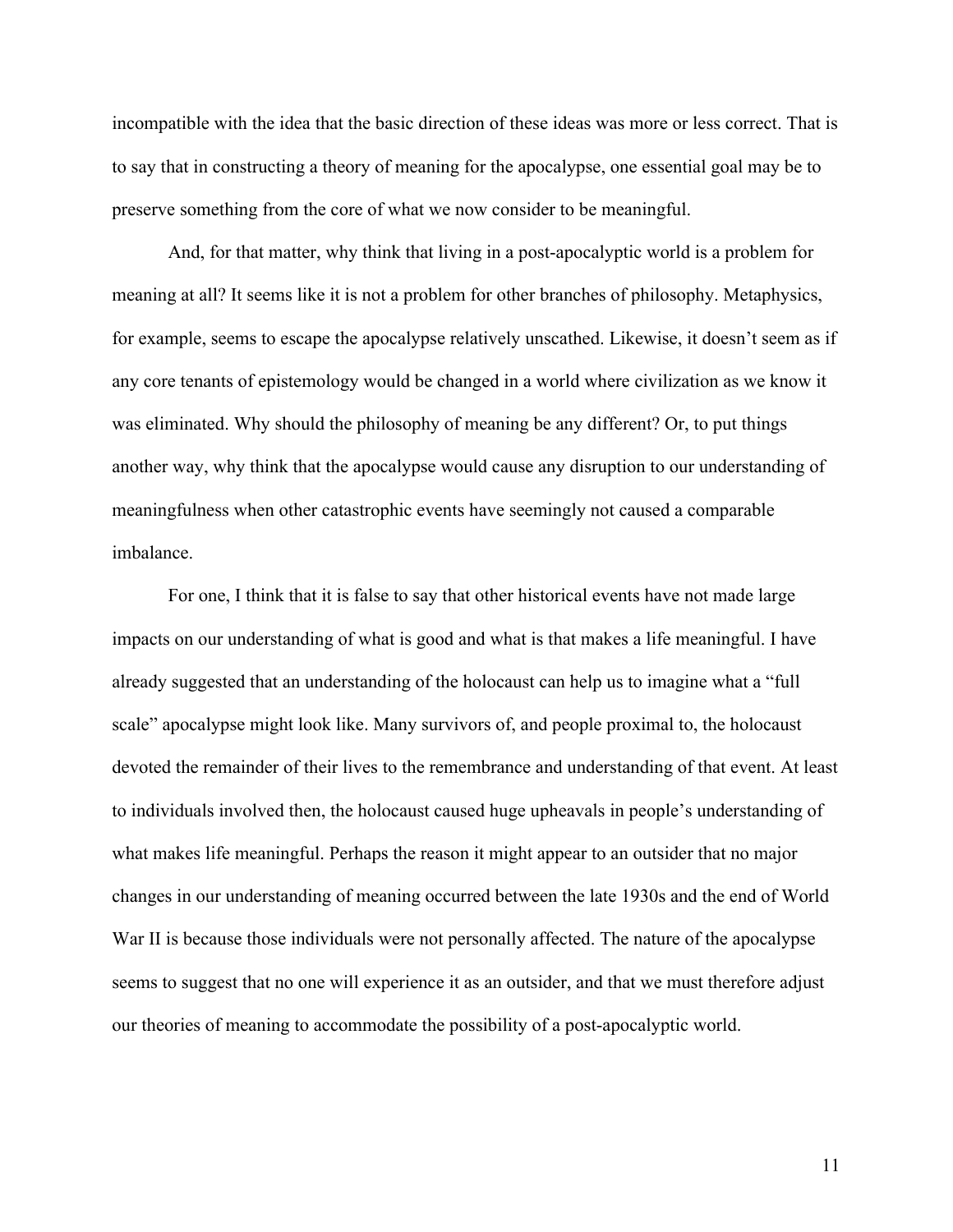Theories of meaning, whether they be objective or subjective, tend to make certain assumptions about the world. Objectivism (the idea that one's life having meaning is at least not wholly a function one's self-satisfaction) in particular demands one puts one life to some "use." These uses often include the creation of art, the advancement of society (through innovation or leadership) and the alleviation of suffering. At least two of these, and arguably all three, are obviously impossible in a post-apocalyptic world because of the way that survival seems to come to the forefront of such an existence. If we were to be reduced to a society of individuals scavenging for scarce resources, it is difficult to see how one would devote their life to art. There is, of course, some argument to be made for the fact that even very primitive cultures generally had some form of pictorial expression, but whether we can call this "art" is a complicated and ambiguous question.

The second item is easier to dismiss because there can be no betterment of society if there is no society. The alleviation of suffering is most difficult to dismiss because suffering in the apocalypse would likely be in abundance. However, there are still reasons to think that this is too strong a requirement for meaning in the apocalypse. To exemplify this point, I will draw an example from Cormac McCarthy's post-apocalyptic novel, *The Road*. The novel follows a boy and his father crossing an unidentified wasteland. At some point they come across a farmhouse where dozens of people are being held captive, and it is implied that they are being used for food. The father and son flee the scene without helping those who are trapped. This is, of course, a morally ambiguous action. However, the fact that we do not immediately condemn the father for choosing the life of his son over the welfare of strangers lends credence to the aforementioned claim that the elevation of suffering is a unilateral requirement for a meaningful existence in the apocalypse. This example does suggest a fourth possibility. Namely, that procreation might be a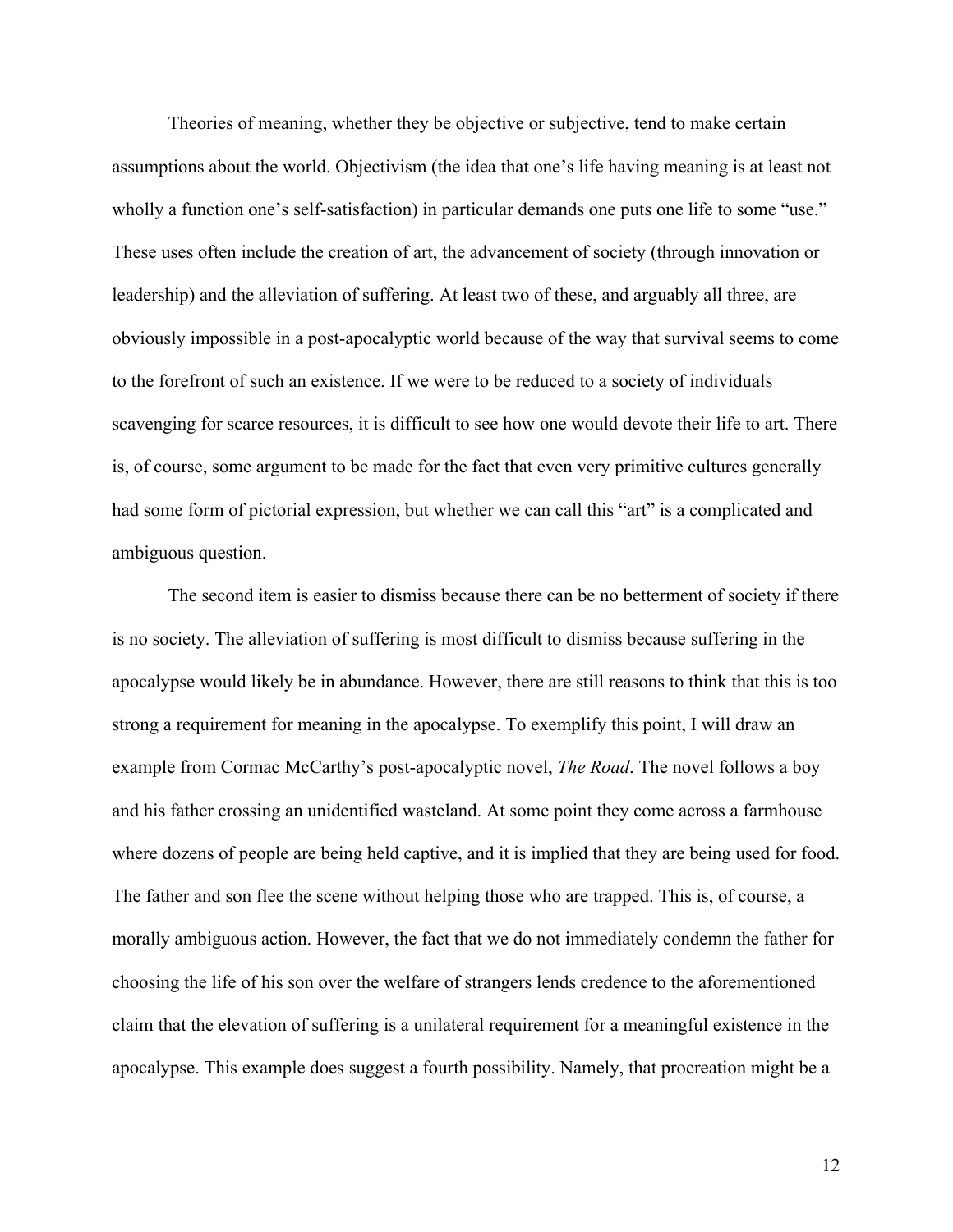meaningful pursuit. However, this seems more like a biological imperative than a normative condition, so we will set it aside for now.

However, already we have encountered an ambiguity. It is an ambiguity that stems from the dual meaning of the word "meaning." On the one hand, "meaning" may refer to the literal intelligibility of a work, on the other, we might think that "meaning" in the important sense, refers to a kind of property which something obtains: a "meaningful" contribution to the literature, or, the "meaning" of life, etc. I suggest that these are, in fact, the same thing, and the ambiguity therefore collapses. However, this is not yet apparent as the context and purpose of this project have not yet been stated.

To that end, the purpose of this work is to broaden and deepen our philosophical understanding of meaning by subjecting it to a counterfactual analysis. Namely, to present a cogent answer to the question: if the world were in a state of apocalypse, meaning would be X. Potentially, this formulation is reductive as it suggests meaning is constituted by exactly one thing, X, and that that thing is both necessary and sufficient to constitute meaning. This will be addressed later. This project also has several supplementary aims: to understand the nature of apocalypse and its various forms, to see whether such an event would be necessarily undesirable, and to suggest an important connection between the preservation of culture and the meaning of a post-apocalyptic life.

#### **Defining Apocalypse:**

The word apocalypse occurs frequently throughout this paper for the basic reason that there don't seem to be a lot of words which can reasonably take its place. The closest literal synonym might be something like "Armageddon" but that seems to carry several connotations that confuse the issue. Armageddon implies a finality and a singularity that "apocalypse" seems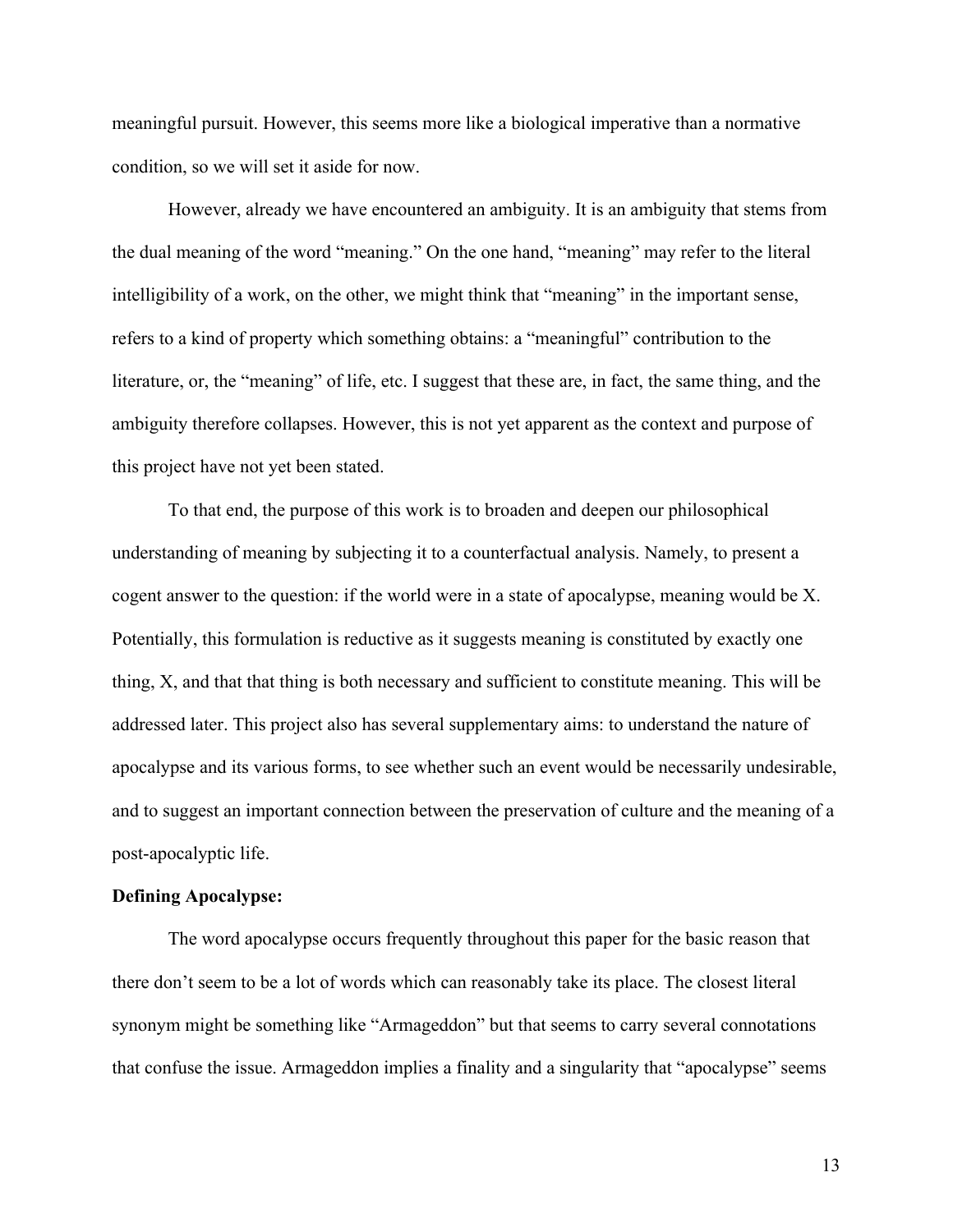to back itself away from. On the other side of the "apocalypse" we have something like "catastrophe" which doesn't capture the paradigm shifting nature of the event(s) in question.

The nature of apocalypse is deeply embedded in human culture. But, what exactly does it mean to have an apocalypse? It's a word that has become somewhat pervasive, and as such has lost any connection to exactitude. Most commonly, apocalypse is linked to nuclear apocalypse. The reason for this is likely that since the creation of the atomic bomb, nuclear apocalypse has been the most likely cause of human destruction. In recent years however, other possible methods have entered the popular imagination: ecological devastation, pandemic, etc. Climate change in particular seems a valid concern in that current data suggests that human ecological impact may be irreversible.

So then, does apocalypse require a definition or is it a concept as fundamental to humanity's self-understanding as death? I find this a strong parallel. It seems plausible that since we are able to understand our own mortality individually, we can also understand the death of civilization without having to define many terms. Furthermore, the death of a person and the death of a civilization are both events that most people seem to find in some way tragic. The usual account of why this is the case is because the subject (of either death or the apocalypse) is deprived of some continuation, whether that be the continuation of one's life or the continued existence of civilization as we know it.

However, unlike the death of a single person, I assert that apocalypse has degrees. In part, we have already demonstrated this. There have been many genocides over the course of human history. To the victims, these must have seemed apocalyptic. Similarly, there have been many natural, and man-made, disasters that have rendered large areas of land uninhabitable. However, I wish to now deepen this point by taking a point from Jacques Derrida's essay "No Apocalypse,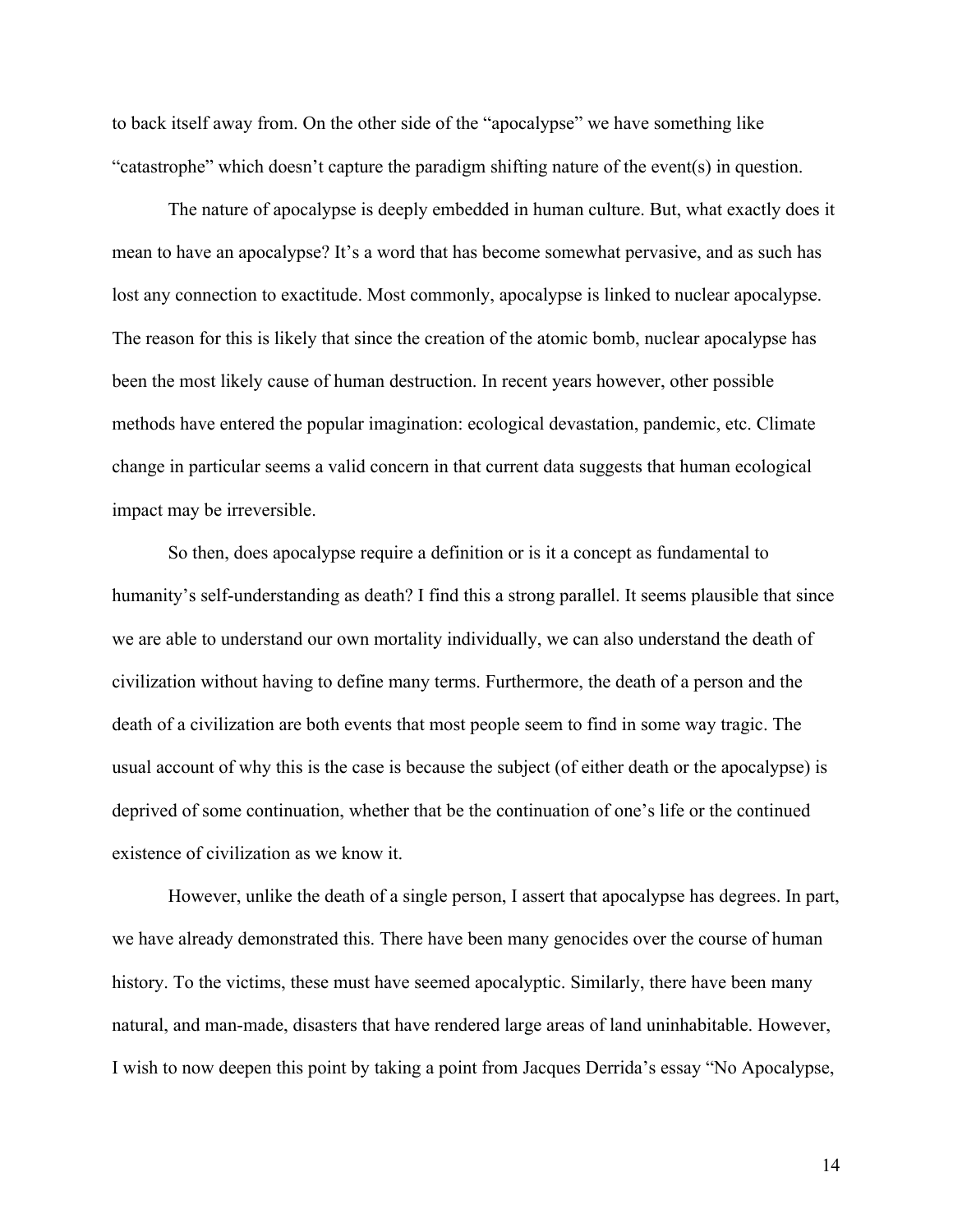Not Now" where in he makes a distinction between a limited or "clean" nuclear war, and a "total" nuclear war. This point comes out of a larger discussion about whether nuclear war (which I take to be synonymous with the apocalypse) is a new form of war, or rather an extension of humanity's previous military proclivities. To some extent, I have already discussed this and suggested that apocalypse represents a new and real threat. This will serve to further this point.

"You will say, perhaps: but it is not the first time … a European in the period following the war of 1870 might not have been more terrified by the "technological" image of the bombings and exterminations of the Second World War (even supposing he had been able to form such an image) than we are by the image we can construct for ourselves of a nuclear war? The logic of this argument is not devoid of value, especially if one is thinking about a limited and "clean" nuclear war. But it loses its value in the face of the hypothesis of a total nuclear war, ... Unlike the other wars, which have all been preceded by wars of more or less the same type in human memory (and gunpowder did not mark a radical break in this respect), nuclear war has no precedent. It has never occurred, itself; it is a non-event. The explosion of American bombs in 1945 ended a "classical," conventional war; it did not set off a nuclear war." (Derrida 23).

What is Derrida trying to say here? Fundamentally, he suggests that there is a difference in kind, and not just in magnitude, between atomic weapons and conventional weapons, and therefore between a "classical" war and a nuclear war. This is not an unconventional thing to say. When the atomic bomb was first used, so little was known about radiation that many people died, not from the explosions themselves, but from the radioactive fallout following the blast. This is not only true of the victims of the atomic bomb at Hiroshima and Nagasaki, but also of the allied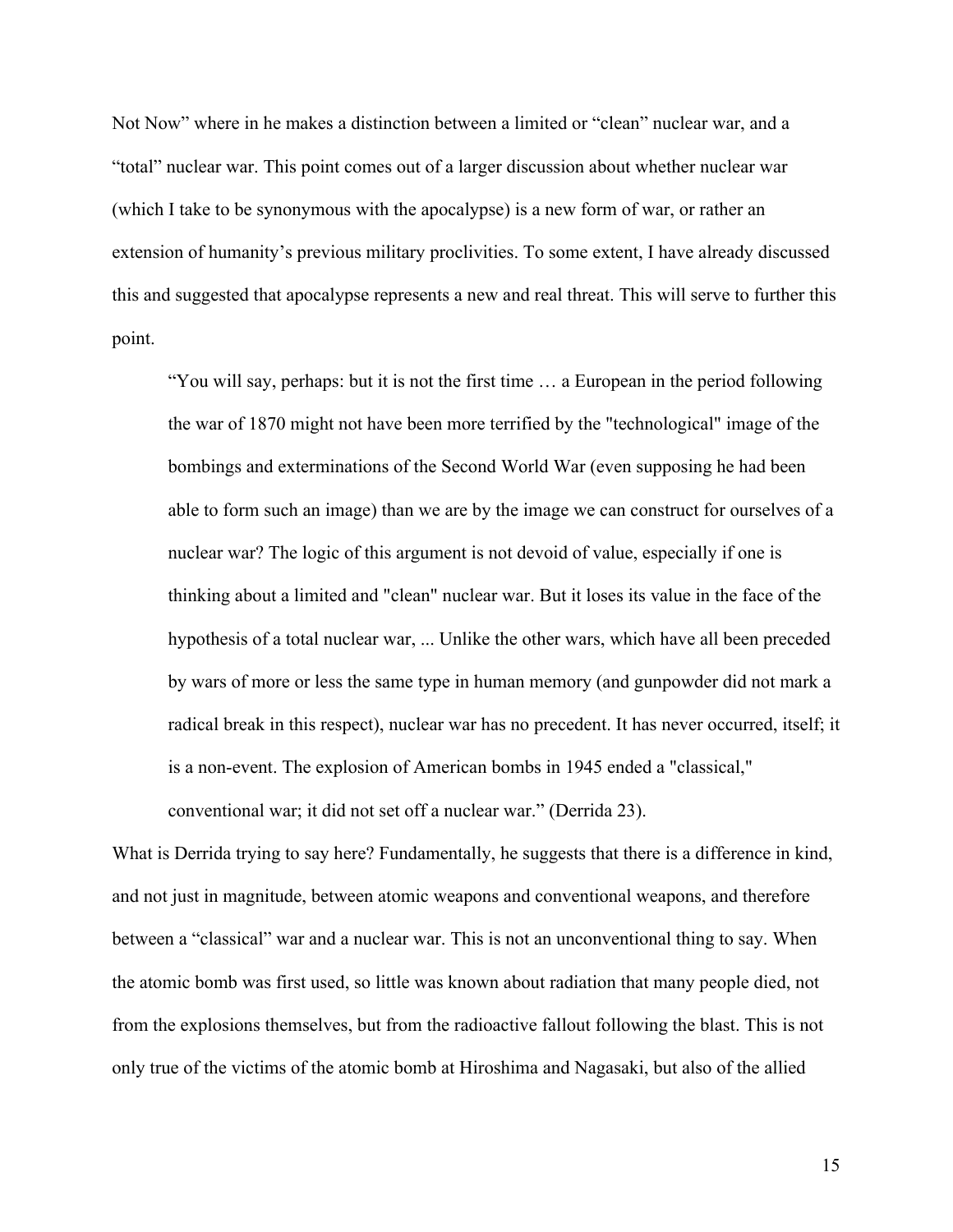forces at the testing ground, as well as the Americans who lived, even as far away as many hundreds of miles, near the testing ground.

But, this distinction is obvious, and not quite what Derrida has in mind when he talks about the distinction between a "clean" nuclear war and a "total" nuclear war. Ironically, the latter of these is more natural to our understanding. We have already discussed the ways in which the images of apocalypse, and especially (total) nuclear war pervade the public consciousness. A total nuclear war is an event where both participants (in the context of the Cold War this generally meant the United States and the Soviet Union) use the entirety of their nuclear arsenals, and therefore massively irradiate the planet making it uninhabitable for humans. It seems plausible that we can imagine this fate for the Earth so easily because it is so close to so many myths about the apocalypse: the world engulfed in flame.

But, what about the concept of a "clean" nuclear war? It is relatively obvious that total nuclear war would be tantamount to an apocalypse. But what about a, so-called, clean nuclear war? This is a contingency that Derrida dismisses rather quickly, however, if we look at geopolitics from the last several decades, we see the idea of a limited exchange, or a "tactical strike" again and again.

Does this concept have validity? At first glance, it would appear that it does. As Derrida concedes, nuclear weapons have been used in a classical war. In addition, nuclear weapons have been tested frequently without setting into motion an apocalypse. If something can happen once, it would follow that it could happen again. That is to say, if nuclear weapons have been used without causing an apocalypse, who is to say that they couldn't be used again and still not cause an apocalypse? This question strays into the field of nuclear endgame theory, which I am not interested in pursuing here, but I think it is sufficient to say that the odds of successfully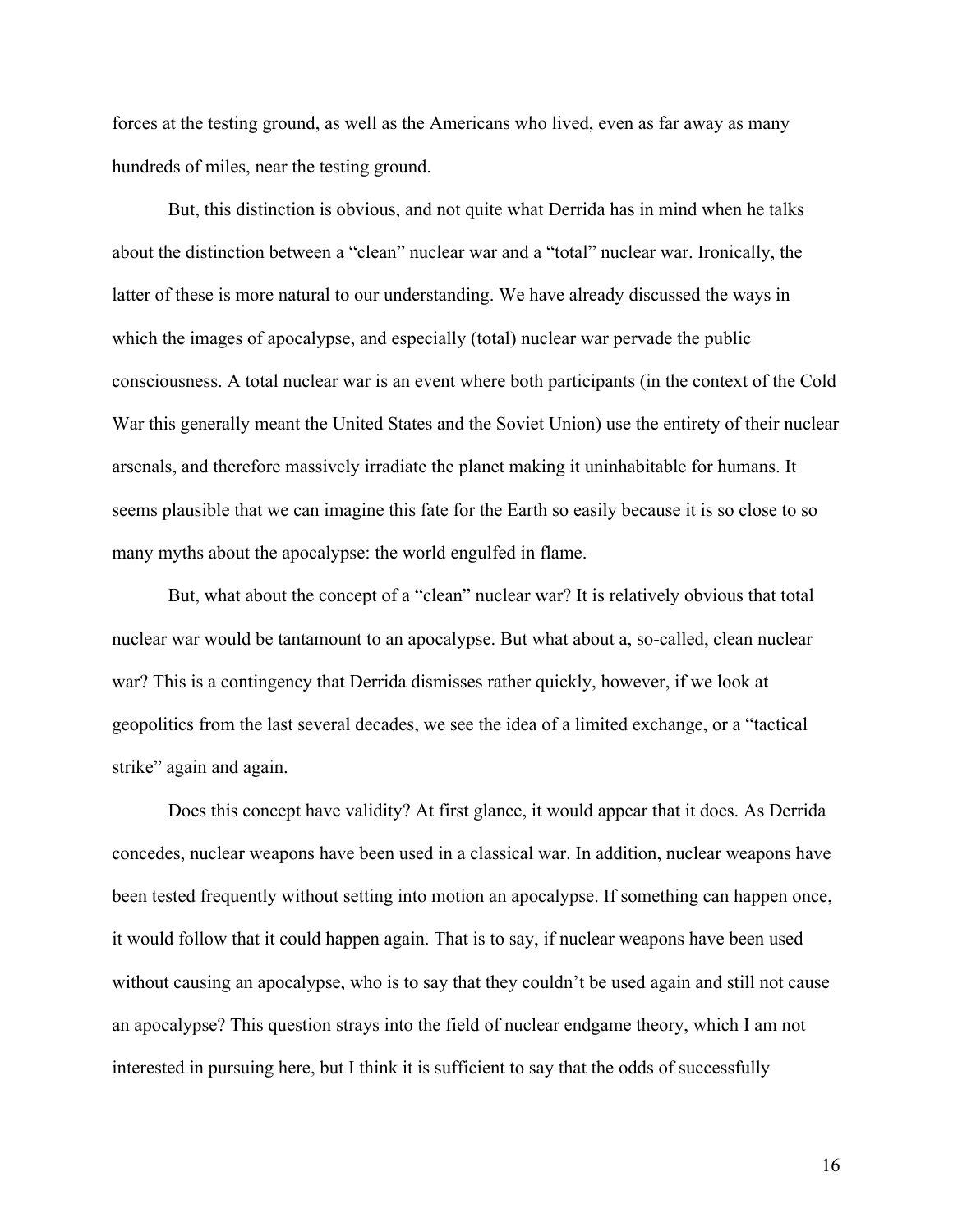implementing what could be referred to as a as a "tactical strike", that is to say an atomic weapon used on a small target with no repercussions, are fairly small. This is because the use of nuclear weapons, like the reaction that powers the device itself, is exponential. One use calls for a response, which in turn calls for a response, and so on and so forth until the so-called tactical strike has become a total nuclear war.

Another interesting point we can draw from Derrida's analysis of atomic apocalypse is that apocalypses are textual events. He writes "The terrifying reality of the nuclear conflict can only be the signified referent, never the real referent (present or past) of a discourse or a text. At least today apparently. And that sets us to thinking about today, our day, the presence of this present in and through that fabulous textuality" (23). One might wonder why this matters, as it seems relatively obvious that events which have not occurred can only be talked about hypothetically. However, Derrida's goal is not merely to make note of the speculative aspect of apocalypse studies, but to resituate apocalypse studies from its supposed place in the military/scientific realm, into the domain of the humanities, and specifically literature and philosophy.

Why might this be an important maneuver, particularly for the purposes of this paper which seeks to understand meaning in the apocalypse? Primarily, as it is a textual event, the only way to understand the apocalypse, or more accurately, the only way to contextualize the apocalypse so we can make meaning out of it, is by using the backdrop of the western-literaryphilosophical cannon. To show this, lets first consider the alternative. How do military-politicalscientific readings of the apocalypse manifest? Only as the enumeration of data. The clearest example of this kind of analysis is nuclear endgame theory. This is a field which tries to predict how a modern "total" nuclear war might play out. An analysis like this can be understood as a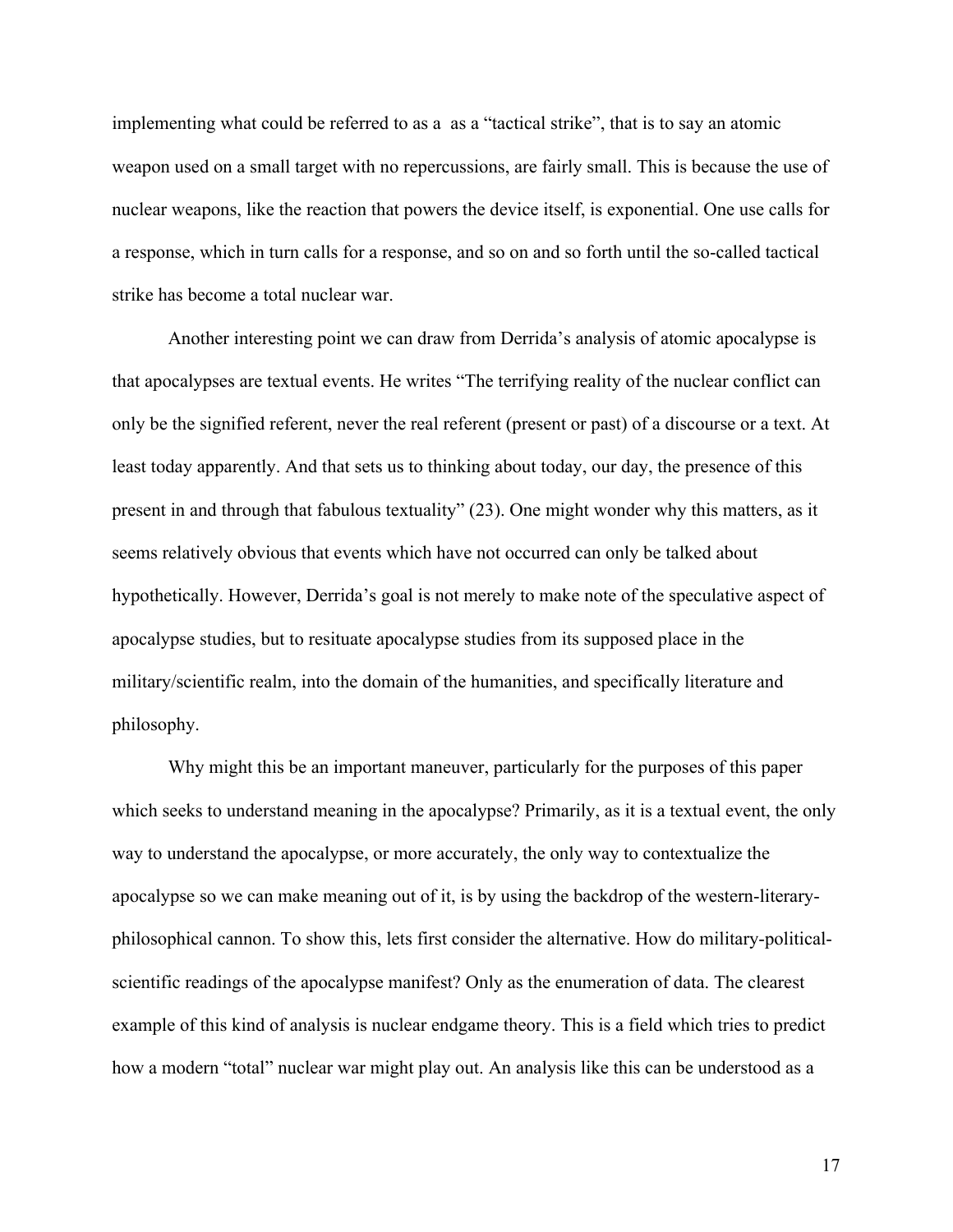machine, into which pours raw statistical data (numbers of bombs, populations of cities, trajectories of missiles, locations of early warning systems) and out of which plops one, albeit important, number: casualties. This type of analysis is not without merit. One thing we might want to know about a nuclear exchange is how many people it will kill. It's also fair to say that this analysis is reductive in its understanding of how complicated a process it is to produce a machine that gives accurate prognostications. But, even assuming total accuracy about outcomes, which is impossible, the nuclear endgame model of apocalypse falls short in several key ways.

For one, it is reactionary more than it is preventative. The only way it might prevent the outbreak of nuclear war is by coldly quantifying the mass destruction apocalypse guarantees. This is akin the old doctrine of mutually assured destruction. Namely, that if the consequences for both sides of the engagement can be shown to outweigh the benefits, war should be averted. Part of the problem with this line of thinking is that it would seem the negatives of war always, or very nearly always, outweigh the positives, and yet, wars continue.

The other reason this kind of analysis falls short is because it leaves nothing to be said about the apocalypse itself, never mind what comes after. We have already seen that the apocalypse cannot be described purely in terms of loss of life. Rather, it is a threat to the part of humanity that strives immortalize itself in the continuing consciousness of our civilization.

Early in his essay, Derrida writes: "We are speaking of stakes that are apparently limitless for what is still now and then called humanity. People find it easy to say that in nuclear way "humanity" runs the risk of self-destruction, with nothing left over, no remainder… we have to recognize that these stakes appear in the experience of a race, or more precisely of a competition, a rivalry between two rates of speed. (Derrida 20). First, I wish to draw attention to the use of the term "limitless stakes." If we are speaking of apocalypse, I believe that this is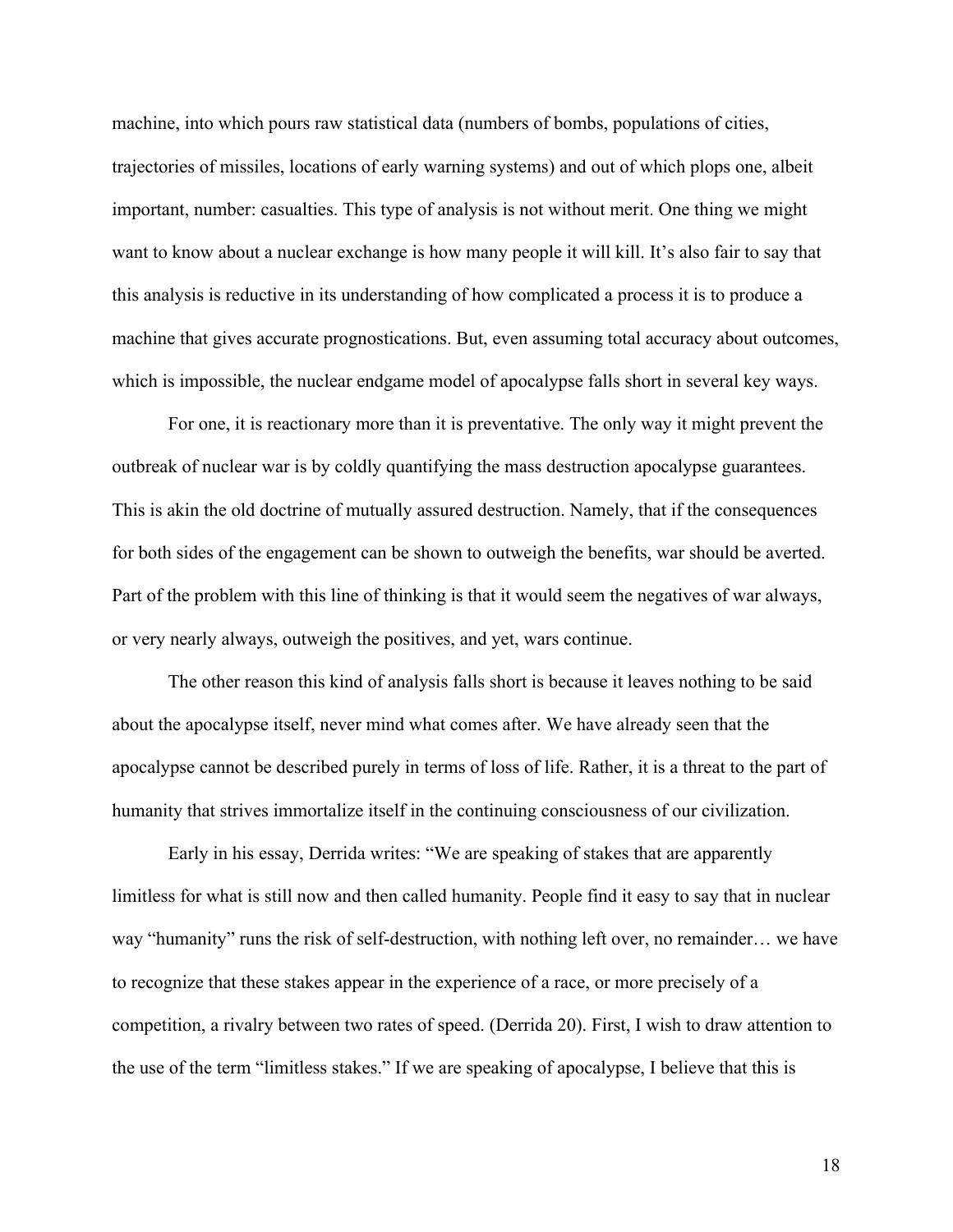necessarily what we must mean. For humans, what stakes could be greater than the very fate of humanity? Whether it be by nuclear destruction, climate change, or existential threat, the apocalypse represents the ultimate threat: the complete annihilation of ourselves, or perhaps more importantly, our ability to create meaning.

I am aware that this is not a particularly satisfying definition of apocalypse. However, I am not sure it is possible to craft a tighter definition without construing the apocalypse in one way or another. For example, one large ambiguity that I have yet to address is the degree to which our ideas about the apocalypse are, or should be, informed by the religious tradition of apocalypses. Certainly, this is the oldest way of thinking about the apocalypse. It is an almost universal human myth. Further, it is comforting to think that the apocalypse is inherently meaningful because it represents the realization of some divine plan. This would also seem to suggest that the apocalypse is not the end of everything, but rather the beginning of something infinitely larger. This understanding of apocalypse obviously conflicts with the more secular, more modern description that I have given up till this point. How can these conflicting meanings exist under the singular moniker? I cannot answer this question except to say that it is possible for a word to have a nebulous meaning, and for multiple agents to pull at that meaning from different directions.

To that end, I will discuss four modes of apocalypse. There are, of course, an infinite number of potential apocalypses, some of which could potentially occur in the very distant future and be completely unimaginable to us. However, I do believe that it is possible to define some broad categories that will help us to home in on what it is that we mean when we say "apocalypse."

1. Literal Apocalypse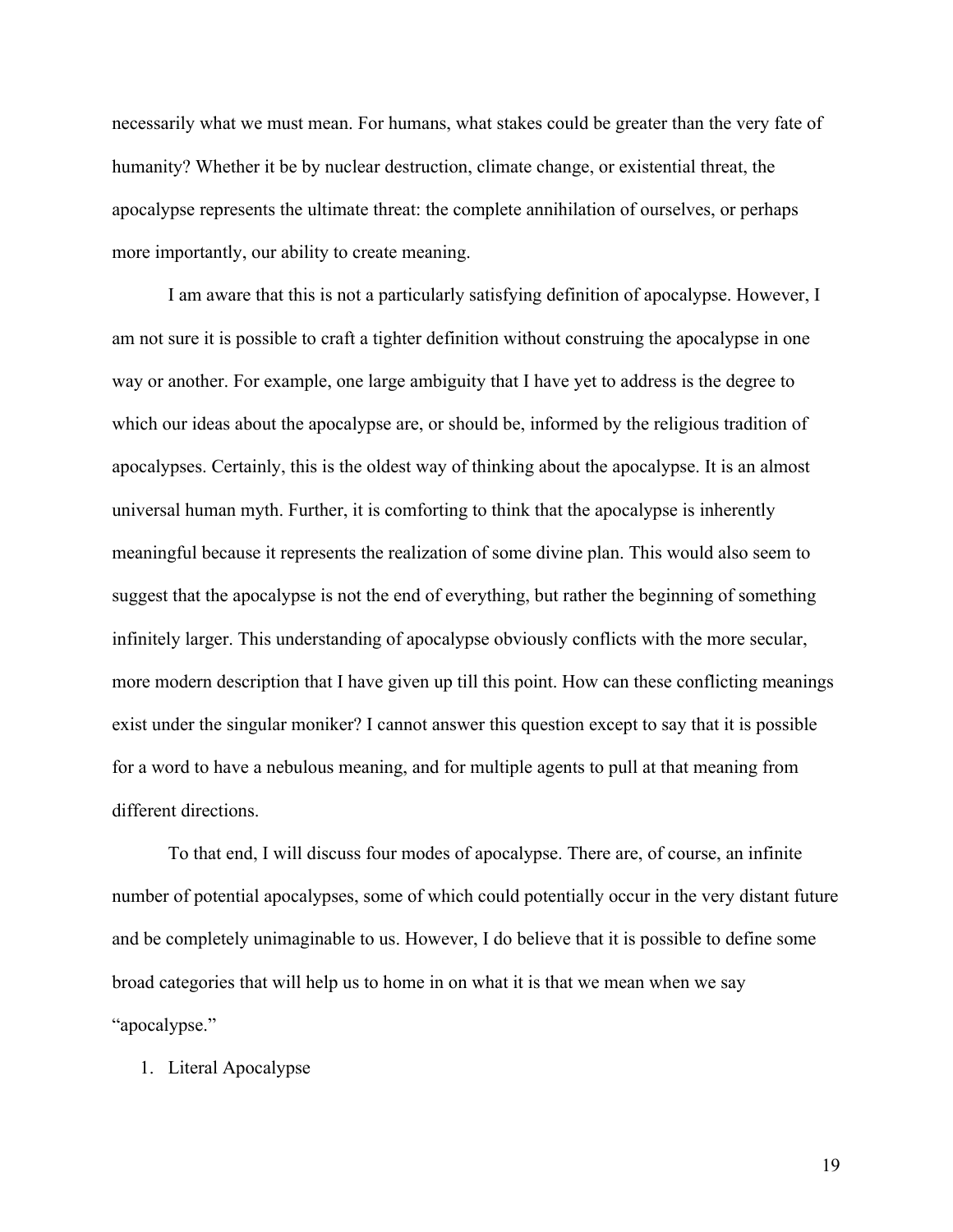We have discussed how the image or thought of apocalypse is one of the most pervasive signs in modern culture, and in American culture in particular. Virtually every form of entertainment from novels, to cinema, to videogames is saturated with the dystopian or the postapocalyptic. However, this genre, as diverse as it may seem, denotes only one fairly specific form of apocalypse. This is the apocalypse that involves the total, or near total, destruction of the human species. Events that fall into this category include: nuclear annihilation, climate change which eventually makes the planet unlivable, a super deadly (but simultaneously super contagious) virus leading to a global pandemic.

We might call this version the literal apocalypse, or, to borrow from Derrida, an apocalypse of speed. When Derrida writes about the apocalypse of speed, he is, of course, only referring to the rate of technological advancement, or perhaps more accurately, the degree of technology present in our everyday lives. It is easy to see how the "speed race" represents not just a race to develop a more devastating weapon, but more generally a competition to put one ideological understanding of civilization ahead of another.

I have frequently made use of the Cold War as an example of how the ideas of speed and competition play out even as the shadow of apocalypse looms. The nuclear arms race that the United States and the Soviet Union underwent during the Cold War, is a perfect example of how the speed race manifests itself in terms of military might. However, perhaps contrary to general understanding, this is not the only area of society in which the race plays itself out.

We can understand the "space race," for example, as being every bit as soaked in the politics of speed as the nuclear arms race. Indeed, both the US and Soviet space programs were built upon the legacies of war, as after World War II each superpower took from the ashes of the Nazi empire the scientists who would become the leading figures in rocketry in the decades to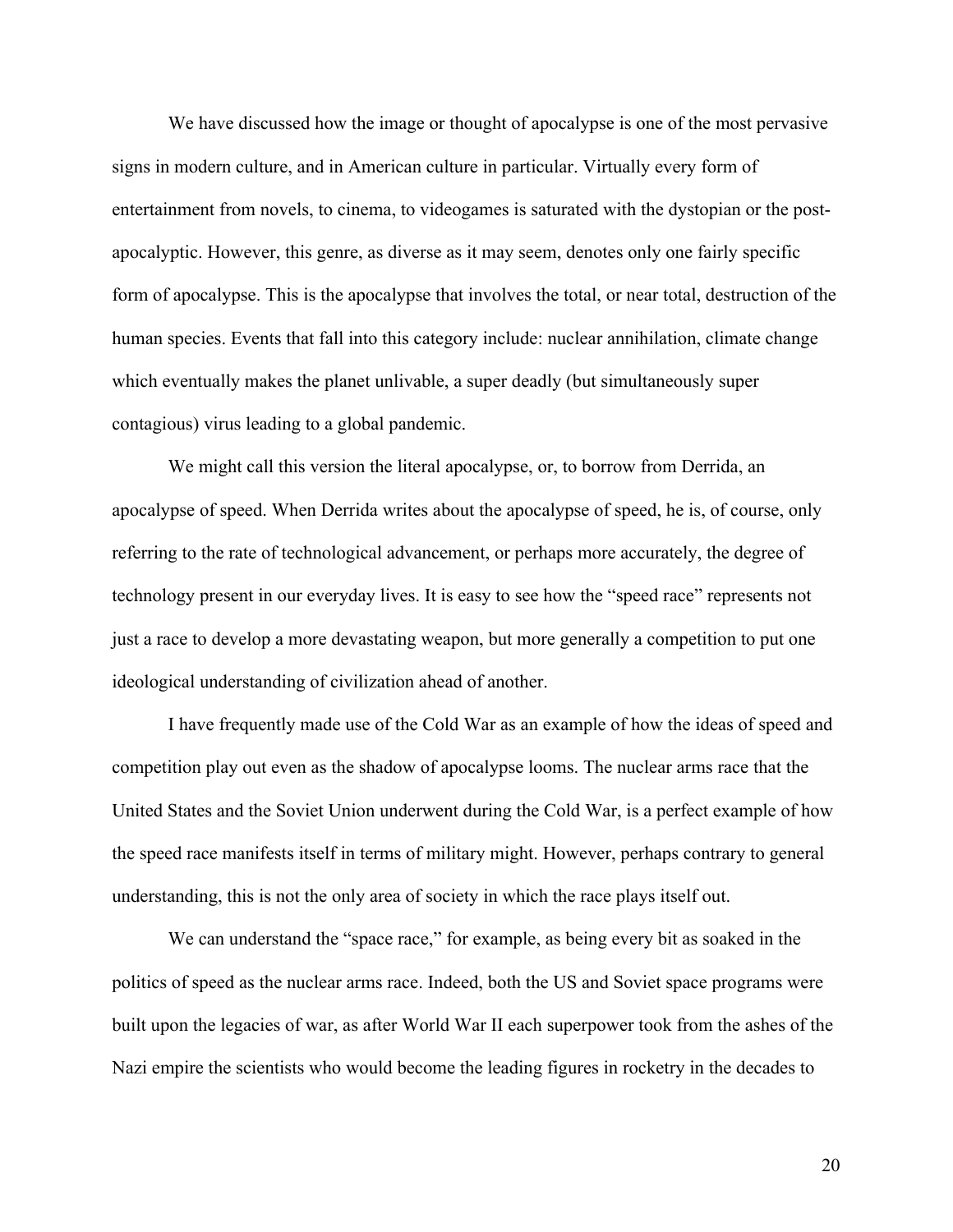come. And indeed, some of the reason for the great interest in "space exploration" was in order to develop technologies of war: ICBMs, spy satellites, early detection systems, the infamous "Star Wars" plan. The so-called "space race" is almost as steeped in the language of the apocalypse as the arms race itself.

Of course, even in this seemingly simple first framework of "literal apocalypse" there lies an ambiguity. Is the threat of nuclear annihilation, or some other form of total destruction, a difference in kind or a difference in degree from classical humanitarian threats.

When Jacques Derrida invokes the image of a speed race, "a rivalry between two rates of speed" (20) he means to point out a fact about the way in which modern and post-modern states have understood their relation to one another. Namely, as entities in an eternal struggle for power and control. Even now that the Cold War has "ended" geopolitics can still fundamentally be thought of as politics of speed: who has what, who knows what, and how soon will they use it. He continues, "whether it is the arms race or orders given to start a war that is itself dominated by that economy of speed throughout all the zones of its technology, a gap of a few seconds may decide irreversibly, the fate of what is still now and then called humanity – plus the fate of a few other species" (20). Speed, therefore, is the currency of apocalypse. Furthermore, "no single instant, no atom of our life ... is not marked today directly or indirectly, by that speed race" (20).

About this there can be little doubt. Speed is the ability to overwhelm one's enemy and oneself. However, this in itself does not define the literal apocalypse because, "most classical wars were also speed races, in their preparation and in the actual pursuit of the hostilities. Are we having, today, another, a different experience of speed? Is our relation to time and to motion qualitatively different? Or must we speak prudently of an extraordinary – although qualitatively homogenous – acceleration of the same experience?" (20). The ambiguity at the heart of literal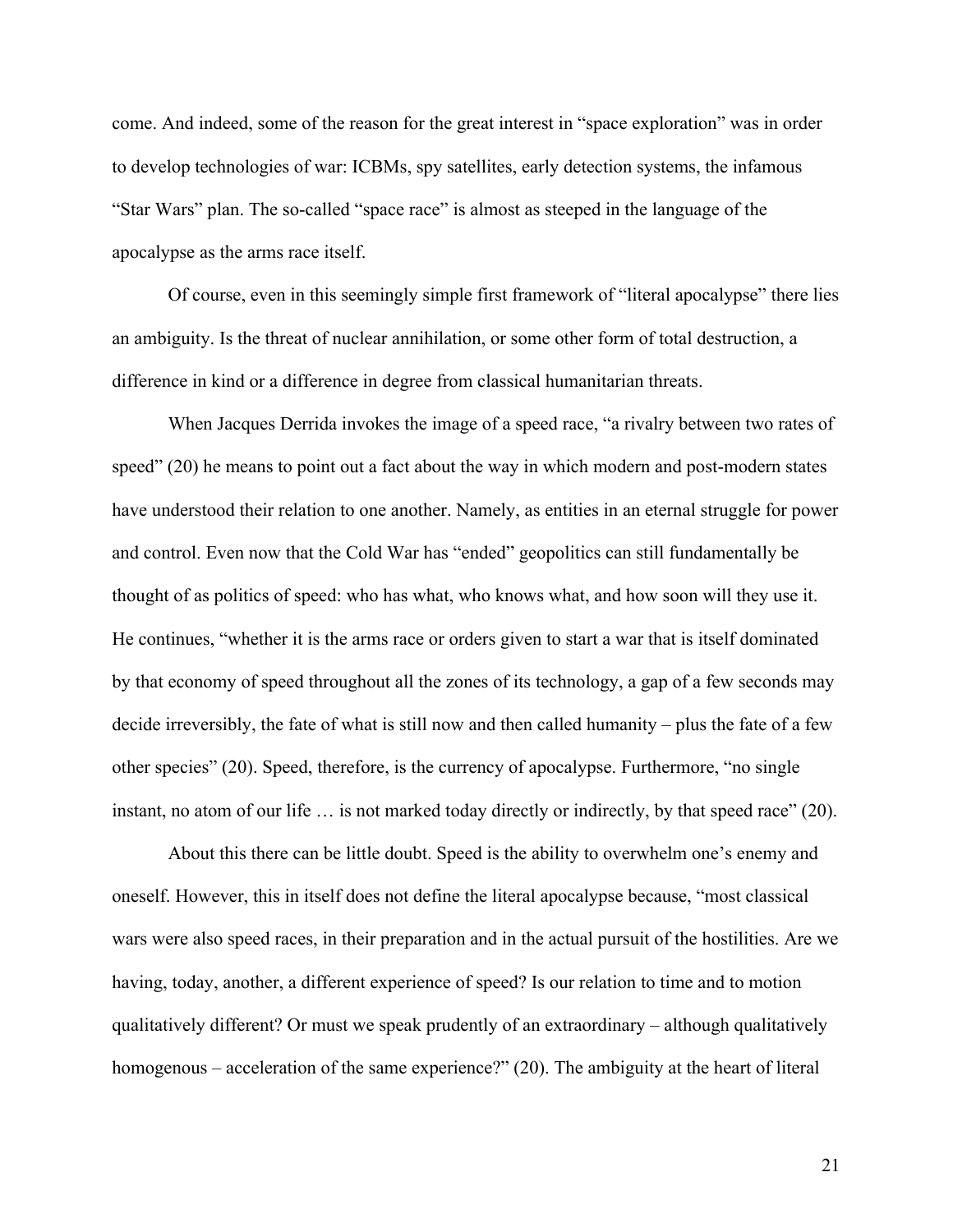apocalypse, and the question that each subsequent generation of human beings has sought to answer about its relation to the past, is whether the current state of affairs differs fundamentally from any previous state of affairs. Are we truly post-modern, or is this merely the latest iteration of antiquity?

The question is important because each potential answer leads us in very different directions. If nuclear war (or some other apocalyptic threat) is not different from classical war (or some other classical threat), then the threat of apocalypse seems remote. On this view, we might think that civilization has seen again and again the omens of apocalypse. And again and again civilization has endured.

Derrida seems to agree with this assessment, "the historian's critical vigilance can always help us verify that repetitiveness; and that historian's patience, that lucidity of memory must always shed their light on 'nuclear criticism,' must oblige it to decelerate, dissuade it from rushing to a conclusion on the subject of speed itself" (21).

On the other hand, if it turns out that the nature of speed, that is to say the nature of our civilization really has changed then there is a very serious existential threat to do with meaning. If our existence is fundamentally altered, then anything like a meaningful existence that was based on that existence would be fundamentally altered as well.

This turns our discussion from a question of "What is the apocalypse?" towards an analysis of how the apocalypse might be prevented. This is a question that this paper spends precious little time on for the reason that the answer is either trivial, or so complex as to preclude its being satisfactorily answered here. Perhaps the apocalypse, or at least literal apocalypse, is simple to prevent. If we are now, or ever find ourselves at a tipping point, with our fingers on the proverbial button, we have to step back and choose a path that does not lead to our own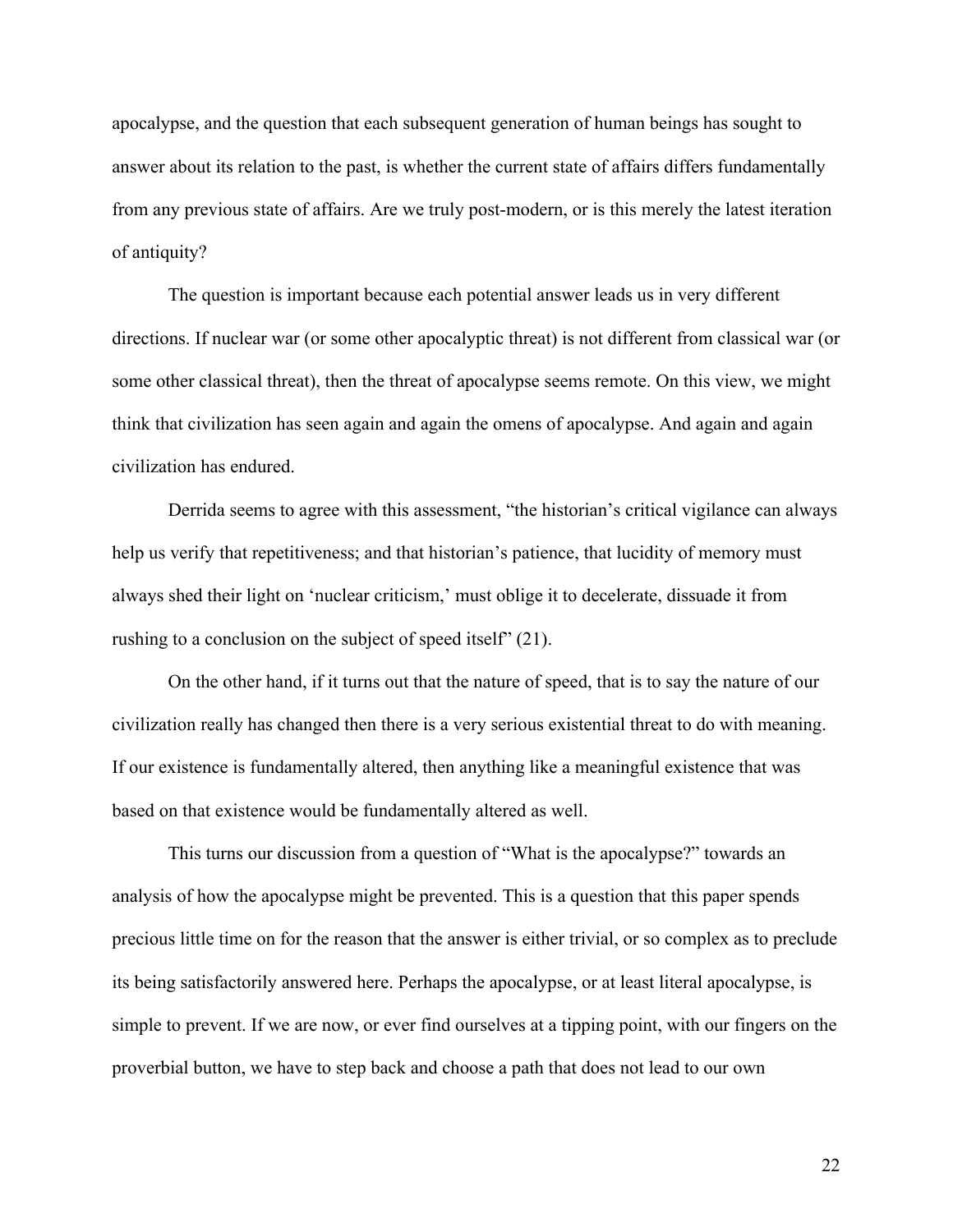destruction. This is easier said than done when our culture now seems so radically split along political lines. However, the "simple" solution to apocalypse assumes a culture that bends towards reason. The hope, then, is that the current political turmoil is merely the last gasp of a dying old guard that will be replaced by individuals with more sustainable values.

Of course, it is equally possible that this is not the case. If our rates of speed are now accelerating, and continuing to accelerate, the fear is that we have already tipped over the edge and are now plummeting towards a terminal understanding of our civilization. There is no clear way to arrest this momentum, and what comes after there seems to be no way to speak of.

2. The Inevitable Apocalypse

Hopefully, by now I have laid out the basic premise of the paper: that the potentiality for apocalypse erases much of what the western philosophical tradition has traditionally defined as meaningful existence. I think that this threat is significant enough to merit a response. However, it is worth saying here that there are certain philosophical opponents of apocalypse studies who raise valid concerns about its ethicacy.

In his introduction to *Anti-Apocalypse: Exercises in Genealogical Criticism*, Lee Quinby writes that

It is vital to understand just how much the metaphors of biblical Apocalypse guide perceptions of everyday events for most people in the United States, despite the fact that relatively few actually read the bible. Two Gallup polls from the fall of 1991 indicate how widespread certain apocalyptic notions are. An October poll indicated that 52 percent of the 'typical' adults polled said they believed in the devil. A November poll reported that 47 percent of the respondents agreed that 'God created man pretty much in his present form at one time within the last 10,000 years' while 40 percent agreed that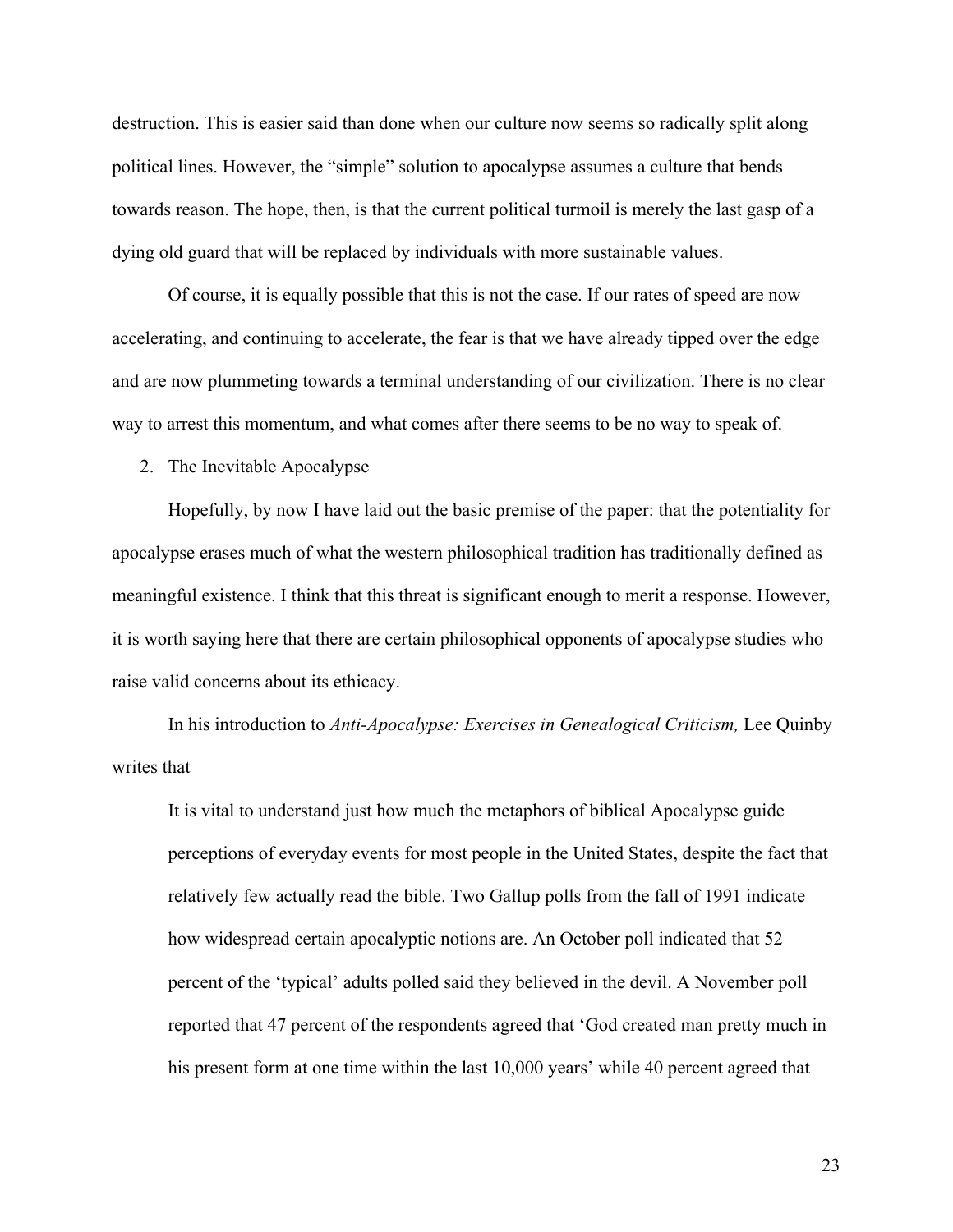'man has developed over millions of years from less advanced forms of life, but God guided this process, including man's creation.' These responses show that, even when people are not declared fundamentalists, they often hold to notions of divine origins and metaphysical evil" (xii).

On the face of things, it's unclear what to make of this. Obviously, it's slightly disturbing that 47 percent of Americans (albeit in 1991) are creationists. But what threat does this pose? And in particular, what does it have to do with apocalypse criticism. Quinby continues, that,

At stake here are the relationships between power, truth, ethics, and apocalypse. In attempting to represent the unrepresentable, the unknowable –the End, or death par excellence – apocalyptic writings are a quitessential technology of power/knowledge. They promise the defeat of death, at least for the obedient who deserve everlasting life, and the prolonged agony of destruction for those who have not obeyed the Law of the Father. One does not have to succumb to apocalyptic eschatology to understand why endtime propensities imperil democracy? The apocalyptic tenet of preordained history disavows questionings of received truth, discredits skepticism, and disarms challengers of the status quo (xiii).

I would be remised then, if in a paper about the apocalypse, I did not acknowledge Quinby's very deft analysis of apocalypse rhetoric, particularly as it is used by certain "in groups" to maintain systems of power and control. In my understanding, his argument draws from two central points.

1. That writing/speaking about the apocalypse presupposes a sort of nihilism about the world. Namely, that the problems of the world don't matter because it will probably be destroyed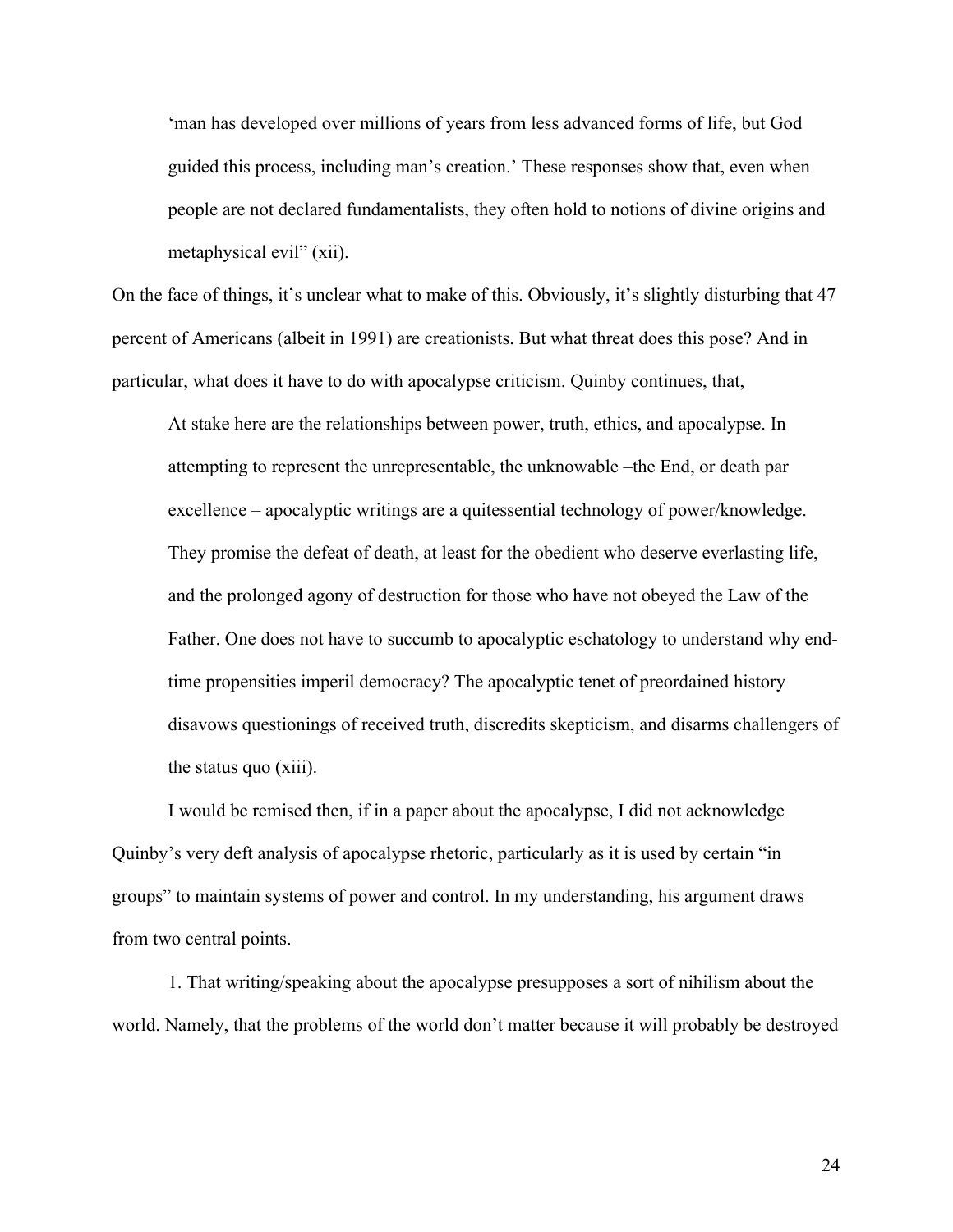soon anyway, or that whatever is happening in the world can best be described as God's will and we therefore cannot or should not attempt to interfere.

This is one of the most obvious and difficult challenges that any apocalypse critic must face, and, in fact, it is one that I have come across in my discussions of this project with others, and also in my search to find sufficient definitions of apocalypse.

One such objection comes from a friend of mine who wondered why I was so concerned with the apocalypse when, in her view, the apocalypse (or an apocalypse) had already transpired (referring to the mass extermination of the Jewish people and other persecuted groups during the second world war). The strong point here is, of course, that the Holocaust seems to meet the "limitless stakes" criterion for apocalypse. That "holocaust" is often used in conjunction with "nuclear" or some other apocalyptic modifier lends credence to the case for events like this falling into the category of apocalypse. The Holocaust, and other genocidal events, distinguish themselves from other events with large loss of life because what is at stake is not only people's lives, but their entire culture as well. One conclusion we might draw from this example is that apocalypse studies is really not distinct from any philo-historical study of human society: that all moments in history are merely chapters in the same speed race, different tokens, but the same type.

However, we have already admitted that the extermination of an entire people and their culture is a different sort of thing than just death on a large scale. We might think then, that the destruction of all culture poses more of a threat even than the deaths of many, many people. This, of course, is not to say that the deaths of many, many people is normatively neutral. My point is rather that the conjunction of large scale death and the loss of culture poses a different kind of threat to human civilization than those deaths alone.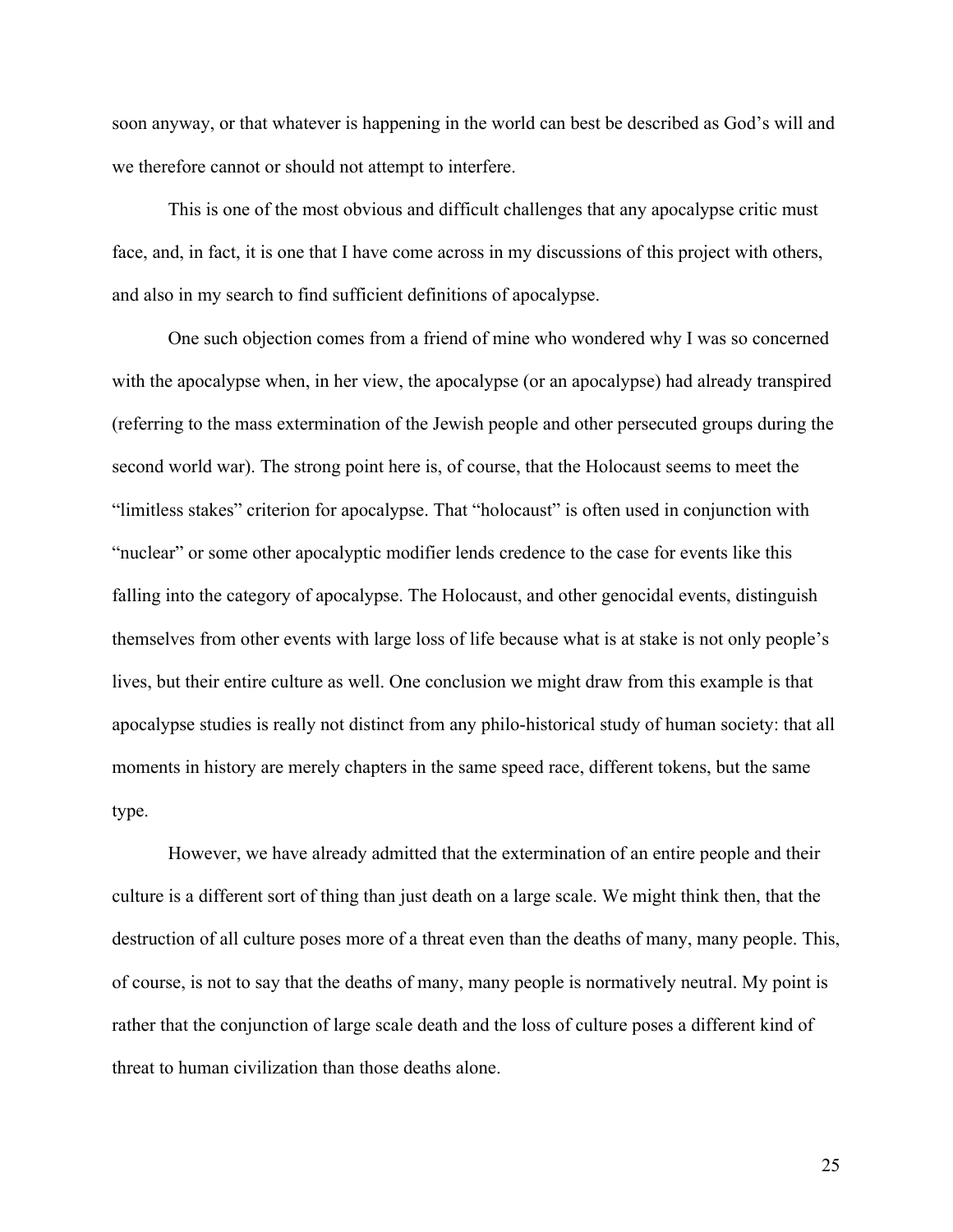Quinby's second point 2. Is that apocalypse rhetoric is necessarily rooted in a fundamentalist understanding of the world that is ultimately dangerous to both liberal democracy and untimely our freedom as individuals. The basic idea here is that embedded within what Quinby calls the "American apocalypse" is a fundamentally dangerous belief. Namely that, "its infatuation with doom, its willingness to witness cruelty in the name of righteous justice, and its belief in an elect with access to absolute truth" (xxii). It is easy to see the parallels between this worry and the current state of American politics.

When the president of the United States has been caught so many times in lies and yet his supporters continue to believe he is the only source of truth, and when he himself uses the rhetoric of apocalypse ("fire and fury") to attempt to force other countries to fall in line behind him, it is clear that the problem Quinby outlines is not a hypothetical one, but in fact very real. Even if we look beyond Quinby, to Derrida's criticism of Reagan's so-called "Star Wars" plan, we see the themes of today. "Nowhere has the dissociation between the place where competence is exercised and the place where the stakes are located ever *seemed* more rigorous, more dangerous, more catastrophic *…* Is it not *apparently the first time* that dissociation … has put the balance of the fate of ... Humanity as a whole …at the very moment when your president is even thinking about waging war beyond the earth?" (22). If you replace "Star Wars" with Space Force Derrida's point can go entirely unamended.

So, where does this leave the state of apocalypse criticism. On the one hand, Quinby's point is well taken. The rhetoric of apocalypse is often used to instill fear and to suppress dissent. And it does often seem that it normalizes destruction in the name of salvation. However, it also seems like Quinby ignores certain facts about the world that make apocalypse studies necessary.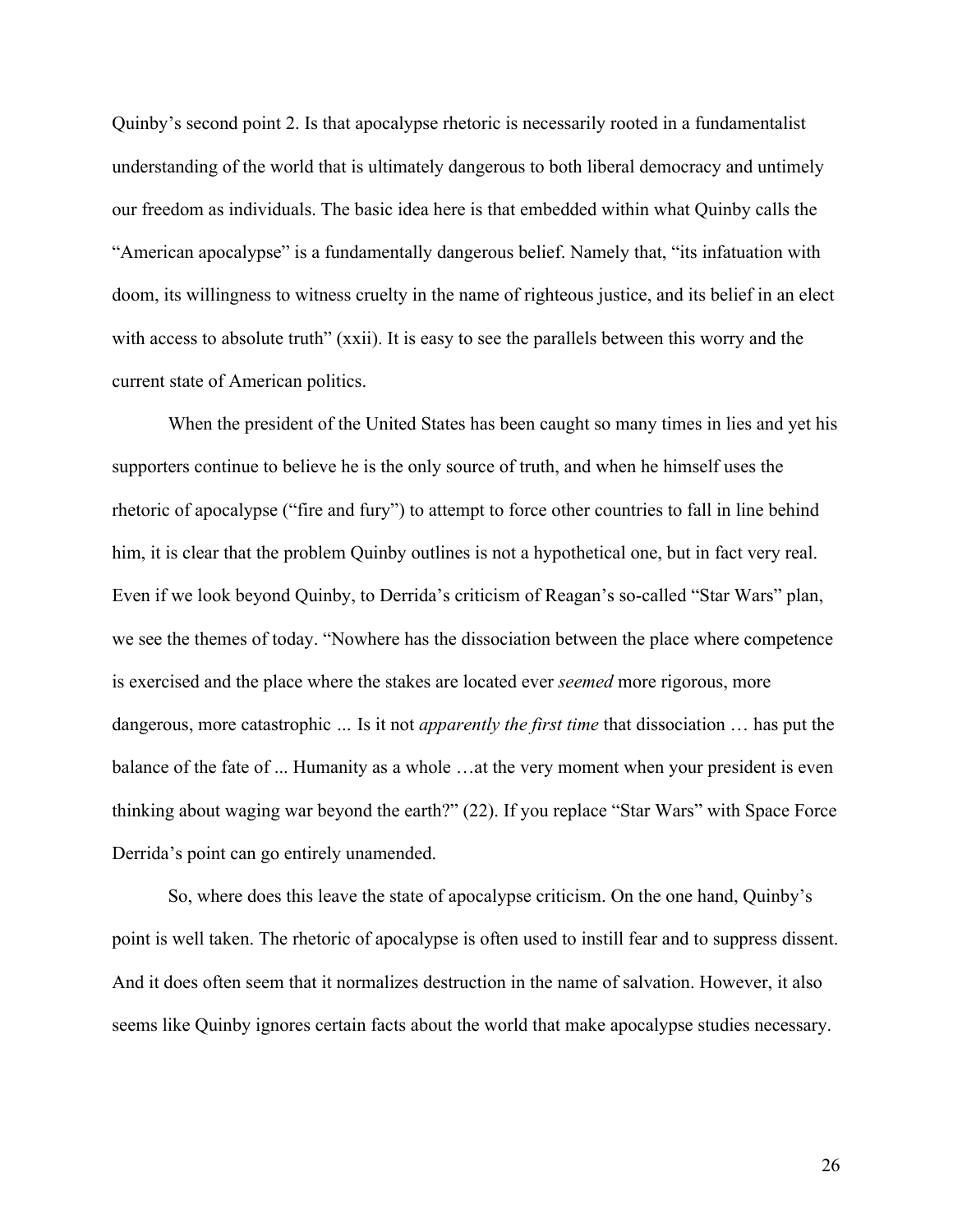Mostly, the mere fact that mass destruction is always a possibility seems to suggest that we ought to think about it and its ethicacy.

## 3. The Meaningful Apocalypse

A third possible construal of apocalypse is as some type of bearer of meaning. This position is somewhat contrary to the one that Quinby holds, but it is nonetheless worth discussion. As we will see later in the paper, one of the main ways in which philosophers have historically tried to account for the meaning in life, or whether or not life has a meaning, is by way of "supernaturalisim." This is essentially the idea that life has meaning in virtue of some higher power, and that the meaning of life essentially rests upon our adherence to the will of that power. Of course, the meaning of the apocalypse depends on exactly what such a power ends up being. In the Judeo-Christian tradition, the being towards whose will we ought to defer is God, and the apocalypse may either represent the salvation of the just or the damnation of the wicked. We will discuss the exact merits of this point of view in relation to meaning later, but suffice to say that it tends not to look great in light of all the inconsistencies in the world.

Another possible supernaturalist expression of meaning would be an appeal to some kind of karmic force. The idea here is that "good" actions lead to good results and "bad" actions to bad results. On this view, we might think that one's life can be made meaningful by doing good things. But, does this supernaturalist view share the characteristic of apocalypse as meaning maker? To put that another way, in the Christian tradition apocalypse is meaningful in virtue of itself since it marks the point in time where earthly life comes to an end and eternal after life begins. It is unclear whether a karmic understanding of the universe would lead to this same result.

#### 4. An Apocalypse of Signs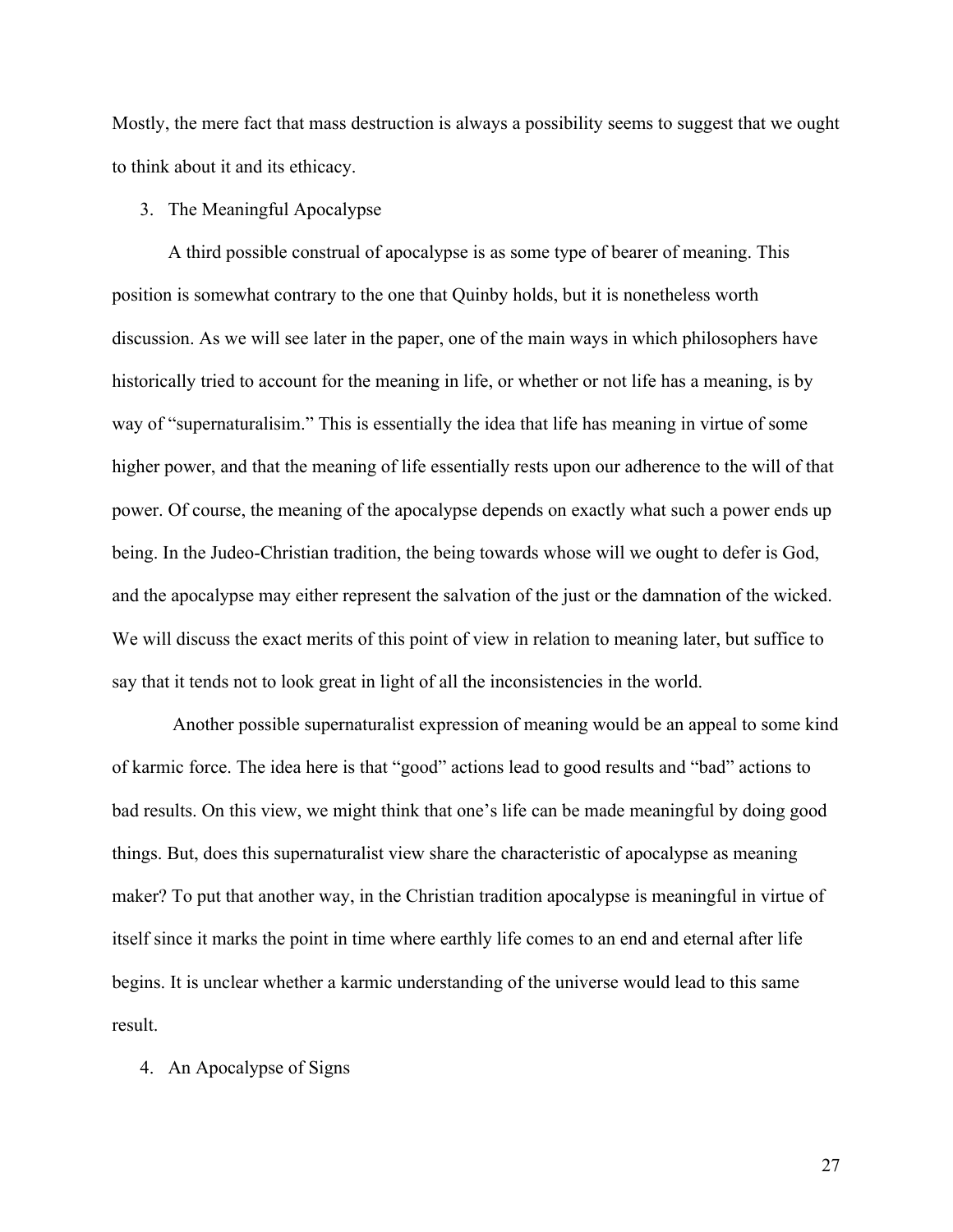In *All and Nothing: A Digital Apocalypse* Martin Burckhardt and Dirk Höfer interrogate a very different type of apocalypse from the ones I have described here. This is the "digital apocalypse" or the apocalypse of signs. Their view hinges on the idea that the postmodern world has, in fact, undergone a transformation from a world where representation is done by traditional logic, to one where Boolean logic is king. To make this point clearer, let us first outline the way in which our culture has previously represented itself. There are two possibilities. Firstly, there is an aural tradition. Secondly, a textual tradition. The aural tradition is by far older, but in the end does not significantly differentiate itself from the textual tradition. Both take the core of human civilization and place it inside a physical body. This is either the body of the text, or the human body itself. But, in the age of the internet, the body has become ethereal. In digitizing, texts have removed themselves from our everyday world, and entered a space where the word "copy" has no real meaning. This is why Boolean logic becomes important. Previously, in order to replicate a text, one needed to replicate its body. That is, create a new physical housing for the text, whether it be within the binding of a book, or within the mind of a human being. Digitally, a text can be replicated merely by creating a new pointer to one and the same instance of computer memory. This memory need not even be stored on one physical computer disk, rather it can be put into "the cloud," a network of servers which, like the bank of a river, direct the flow of information without necessarily constituting the information itself.

In Boolean logic, there are only 1s and 0s.

Boolean digits 1 and 0 do not designate a quantity; instead, they mark presence and absence. Thus, 1 stands for the universe, and 0 stands for nothingess. Nevertheless, the terms are not governed by a mutually exclusive relationship. Their relationship is complementary: they follow the same logic. Just as 1 times 1 always yields 1, and 0 times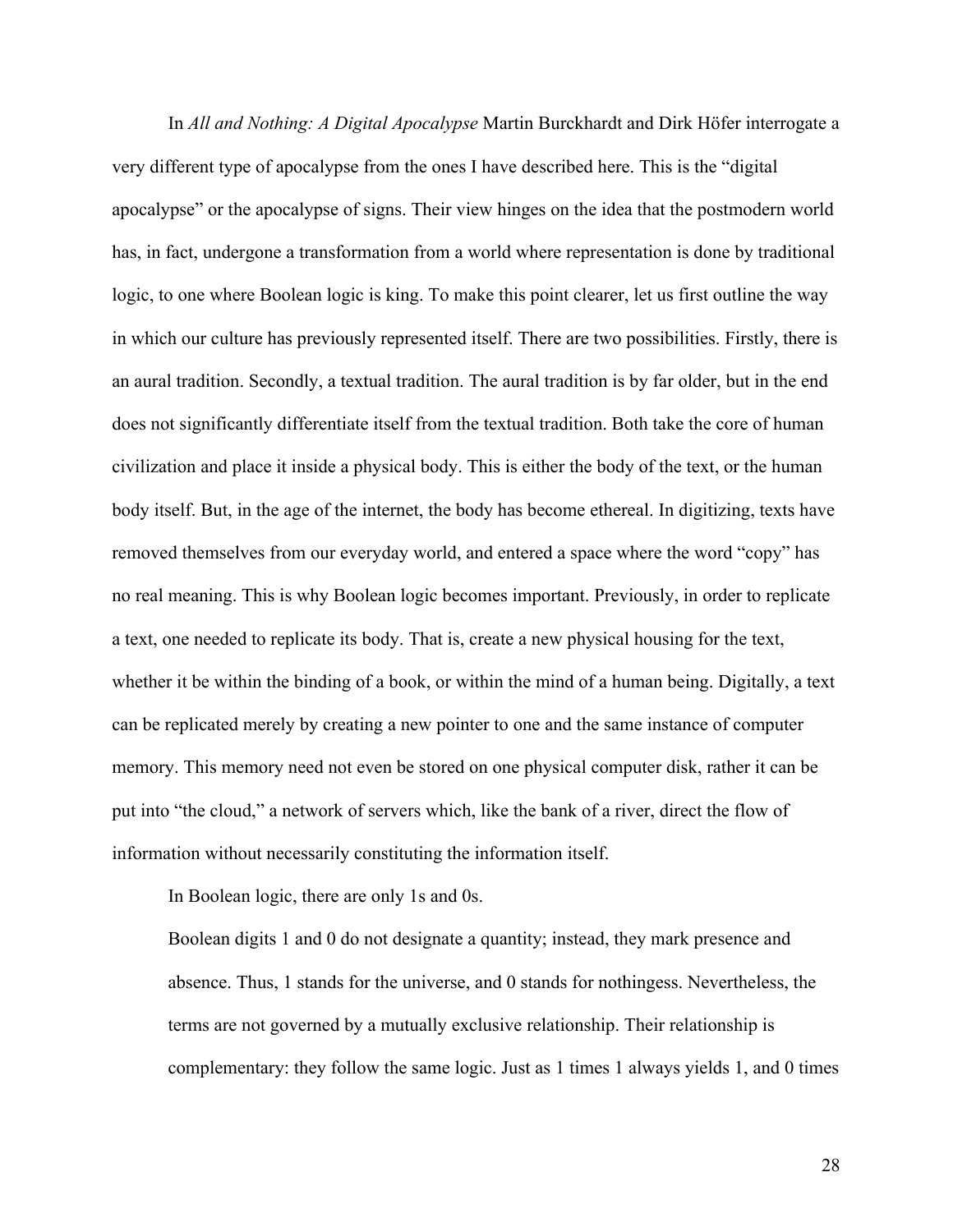0 always produces 0, x times x always equals x in the Boolean world. For the same reason, All and Nothing meet up in the formula  $x = x^n$ . Because x can stand for anything and everything –indeed, for the universe in its entirety –it is no exaggeration to speak of a digital world formula in this context (2).

#### They continue:

What is x? it is obvious: a written sign. Following our conventional way of thinking, writing is supposed to describe reality. If it manages to do so, a given body of writing counts as the fitting representation of a state of affairs, a society – or the world. But this kind of accounting, where the world and the image face each other like the painter and his model, is rendered obsolete by the formula. The programmer no longer portrays the world; instead, he intervenes in the world. The x is no longer a written sing detached from what it signifies, but an electronic formation that uncannily twins what it denotes (8).

But, what does any of this mean? Is it just a mathematical trick re-enforced by philosophical posturing? No, there is more to it than that. First, to explicate the point of the formula, imagine a file on a computer. This could be a text file, or an image, or any piece of media that can be encoded digitally. Think about how this file would need to be copied if it existed in the physical world. It would need to be copied *physically*. This means that each copy takes up as much space as the original. Now, think about our computer file. In the digital world, it is possible to copy a file on the same system without using any additional memory. The copy in this instance is simply a new directory to one and the same data on the hard drive. In this way, infinitely many copies may be made without taking up any additional space. Hence,  $x = x<sup>n</sup>$ .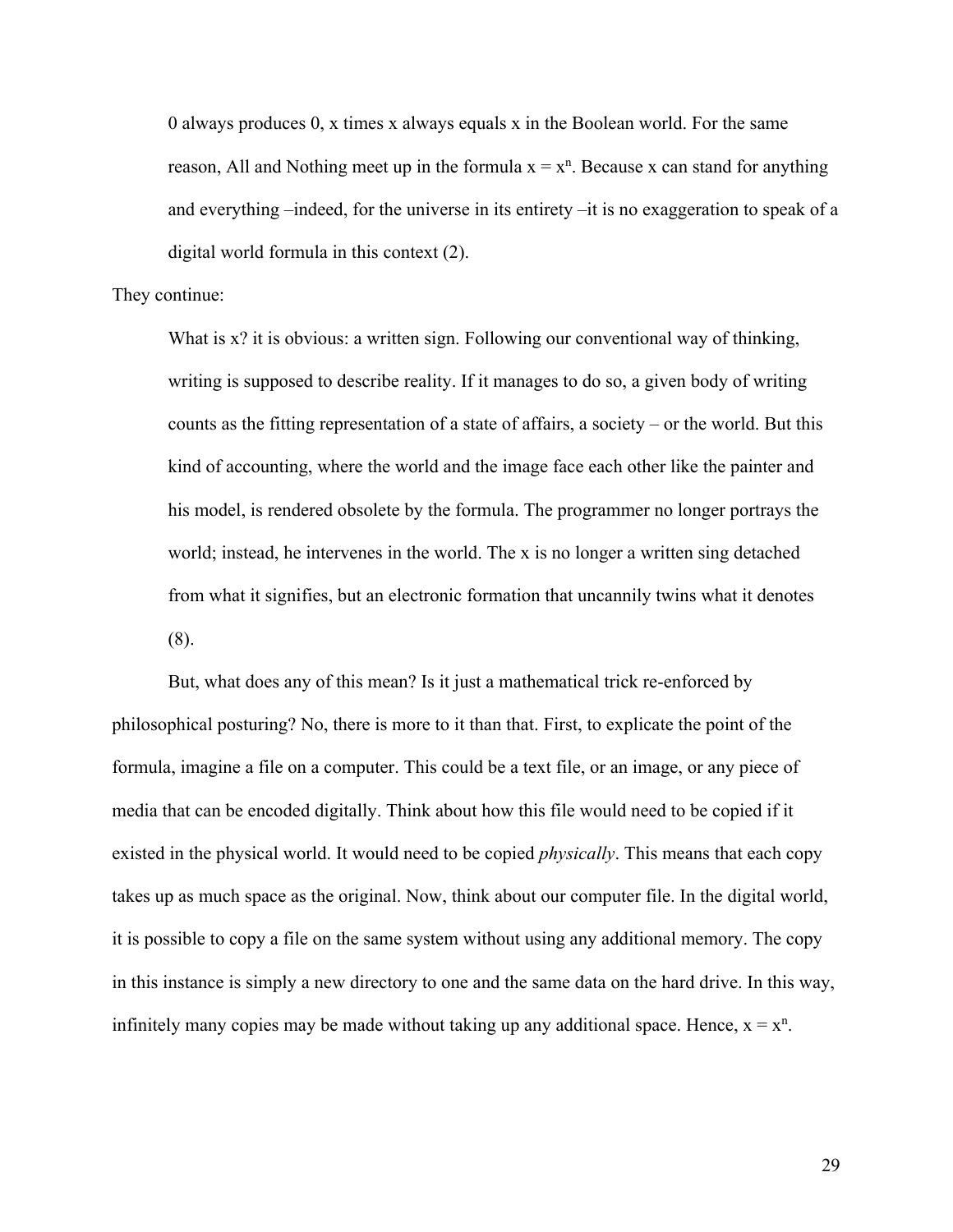But what does this have to do with the real world? Does the apocalypse of signs really constitute an existential threat or merely a theoretical one. One might draw a parallel between Burckhardt and Höfer's work and that of Walter Benjamin in his *The Work of Art in the Age of Mechanical Reproduction.* If mechanical reproduction devalues a work of art, as Benjamin suggests, then digital reproduction certainly devalues it. More than that, we might also think that it's not only works of art which are being devalued, but everything. To apply Derrida's framework, we might think that there really has been a change in the kind of our experience of speed. However, this change was not manifested, as Derrida thought, in the nuclear arms race, but in the digitization of the world.

This is the kind of "apocalypse" that we see in dystopian novels like *Fahrenheit 451* or *Brave New World*. In these novels, the world has avoided a literal apocalypse, but has still lost something important to the world. What exactly has been lost is articulated crudely and bluntly by Bradbury as a literal loss of literary texts: books are made illegal. *Brave New World* takes a subtler approach, suggesting that a purely hedonistic culture, though they still have access to the literary archive, may lose the ability to appreciate the way those texts inform our understanding of meaning in the everyday world.

To provide a more concrete example, lets return to Burckhardt and Höfer.

Another response … involves applications like Tinder and BangWithFriends. Here, virtulization assumes evern greater dimensions: a swipe on the touchscreen does away with the laborious matter of psychology altogether. Decisions occur quickly ... in a certain way, risk-free assignations give rise to behavior that would not occur in the real world.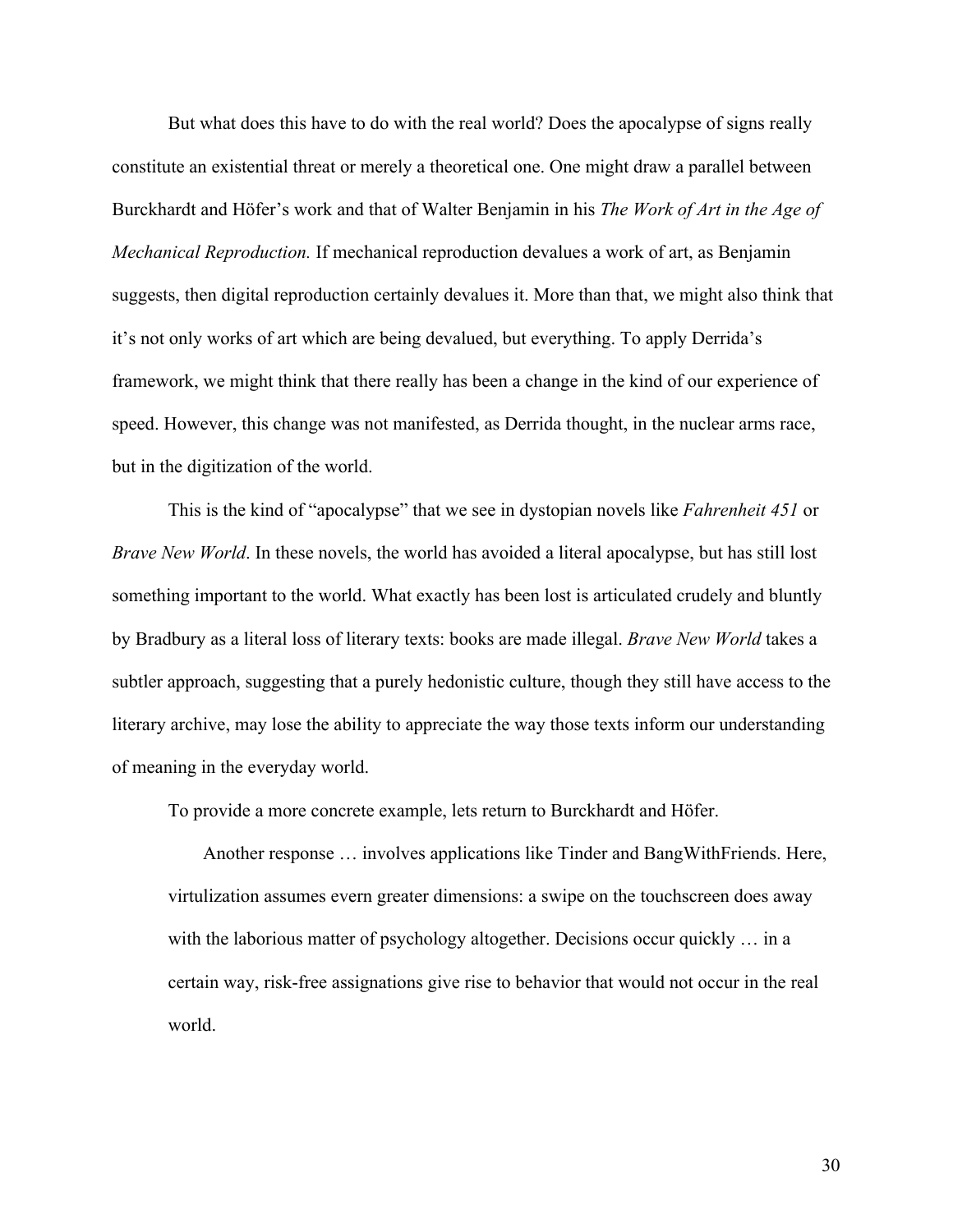Whatever law dating sites obey, they establish forms of communication corresponding to database logic ( $x = x^n$ ). Because human beings are finite and have a determinate sex, they cannot fulfill a complete range of possibilities. In this sense, the individual is  $x = / = x^n$ . Under such conditions, it proves impossible to content oneself with just one other person … one is all but obliged to view one's counterpart as a kind of serial offender" (74).

This is a sill example, obviously. And furthermore, I don't want my use of it here to suggest a sort of trite, tabloid conclusion about one or another technology destroying the meaningfulness of our lives. But, I do want to point out that clearly are world has become partially digital, and the digital realm has its own laws regarding how communication transpires. Because of the way media can multiply digitally ad-infinitum, what was once concrete has become nebulous. The literary archive, once set in paper and ink, is now everywhere simultaneously. Likewise, people, who were once corporeal entities, have become able to project themselves, and therefore in some sense, copy themselves into the digital world.

Unlike the nuclear/literal apocalypse, which threatens an irreversibility condition, that is to say threatens to take us to a place where current forms of meaning are inadequate and from which we cannot return, the apocalypse of signs threatens to make meaning meaningless. It is not a threat of irreversibility, but of degradation. Burckhardt and Höfer further reinforce this point in a section they call, "Death by Selfie." "The classical self-portrait was soul-searching. Artists set out to find the shadow behind the persona. In contrast, the selfie represents an act of selfforgetting: it perceives the shadow but tries to banish it behind the membrane formed by the image. That's why there are selfies at the Louvre with the *Mona Lisa* in the background, selfies with somebody threatening to jump off a bridge, and selfies at Auschwitz. The selfie proves that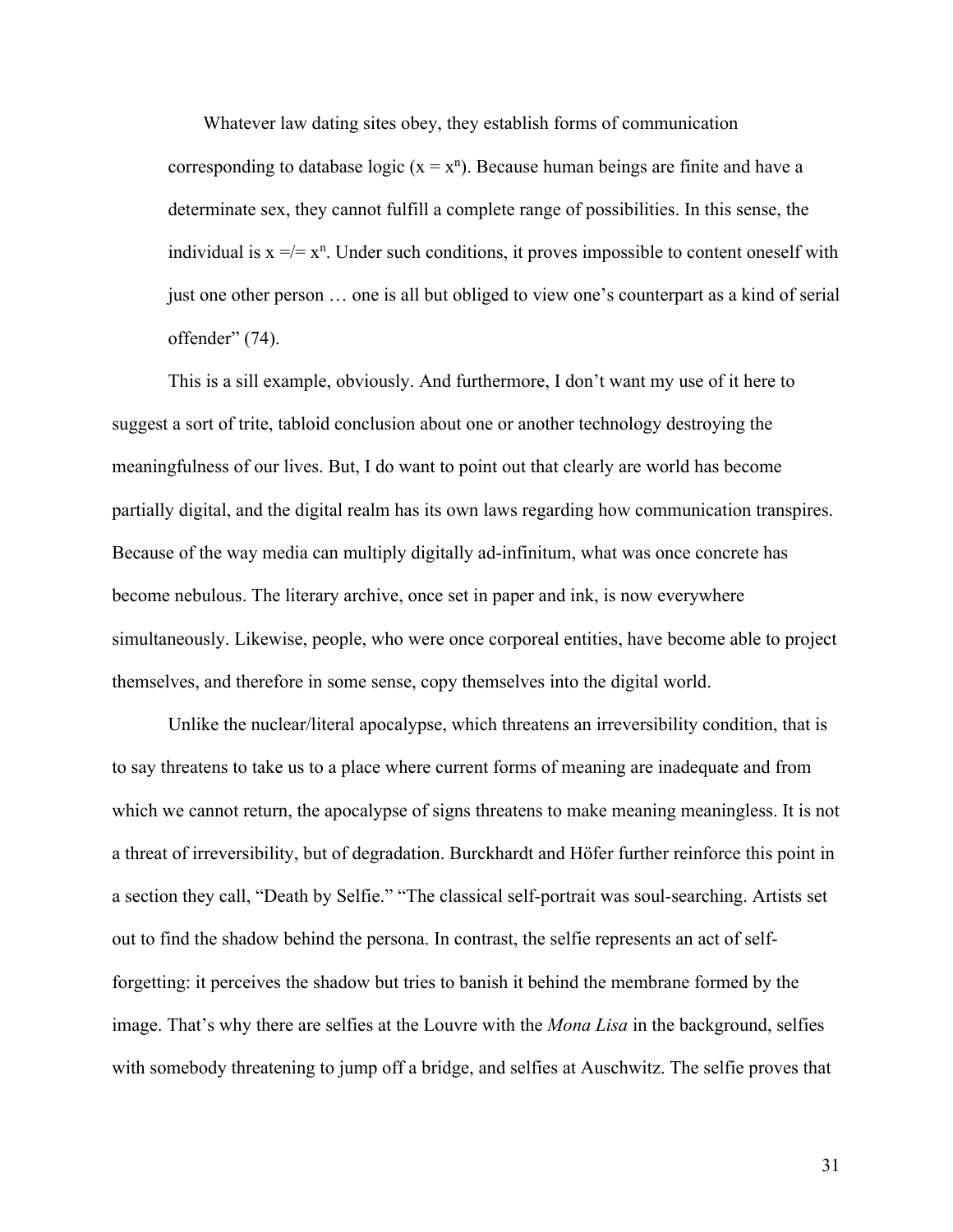one has managed to survive the impositions of selfhood and singularity, after all … the selfie doesn't say "I." it says "Me, too!" (78). Here we see Benjamin's thesis reinvigorated. Not only has the image become devalued, it has become the mechanism of devaluation.

## **On Meaning:**

It seems useful to interrogate what philosophers suggest constitutes meaning in an "ordinary" life. But, already there's a problem. There are over 7 billion human lives on Earth and figuring out which of them are ordinary, and which are less-than/more-than ordinary seems a) impossible and b) rooted in some kind of nasty colonial/social-Darwinist tradition which seems unproductive and ultimately self-defeating. It would, of course, be easier to say something like "an ordinary life in such-and-such a country." There are two pretty obvious problems with this: a) it seems to slice the problem both thinly and arbitrarily, and b) such an analysis has Trojanhorsed within it the notion that such-and-such a country is, in-fact, not just a model for philosophical analysis but also a socio-ethico-political model for what a country ought to be and how its people ought to behave. And, that basically winds you back to the social-Darwinist thing which we have already tried to exclude.

There's not an obvious way forward then, except to add another layer of abstraction. That is to say that though we may not be able to establish an average person in this world, we likely could imagine an idealized sort of world which is close enough to this world for us to draw similar normative conclusions. This in itself raises several questions about the nature of meaning. It would seem that in order to be able to rightfully talk about criteria for meaning, it would have to be the case that there are some criteria that universally confer meaning onto human life. However, the desperate nature of human existence makes it difficult to think of any such criteria. This leaves two possible conclusions, first that meaning is not the sort of thing that has exactly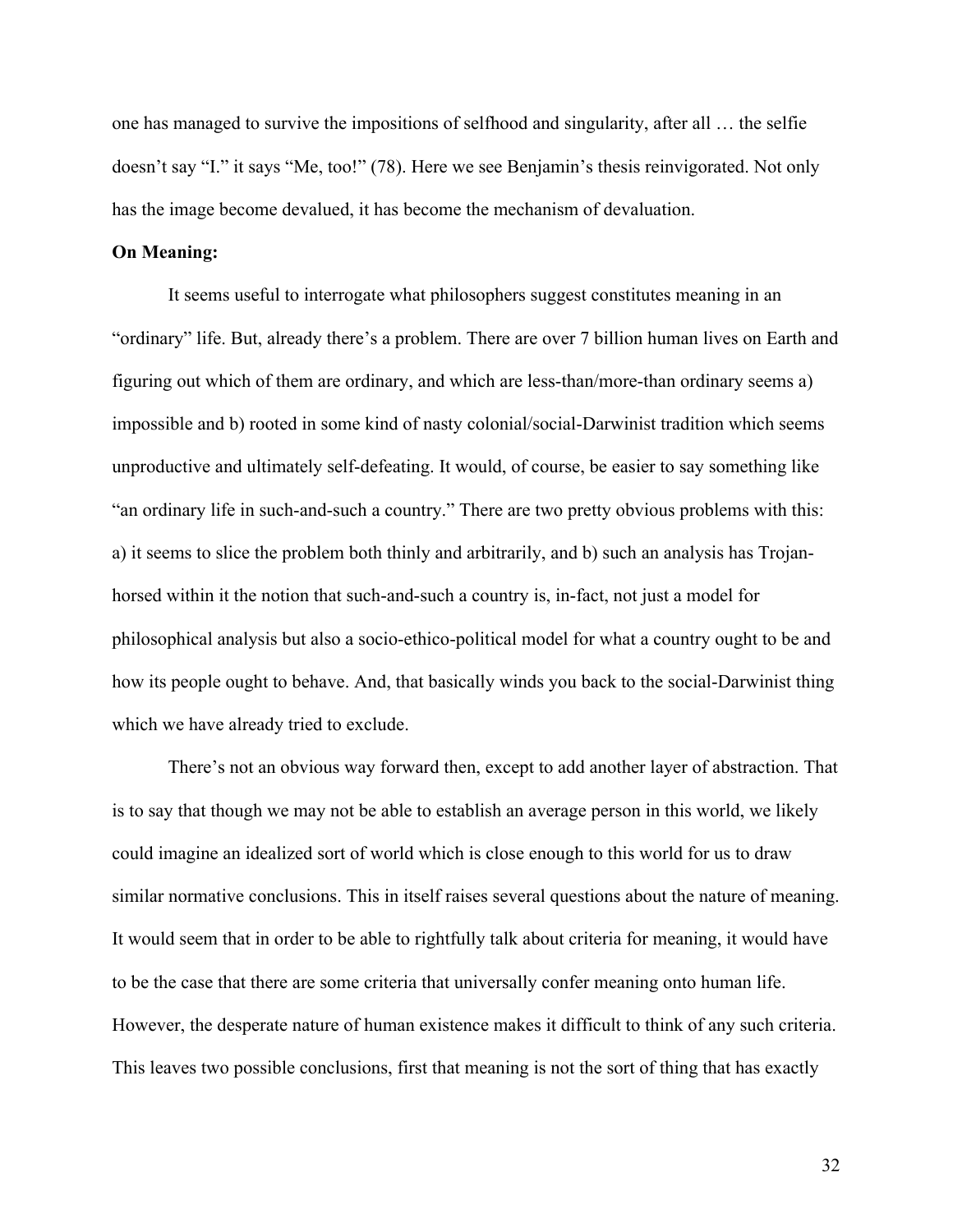one set of conditions for its fulfillment. The second possible, though less desirable, possibility is that only certain kinds of lives can be meaningful.

Thadius Metz's book *Meaning in Life* provides a useful overview of the potential positions a person trying to define meaning might take. I will attempt to provide an account of how those positions relate to an apocalyptic scenario.

The first viewpoint is supernaturalisim, which we have already discussed to some extent. "Supernaturalism is [a] theoretical orientation [which states] one's existence is significant just insofar as one has a certain relation with some spiritual realm" (19). For our purposes, we now have to draw a distinction between apocalypse and post-apocalypse. We also now need to divide apocalypse into secular and religious. On a supernatural view of a secular apocalypse, the apocalypse itself would probably be construed as an evil that came about through the freewill of man. Therefore, theories of meaning probably wouldn't change that much. Before, the purpose of life was to carry our God's will, after should be just the same. Nothing has really changed. However, on a supernaturalist view of a religious apocalypse, the end of days represents the ultimate judgment of people. In this way, the meaning in an apocalypse is completely selfevident. It also precludes the idea of a post-apocalyptic world because the judgment is supposed to represent the terminus of life on Earth. If there were still life on Earth after some percentage of the population was raptured to heaven, as some speculative fiction has suggested, people living in that state of affairs would, it seems to me, have a hard time justifying the meaning in their lives. It seems like all options would be reduced to nihilism.

I don't find supernaturalism a particularly interesting way of looking at the apocalypse for a few reasons. Firstly, whether or not you find it a persuasive view more or less hinges entirely upon whether or not you believe in God (or some other supernatural force). And it seems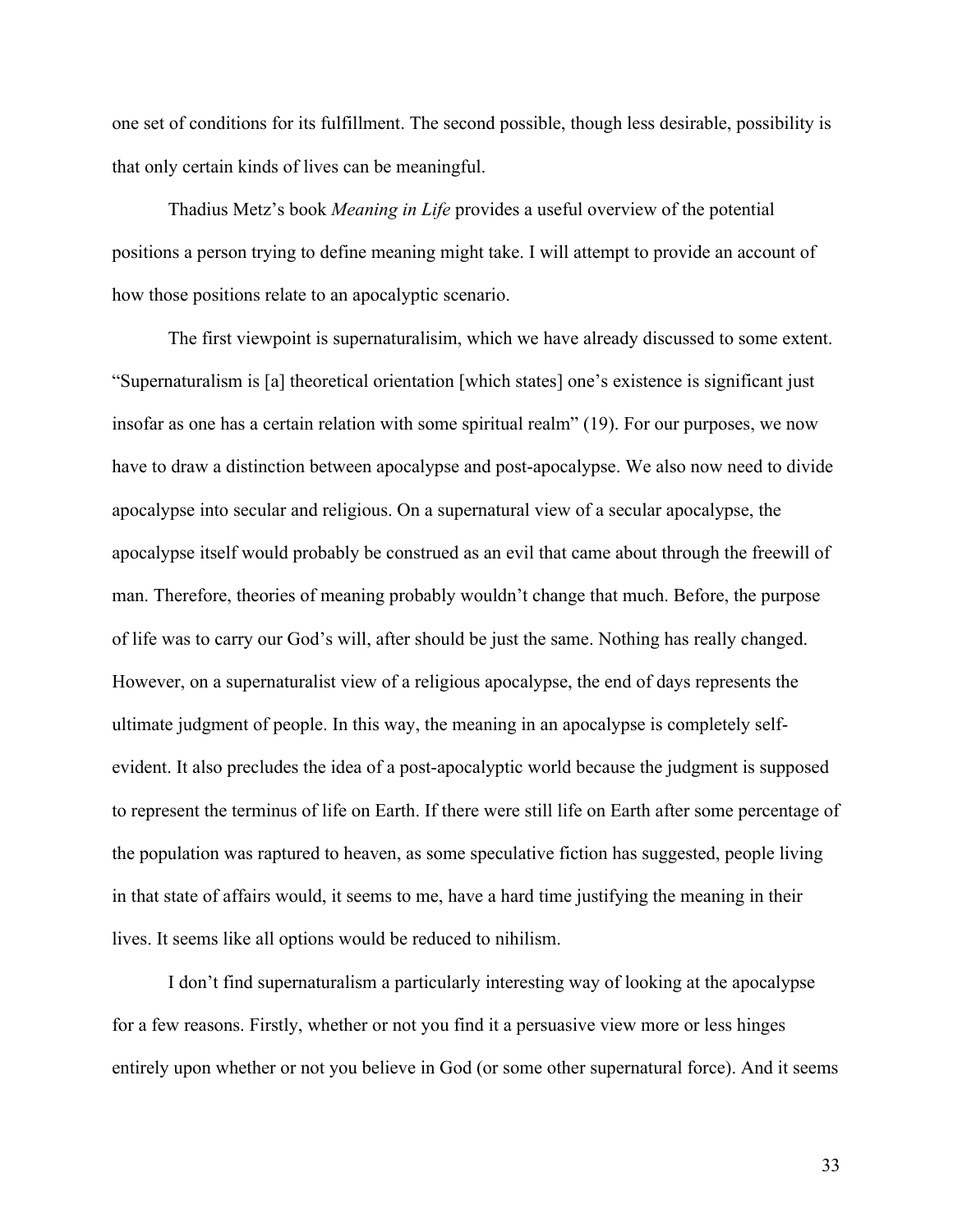to the existence of God is more or less unverifiable. So, it doesn't seem like there is a ton to say of substance. The second reason is that the supernaturalist understanding of meaning in the apocalypse is fairly self-evident, as the above hopefully demonstrates.

A more interesting direction of study is naturalism, "Naturalism denies supernaturalism in the sense of rejecting its implication that life would be meaningless without a god or a soul" (19). Naturalism can further be subdivided into subjectivism and objectivisim. "Subjectivism is the abstract idea that meaningful conditions vary, depending on the subject. According to the standard form of this theoretical stance, what is meaningful for a given person is entirely a function of that towards which she has a certain 'pro-attitude'"(19) whereas "[Objectivism maintains] certain features of our natural lives can make them meaningful, but not merely by virtue of a positive attitude towards them. Their idea is that not just any conditions could confer meaning on a person's life, no matter what her mental orientation towards it" (20).

A classic case of meaning which illustrates the difference between the objective and subjective modes of construction is the myth of Sisyphus. Sisyphus, of course, was a figure in Greek myth who was condemned by the gods to a life of endless, pointless toil. His task is to roll a bolder to the top of a hill, only to watch it roll back down again and be compelled to start all over again. Albert Camus famously pointed out the metaphorical application of the story to human life, namely, that the futile toil of Sisyphus is not substantively different from human life.

One might rightfully wonder whether this is actually the case. On the surface, it certainly appears that living involves a wide variety of activities that are not qualitatively similar to the endless rolling of a bolder. Our relationships with others, the creation of art, the expansion of knowledge, the healing of the sick: these all seem to be pursuits that entail inherent meaning. A strong counterpoint is, of course, that our lives only seem meaningful in comparison to Sisyphus'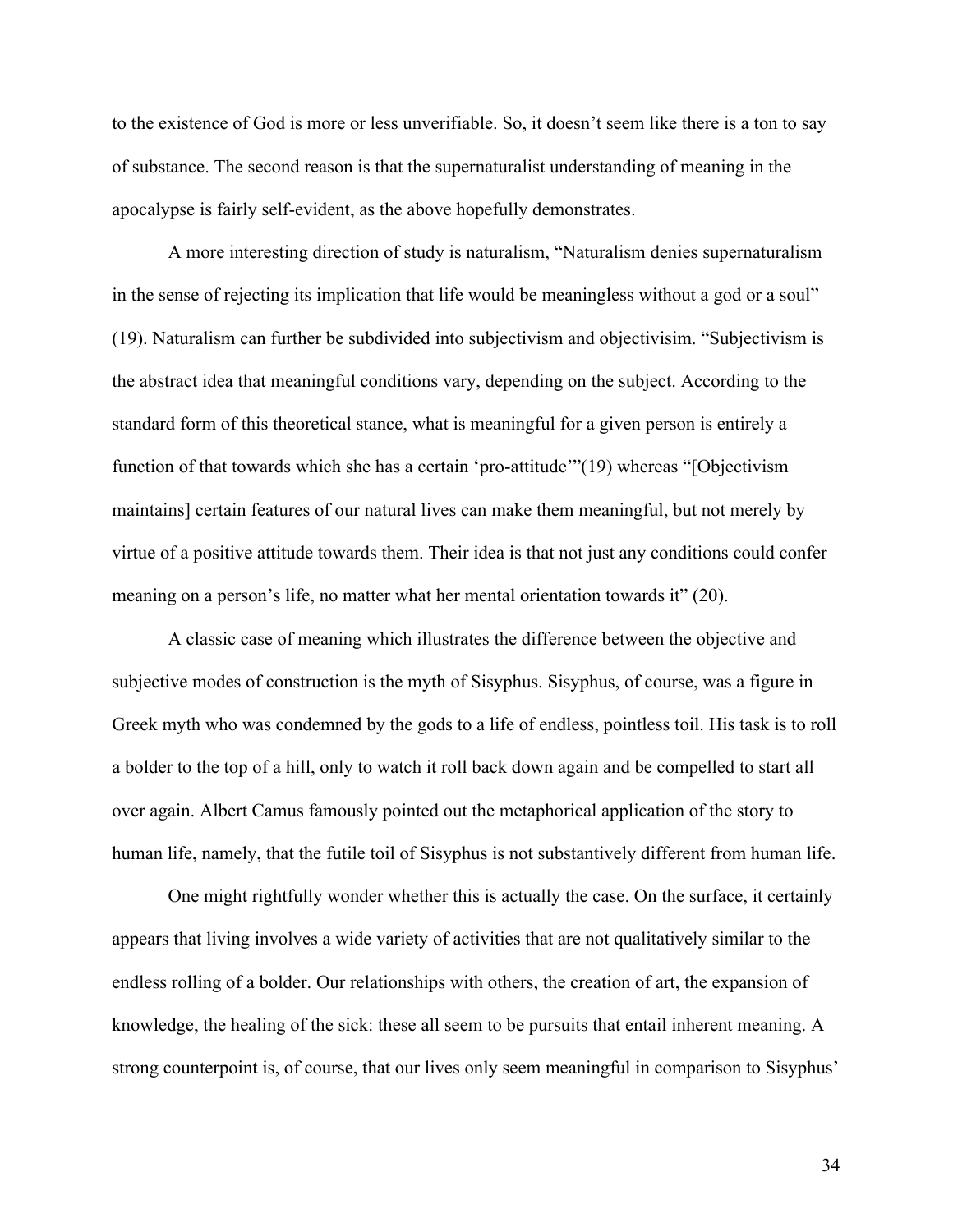in virtue of the fact that our lives are finite and his is infinite. Painting a great work of art might appear to confer meaning on a life if that work and that artist are lauded as genius for hundreds of years, but what is left after a million years, or a billion? This is not to say that longevity is a good measure of meaning. But, if we're going to find meaning in an apocalypse, we must first confront the strong challenge of life's apparent inherent meaninglessness.

Both Camus and Richard Taylor, who writes about Sisyphus in his essay "The Meaning of Life," suggest that absurdity of Sisyphus's situation (and therefore of life) does not necessarily preclude the possibility of meaning. Camus writes that since Sisyphus' task is endless he can also derive infinite fulfillment from it, and that we must therefore imagine him happy. Taylor imagines a scenario where "the gods, while condemning Sisyphus to the fate just described, at the same time, as an afterthought, waxed perversely merciful by implanting in him a strange and irrational impulse – namely, a compulsive impulse to roll stones" (Taylor 24). This is classic subjectivism as it places more emphasis on internal experience than external result. Taylor closes his essay by noting that "the meaning of life is from within us, it is not bestowed from without, and it far exceeds in both its beauty and permanence any heaven of which men have ever dreamed or yearned for" (30).

It is a fine sentiment, to be sure. And, of course, I believe that anyone working on meaning or anyone evaluating human systems of belief must concede that in order to fit our notions of what meaning is, it must be at least partially subjective. Most people, for instance, believe that theories about how one ought to spend one's life (defacto theories of meaning) must allow for what philosophers generally call "different conceptions of the good life." It is difficult to imagine a purely objective theory of meaning that that is both narrow enough to be useful and also adheres to that principle. For example, if one were to decide that the meaning of life was to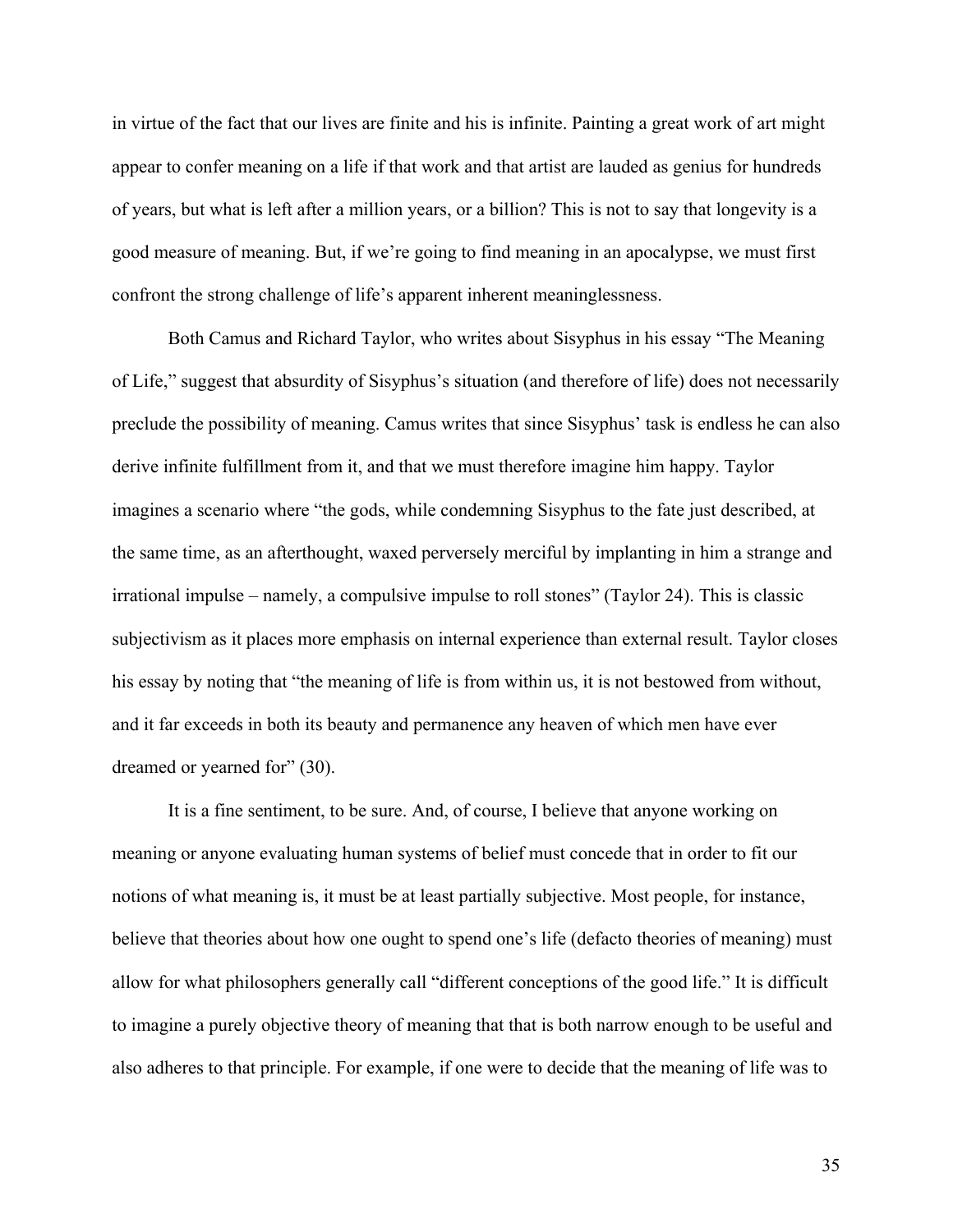discover new scientific truths, that would not allow for anyone whose life was not dedicated to that pursuit to count as being meaningful. You might try to fix the narrowness of the objective proposition by adding disjuncts. Namely, that the meaning of life is pursuit of scientific truth, *or* the creation of art, *or* the alleviation of suffering. The obvious problem with this is that you're probably not going to be able to come up with a truly exhaustive list of meaning makers.

Another problem with objective theories of meaning is figuring out how attainable a meaningful life should be. Many of the go-to examples for meaningful "occupations" require either extensive training, extensive access to resources, or both. According to WorldBank, nearly ten percent of the global population lives in "extreme poverty" (earning less than two dollars per day). If a theory of meaning is objective, it follows that it should also be universal. However, the range of socioeconomic statuses in the world makes this criterion difficult to fulfill. The easiest fix would be to bite the bullet and say that the circumstances of one's birth can preclude, or greatly hinder the ability of that person to lead a meaningful life. Most people, I would think, are going to be a bit squeamish about taking so large a step without exploring other possibilities of meaningfulness.

Even if a cogent theory of meaning must be partially subjective, it seems unlikely that it can be *wholly* subjective. Murder, for example, even if someone derives great pleasure and satisfaction from it, should not be allowed to count as a meaningful. Moreover, even if obvious ethical violations are excluded, it cannot be the case that any banal activity, however pleasurable or fulfilling to the agent, can constitute the basis of a meaningful life.

This, of course, leads us back to the search for sufficient, objective, meaning-conferring conditions. Of course, the possibility exists that no such conditions exist, that life is inherently meaningless, and that any meaning we do ascribe to it is merely the result of human aptitude for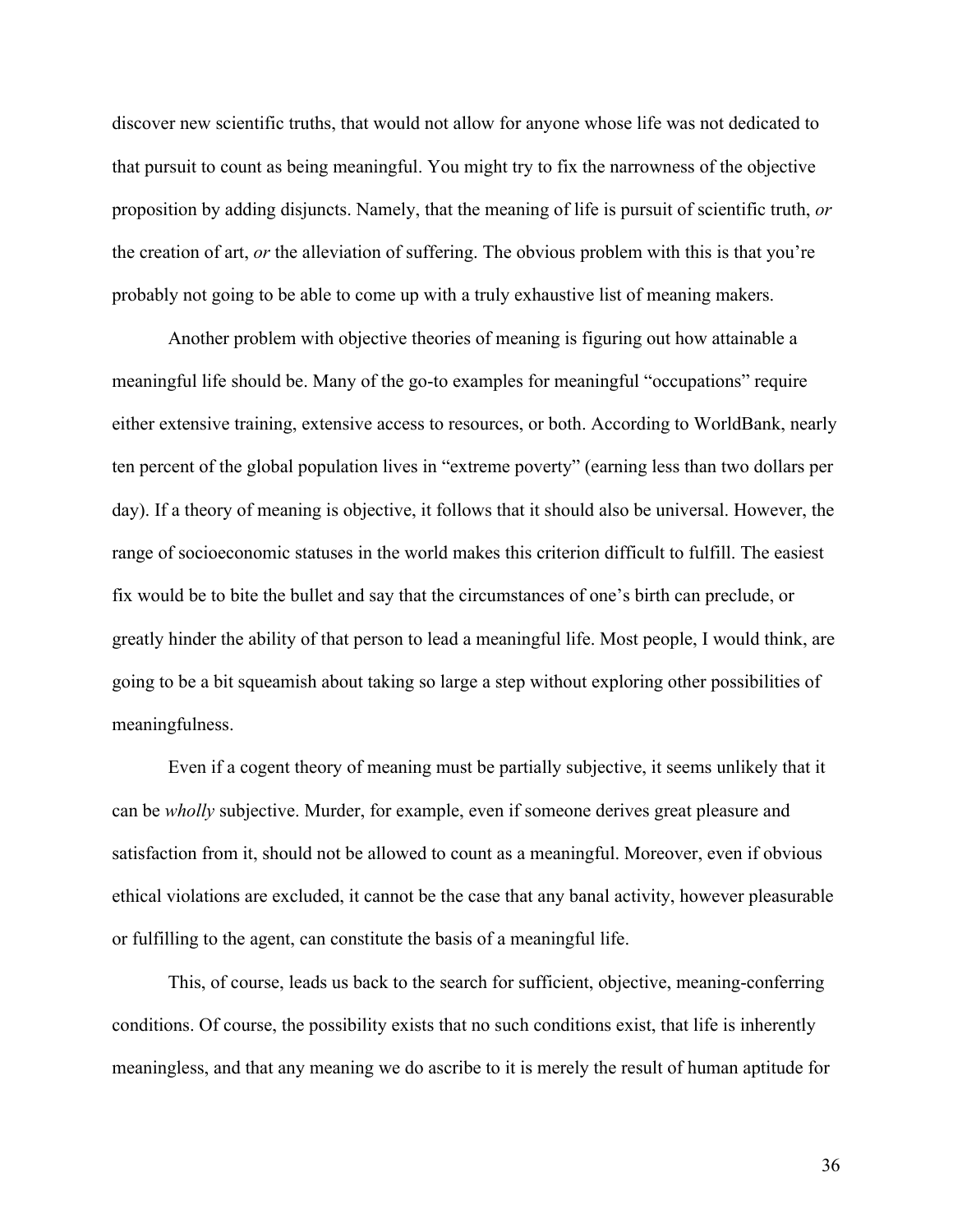pattern matching coupled with a desire for coherence. However, since that line of thought terminates rather abruptly it seems best to leave it as a last resort.

One objectivist who seems to come close to assembling a theory of meaning that allows for separate conceptions of the good life while not abandoning an external framework for evaluating the meaning of lives is Susan Wolf. Wolf begins by pointing out a difficulty with the problem that we have already touched on.

She writes, "it is unclear what exactly the question [What is the meaning of life?] is supposed to be asking. Talk of meaning in other contexts does not offer ready analogies for understanding the phrase 'the meaning of life.' When we ask the meaning of a word … we want to know what it stands for what it represents. But, life is not part of a language, or of any other sort of symbolic system … we sometimes use 'meaning' in nonlinguistic contexts … in these cases, talk of meaning seems to be equivalent ot talk of evidence, but the contexts in which such claims are made tend to specify what hypotheses are in question … to ask what life means without a similarly specified context leaves us at sea" (114).

Despite this difficulty, Wolf also suggests that we do have some idea of at least one thing people mean when they say "the meaning of life." She suggests that the question is roughly equivalent to asking what the purpose of human existence is. That is to say, why do we exist as opposed to not existing? And, is there some role we are meant to fulfill during our time on Earth? Interestingly, Wolf suggests that, unless God exists, there is no intrinsic purpose to our lives.

On its face, that seems like a grim proposition. One that also seems to suggest that this entire project is doomed to fruitlessness. However, Wolf suggests that while life "as a whole" may be meaningless, individual lives can, in fact, have meaning. This seems like a little bit of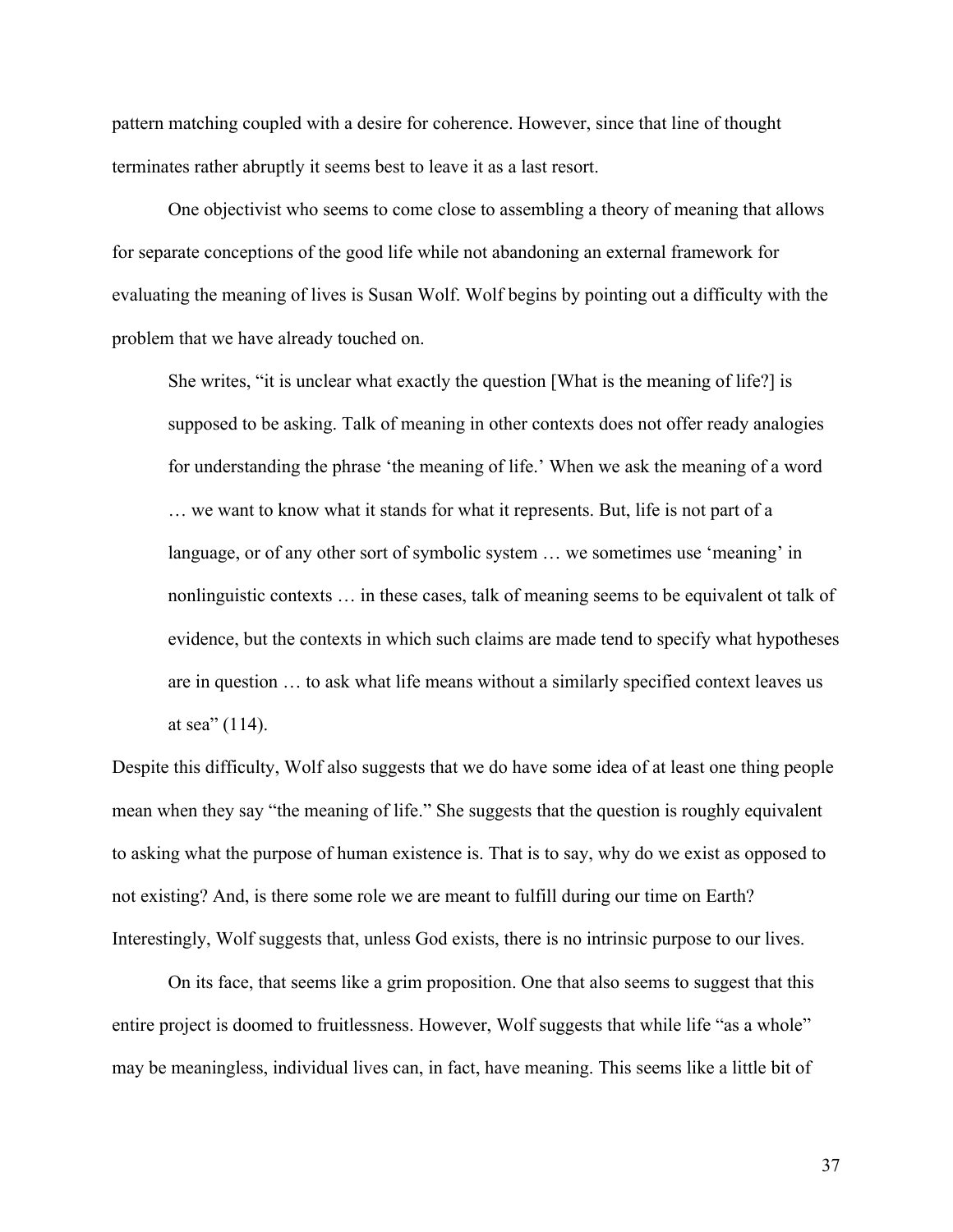double talk. At the very least it sounds like cognitive dissonance, and at worst, intentional misdirection. However, I would suggest that this distinction is not incoherent, but rather a key insight into how we ought to understand meaning.

In reading Wolf, the line between subjectivism and objectivism begins to blur. In my view, subjectivism and objectivism constitute a spectrum of beliefs about meaning. In this way, it's fairly clear what subjectivism has to say about the apocalypse. That the greatest goods come from maximizing one's own survival and welfare. Even a more moderate subjectivist position would probably boil down to something like hedonism in an apocalyptic scenario because of the extreme pressures of such a situation.

An objectivist interpretation of the apocalypse is less straightforward because it depends what objective principle one thinks conforming to is sufficient to constitute a meaningful life. One good candidate is that our objective duty in the world is to maximize the welfare of others. In a post-apocalyptic world, this would probably mean caring for the ill, or taking care of those (like children) who are unable to take care of themselves. Other objective anchors seem more ambiguous. For example, in a non-apocalyptic world, the creation of art or the cultivation of knowledge seem like good candidates for things that make life meaningful. However, it also seems like part of what this relies on is the assumption that one is adding their art and knowledge to an existing tradition that will then be passed along to the next generation. If there will be no next generation, or if there is no way to pass on the work, or if there is no tradition to add to, then those things don't seem like particularly good bearers of meaning.

However, Derrida, I think, does suggest a reasonable way of understanding an objectivist apocalypse. But before we investigate it, I want to point out one more possibility about meaning in the apocalypse. This draws from Claudia Card's discussion of "grey zones." She writes that,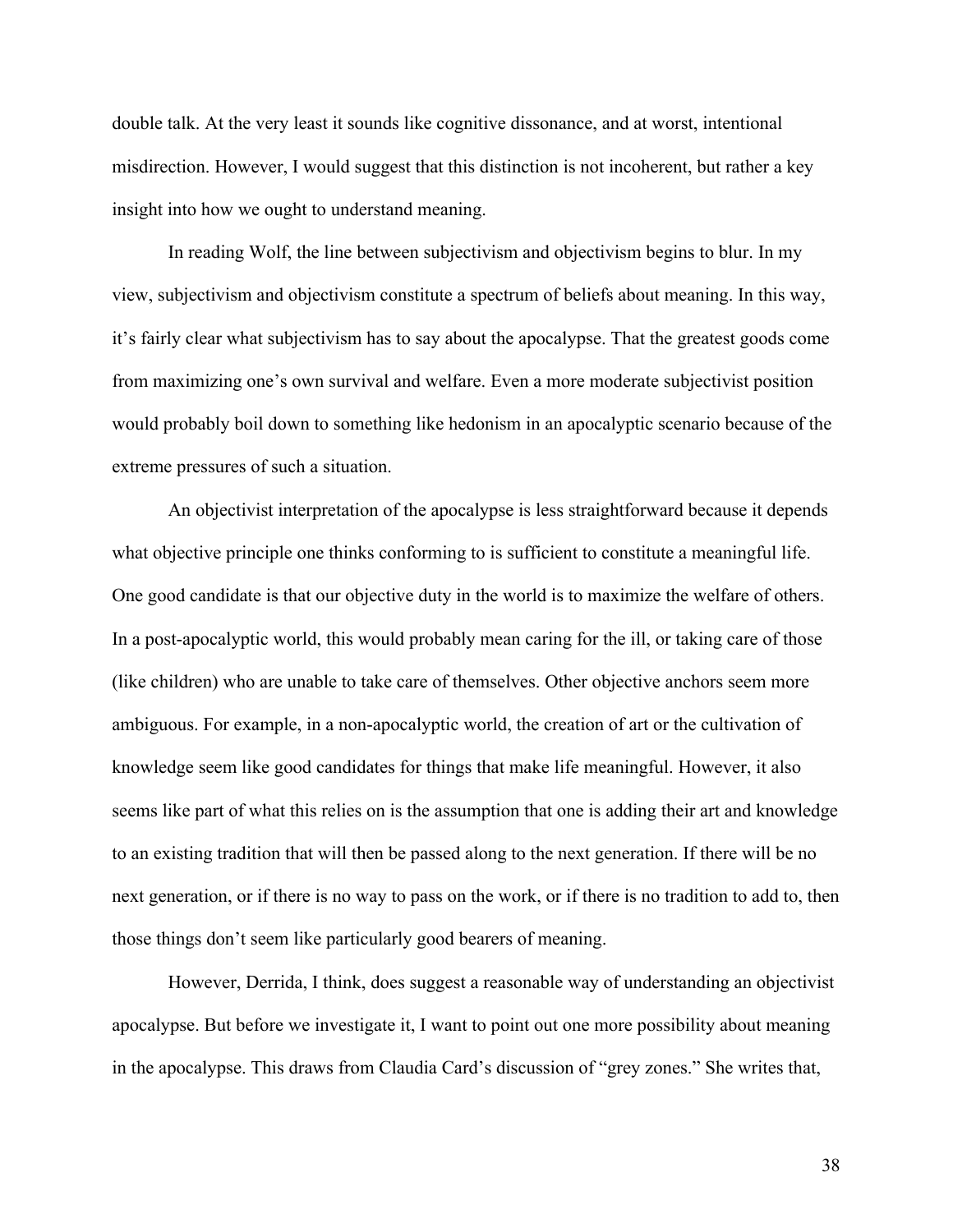"gray zones, which develop wherever oppression is severe and lasting, are inhabited by victims of evil who become complicit in perpetrating on others the evils that threaten to engulf themselves … Building on Primo Levi's reflections on the gray zone in Nazi death camps and ghettos, this essay argues that resistance is sometimes possible, although outsiders are rarely, if in a position to judge when" (1). It is quite possible that those living in an apocalyptic world are victims of severe and lasting evil, or at least are in an extreme enough position that outsiders (like us) are unable to judge them. This comes into play because a big part of what makes theories of meaning important is the normative weight behind them. One ought to live in such a way so as to make their life meaningful. This is especially true of objectivism which seeks to be prescriptive in its judgments about what makes a life meaningful. An unmeaningful life, would also be in some sense immoral. However, in an apocalyptic world, where survival is probably an agents primary concern, such a strict moral prescription does not seem tenable, at least to outsiders.

I think I have to reject this view though, for several reasons. Firstly, it's just too large of a bullet to bite and still think that discussion of the apocalypse is meaningful. While it may be plausible that outsider's cannot judge what types of things are moral and meaningful in the apocalypse, that does not necessarily mean that it is impossible to establish criteria for meaning in the apocalypse, or that it is not worthwhile to think about how such an even might change our conceptions of meaning.

The second reason that I think it makes sense to reject the "grey zones" reading of the apocalypse is because it seems to focus on too narrow a window of time after the event has taken place. Even if there were some, perhaps relatively long, period of "post-apocalyptic" time during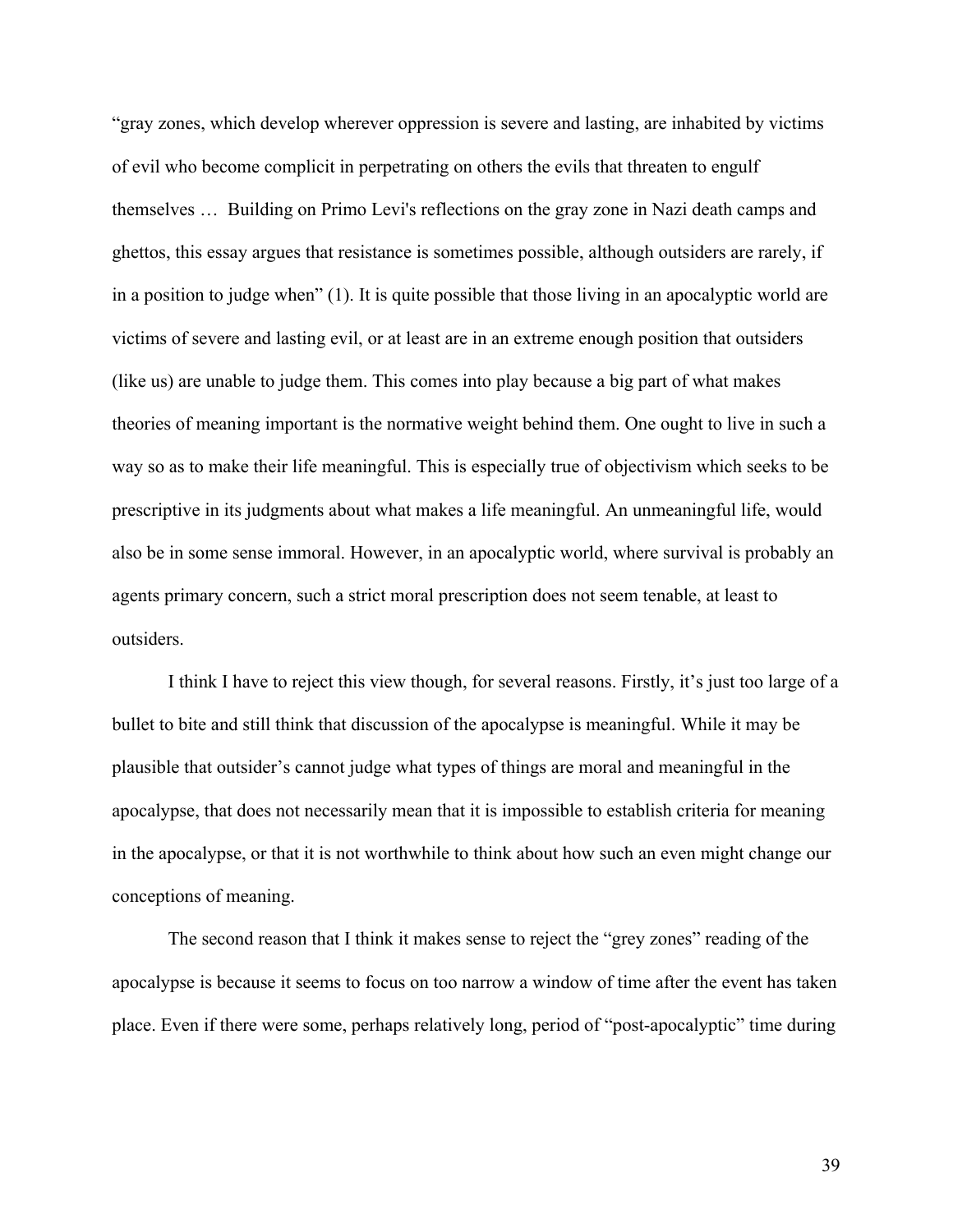which survival seems like the only tenable goal, one would imagine that this period would have to end eventually, and that society would have to begin to rebuild itself.

This is another part of what I think makes study of the apocalypse interesting and meaningful in and of itself. It gives one a strangely optimistic sense of perspective. The human species has a remarkable capacity to endure. I think this is particularly noteworthy in our present situation. The outbreak of COVID-19, as I mentioned in the preface to this essay, was far closer to an apocalypse than I would have expected or hoped. There is also the possibility that the pandemic will get much worse before it gets better. And yet, from my observations of people in the world, it seems as if things are not going downhill as quickly as I would have expected. In general, I'm a fairly pessimistic person. That was part of the reason that I chose this paper topic. However, there is always the hope that people will pull together, and that things will turn out for the better rather than for the worse.

In any case, I will now return to Derrida in order to investigate what he seems to suggest might constitute meaning. What I'm going to suggest, fundamentally, is that the thing that can best constitute meaning in an apocalyptic scenario is the cultivation and protection of the literary archive.

The first important point to understand is what kinds of people are responsible for thinking about the apocalypse. We discussed this before, earlier in the paper, but I think it's good to see Derrida's methodology.

That is the first question, and thus the first reason why it is not totally irrelevant, inconsistent, to hold a colloquium on the nuclear in a space, our own, which is essentially occupied by non-experts, by questioners who doubtless don't very well know who they are, don't very well know what justifies them or what legitimates their community but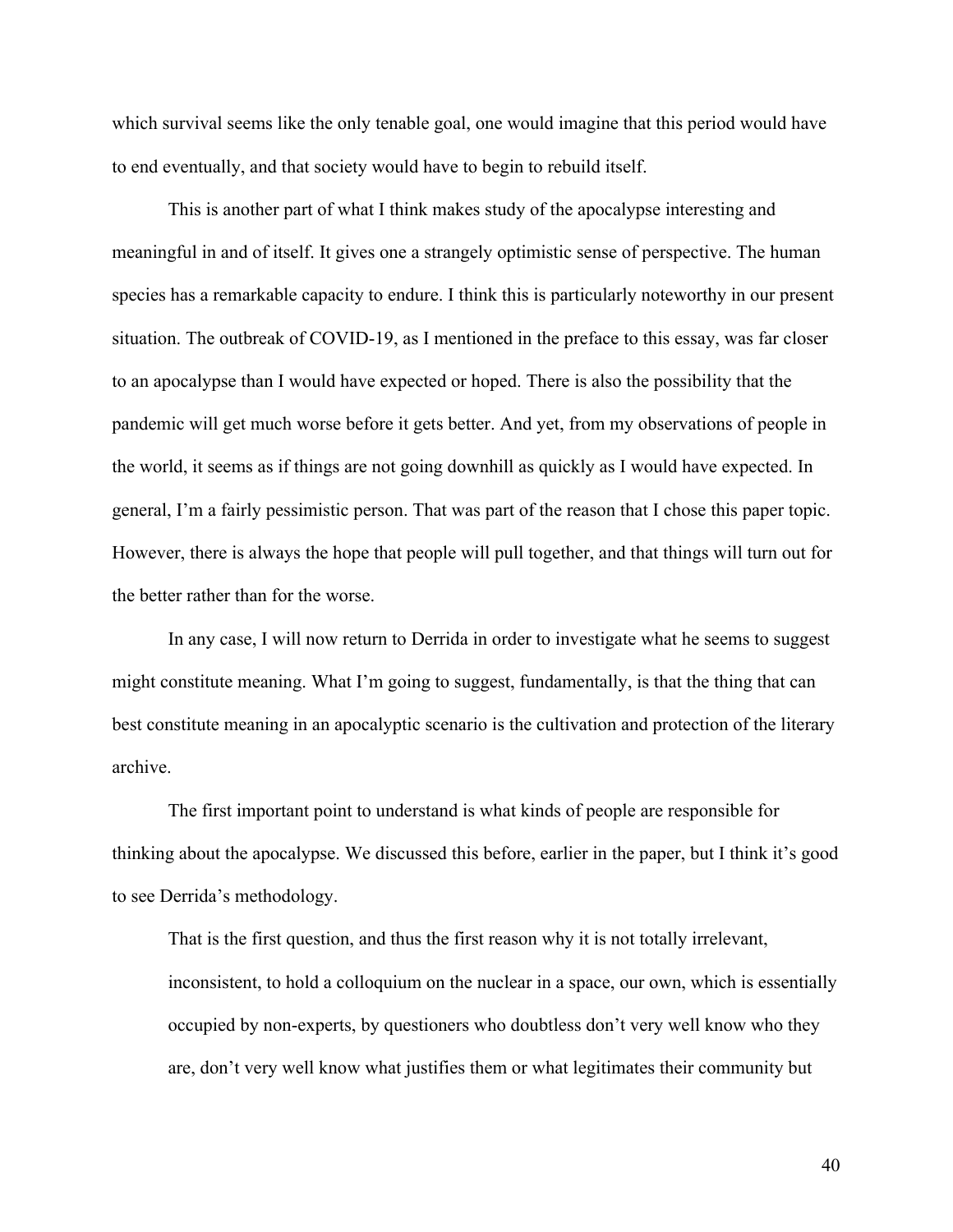who know at least that they are not military professionals, are not professionals of strategy, diplomacy or nuclear techno-science (22).

The point he makes here is that our ordinary understanding of nuclear theory, substitute whatever kind of technological apocalypse seems likely, is that it should be mediated by scientists. However, are scientists really the best people to mediate such a discussion? Derrida thinks, no. He also raises the question of what it means to be an expert. Who are the experts in apocalypse? It is unclear. Certainly, our instinct is to put our trust in those who hold the keys to the weapons of mass destruction. Or, whatever it is that threatens the species. However, the current leaders, of the United States in particular, but of the world more generally, seem incapable of making decisions in the best interest of humanity. Another possibility for who might qualify as an expert is scientists.

I want to give this group a close look, because it is one that Derrida seems to reject because of how proximal the sciences are to the development of weapons of mass destruction. On the other hand, there is clearly some objective value to the identification of scientists with the humanist tradition. Particularly in today's political climate, where truth and facts are debated, it is important to be able to use some kind of methodology to understand the world. This method of understanding the world, we must call science. The struggle then, should not be between the sciences and the humanities, but between those who chose to use rigorous criteria to understand the world, and those who seek only to reinforce their own biases.

In any case, it is clear that we need to rethink what kind of expert it is that is qualified to speak about meaning in the apocalypse. Derrida rejects the notion we require experts in military technology in favor of the idea that it is really humanists, that is to say students of the humanities, who are best qualified to discuss things of this sort: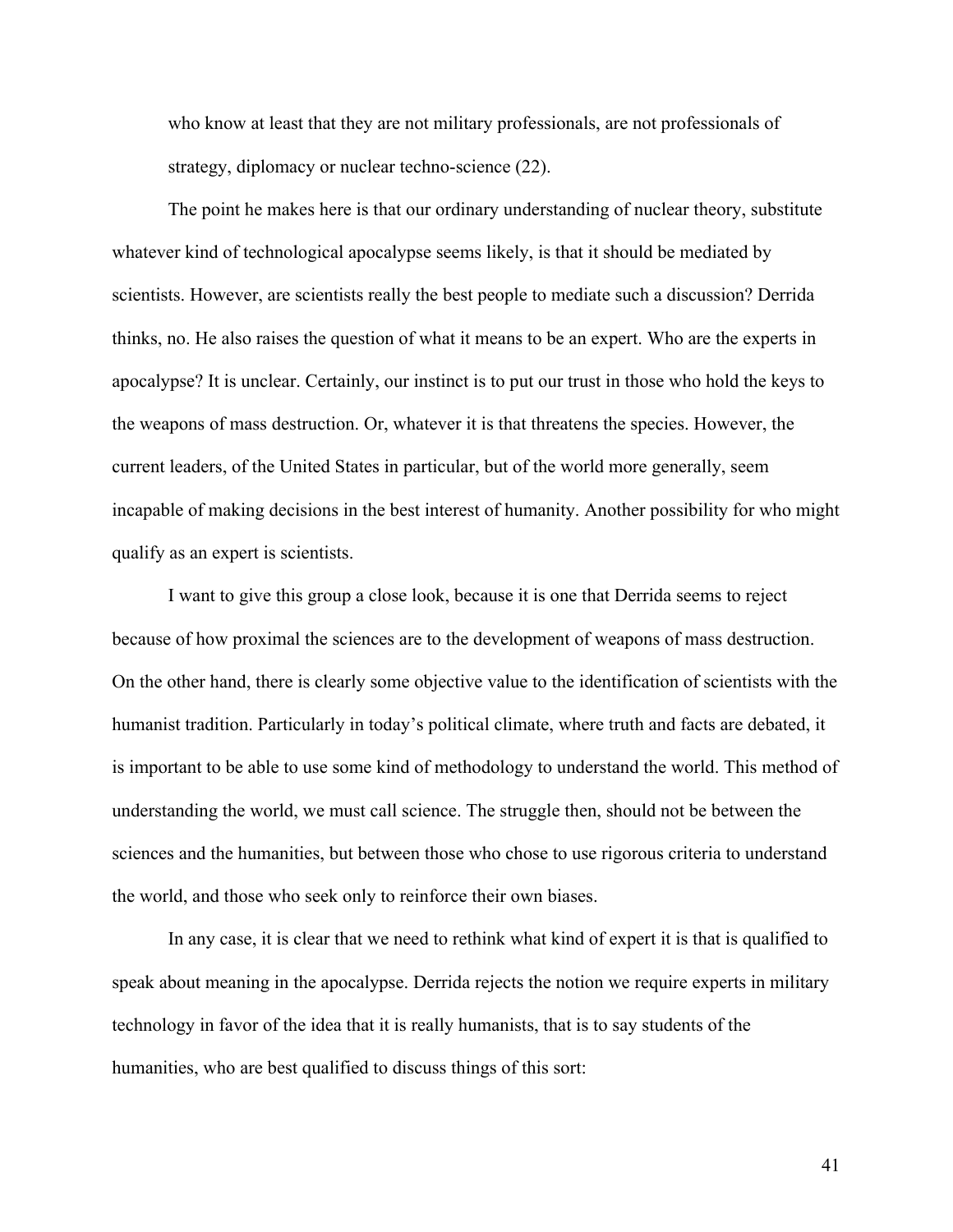So we are not experts in strategy, in diplomacy, or in the techno-science known as nuclear science, we are oriented rather toward what is called not humanity but the humanities, history, literature, languages, philology, the social sciences, in short all that which in the Kantian university was situated in the inferior class of the philosophy school foreign to an exercise of power. We are specialists in discourse and in texts, all sorts of texts (22).

If we are attempting to learn what it is that makes our civilization special. I believe that the answer must be the literary-historical archive humanity has collectively built over the past several thousand years. It might be fair to say that this archive is in some ways equivalent to the "sum of human knowledge." But beyond mere knowledge, which is replicable, there is something specific about the literary and artistic aspects of the archive that make it encompass not just the human mind, but also the soul. Technology is replicable. Discoveries are sometimes lost only to be rediscovered, or discovered independently. An apocalypse does not so much threaten our technology as it threatens to delay or revert the development of said technology. But, once the dust has settled, so to speak, the wheels of progress will be reinvigorated, and continue to turn forward. The literary texts, however, are irreplaceable insofar as they are specific reflections of the circumstances of their creation.

The works of Shakespeare, for example, could not have come to be without a certain group of people, existing in proximity to one another, reading the same texts, thinking about the same kinds of ideas, understanding themselves as part of a tradition, and then carrying that tradition forward by critiquing and reshaping it. And in so doing, Shakespeare and his various collaborators created something not only irreplaceable but timeless. The existential questions of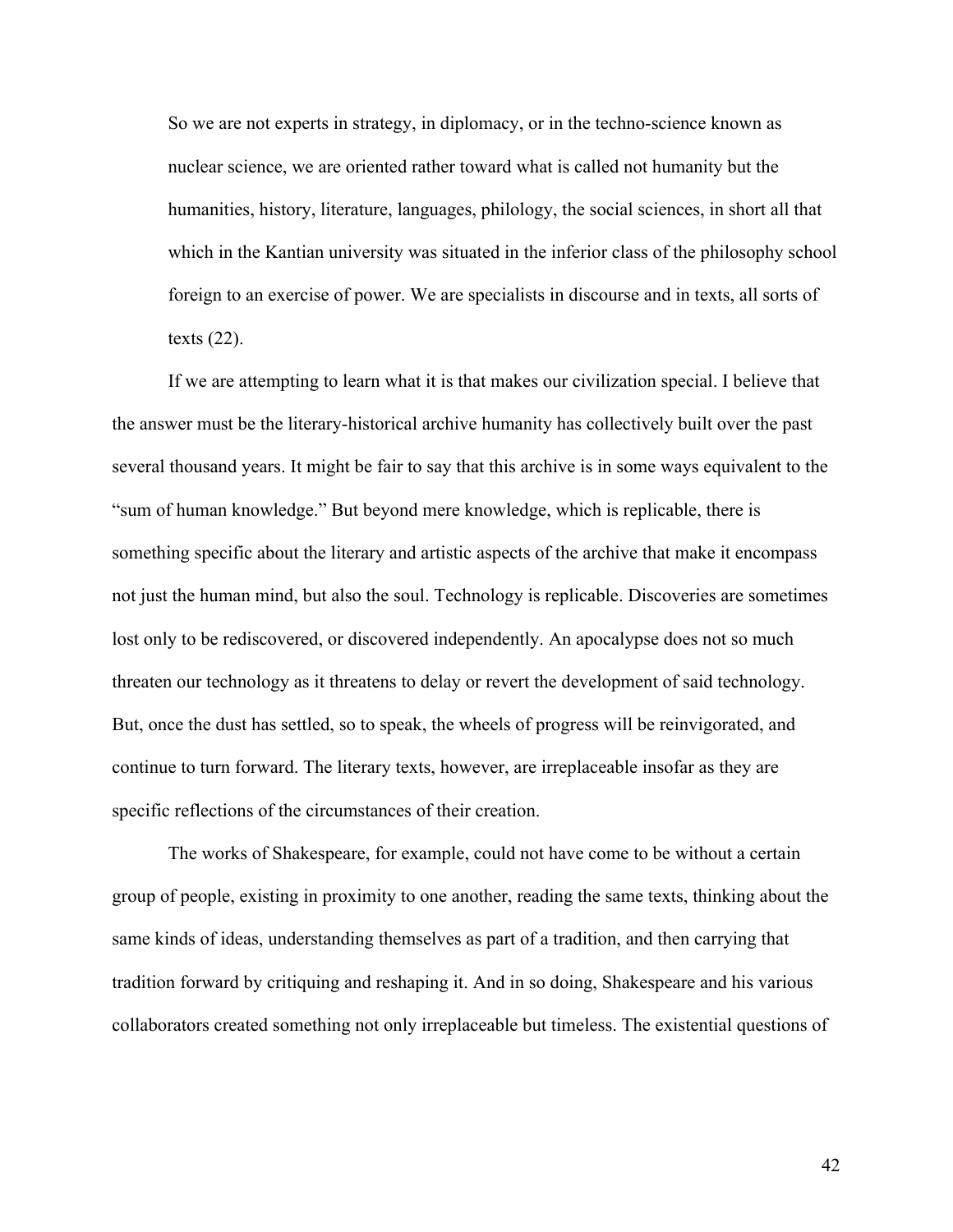*Hamlet* are just as relevant now as they were at the time when they were written, and as they will be one hundred years from now.

Derrida continues:

Now what allows us perhaps to think the uniqueness of nuclear war, its being-for-thefirst-time-and-perhaps-for-the-last-time, its absolute inventiveness, what prompts us to think even if it remains a decoy, a belief, a phantasmic projection, is obviously the possibility of an irreversible destruction, leaving no traces, of the juridico-literary archive – that is total destruction of the basis of literature and criticism. Not necessarily the destruction of humanity, of the human habitat, nor even of other discourses (arts or sciences), nor even indeed of poetry or the epic; these latter might reconstitute their living process and their archive, at least to the extent that the structure of that archive … implies, structurally, reference to a real referent external to the archive itself (26).

All this is to say that the things that are irreplaceable about our society, and therefore the things that give our lives meaning even in an apocalyptic scenario, are those things that have constructed themselves, not in terms of qualities of the world, like the sciences, but in terms of the archive itself. We can see that literature, and particularly literary criticism, works this way because it must necessarily build off of itself. Texts cannot exist in a vacuum. They have value only because of their relation to one another, and the ways in which those relations can be defined and redefined by new generations of critics. The connections between texts is what allows us to understand the archive, and understand ourselves better in reference to those people who look at us through the pages of literary texts.

This is what I think constitutes a meaningful life, even in the context of the apocalypse. The idea of the archive as meaning bearer is, I think, especially persuasive. It does a nice job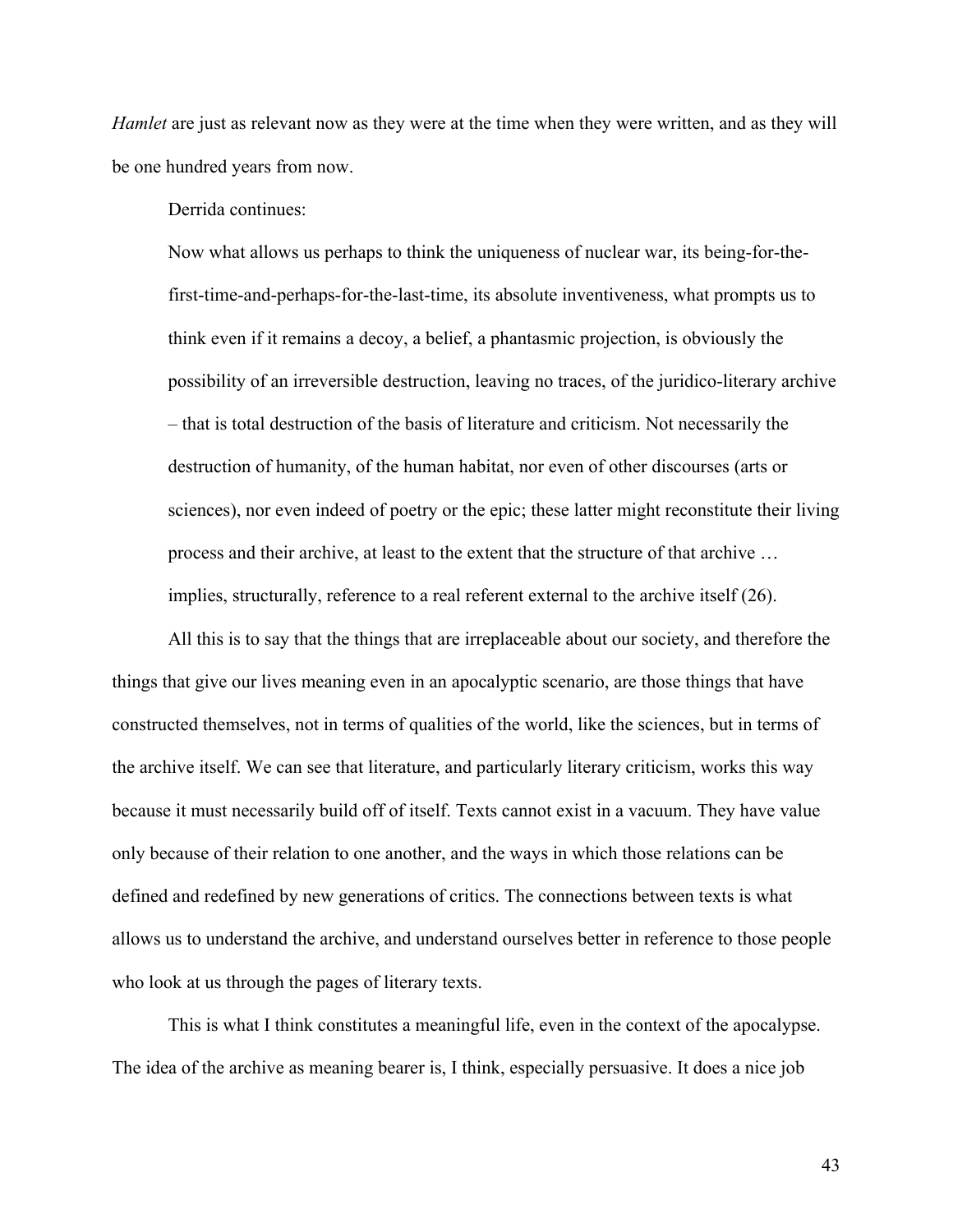fulfilling objectivist criteria and also does not loose, but gains importance in a post-apocalyptic world.